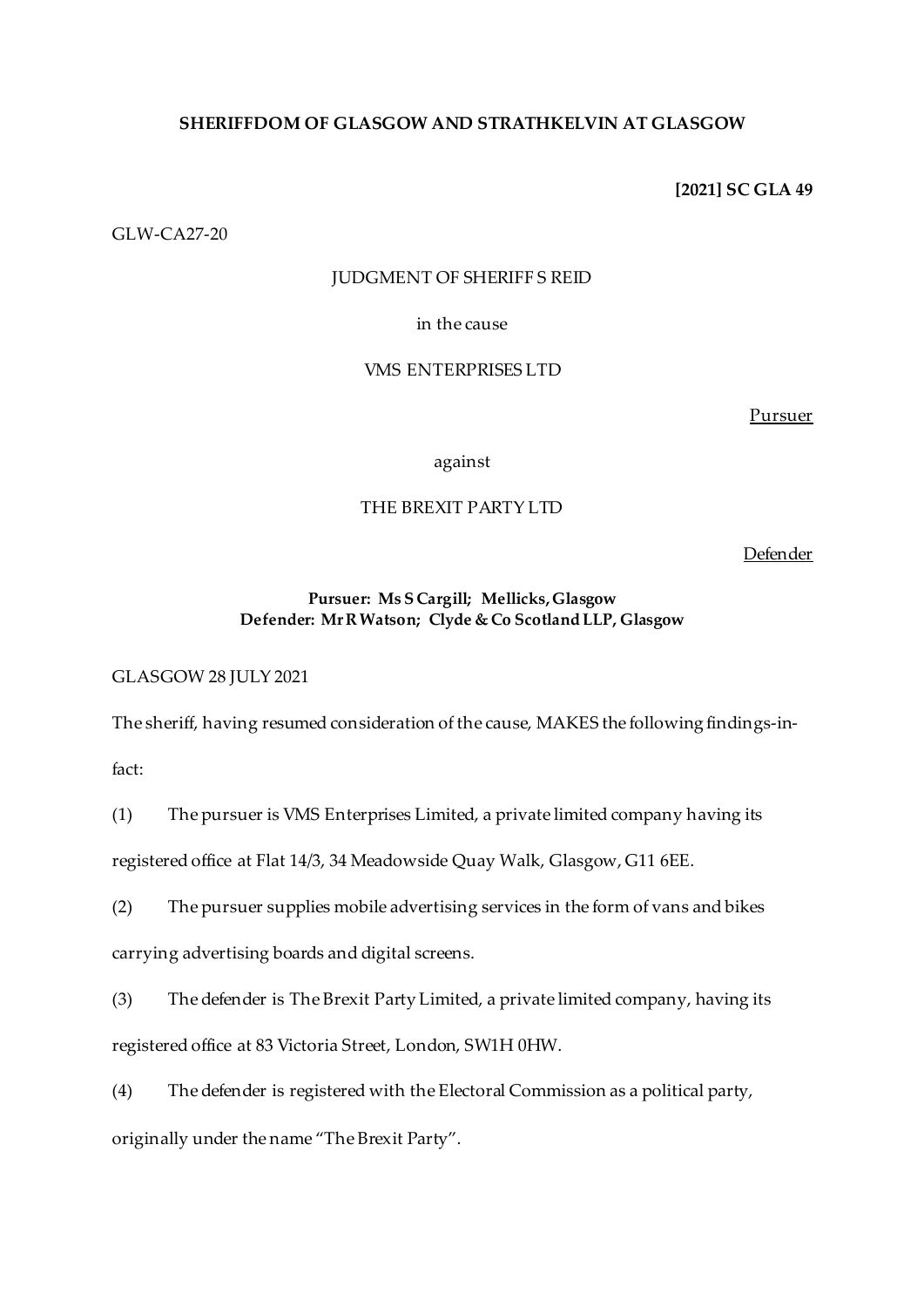(5) In around May 2019, the defender began to select candidates to field for election in the forthcoming United Kingdom General Election, subsequently held on 12 December 2019.

(6) Most of the defender's selected candidates had no experience of political campaigning, still less of standing for Parliamentary election.

(7) In late August 2019, Howard Jones ("Mr Jones") was appointed by the defender to act as its "coordinator/district manager" for 12 electoral constituencies within central London; by late October 2019, his appointment was extended to cover a further six central London constituencies.

(8) Mr Jones was a volunteer for the defender, not an employee.

(9) Other volunteers were appointed by the defender to act in a similar capacity for other constituencies in London and elsewhere throughout the United Kingdom

(10) In this role, it was Mr Jones' duty to encourage, support and advise the defender's candidates within his designated constituencies; to help those candidates to engage with local volunteers there; to source and secure local campaign managers to assist with those candidates' election campaigns; to help coordinate activities with neighbouring candidates in order to increase campaign efficiency; and, if so requested, himself to act as campaign manager and/or electoral agent for any of the defender's candidates within those designated constituencies.

(11) In implement of his duties as coordinator/district manager, in the majority of cases Mr Jones acted as "campaign manager" for candidates within his designated constituencies; at the request of six candidates, he acted as their "electoral agent"; in a few other cases, he merely provided assistance and advice.

(12) In his role as campaign manager, Mr Jones managed the appointing candidates' election campaigns by assuming practical responsibility for the day-to-day organisation of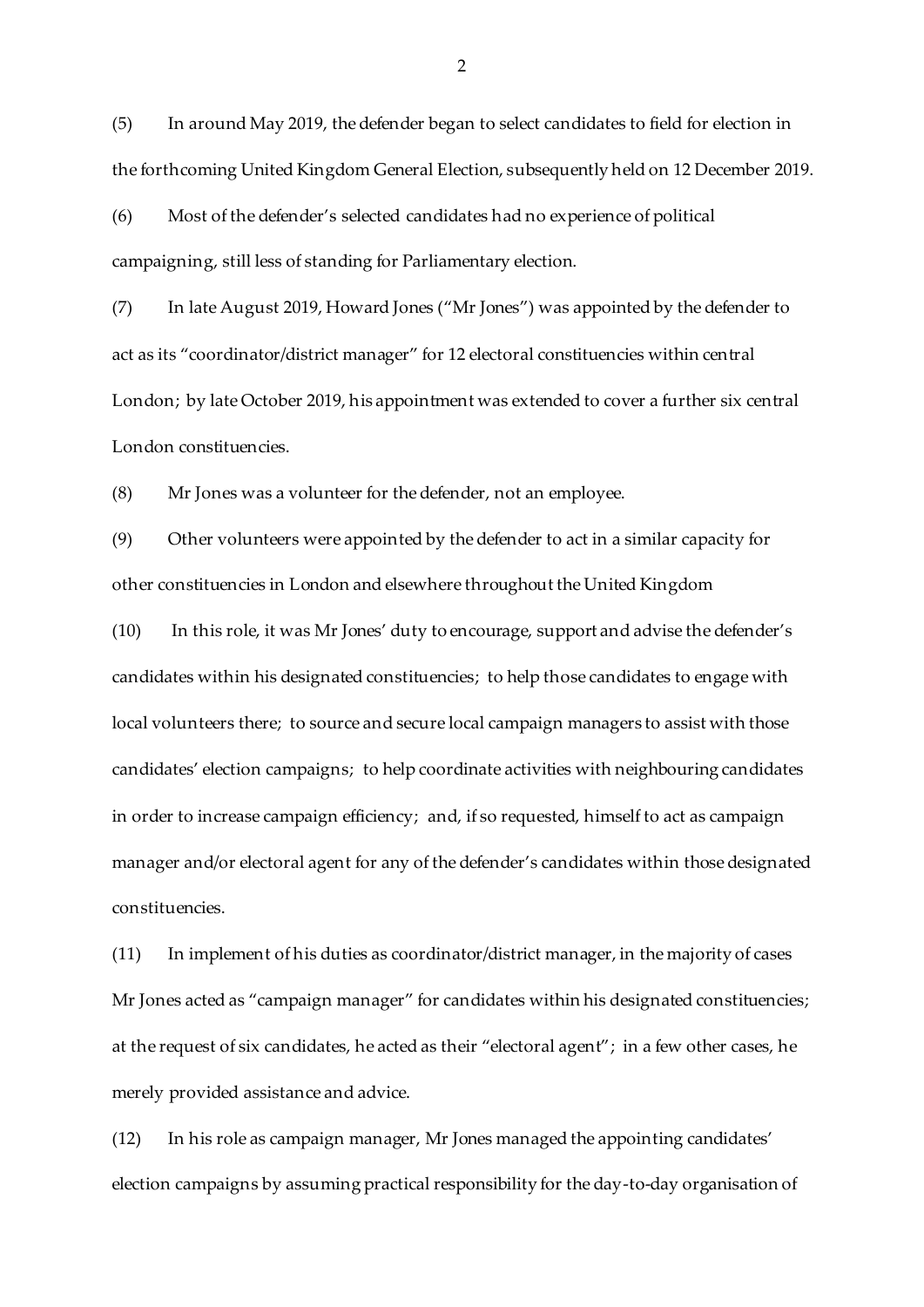campaign activities, including the incurring of campaign expenditure on behalf of the candidates (*inter alia* by instructing, on behalf of those candidates, the supply of goods and services from third party suppliers, including the pursuer, to promote the candidates' election campaigns).

(13) Throughout his appointment, Mr Jones was authorised by the defender to communicate with third parties using an email address provided and maintained by the defender, namely [central.london@thebrexitparty.org.uk](mailto:central.london@thebrexitparty.org.uk), and this was the email address by which Mr Jones communicated in writing with the pursuer.

## *The Campaign Expenditure Instructions*

(14) In or around September 2019, at a meeting arranged by the defender for its election candidates, the defender advised those candidates then in attendance that it would meet all of the candidates' campaign expenditure as allowed by the Electoral Commission.

(15) In around October 2019, at a subsequent meeting arranged by the defender for its election candidates, the defender changed its position regarding campaign expenditure, and instead advised those candidates then in attendance of the following instructions, namely, that each candidate was to be allocated a budget of only £5,000 towards that candidate's campaign expenditure, subject to the following conditions: (i) any request by a candidate to incur a campaign expense payable from that allocated budget required to be submitted in advance to the defender for approval (specifically, to a nominated individual within the defender's organisation called Deborah Stokes ("Ms Stokes") for assessment as to the "suitability" of the proposed expenditure); (ii) if the request was approved by Ms Stokes, she would provide a relevant purchase order ("PO") reference to the candidate to be allocated against that requested expenditure; (iii) the candidate would then require to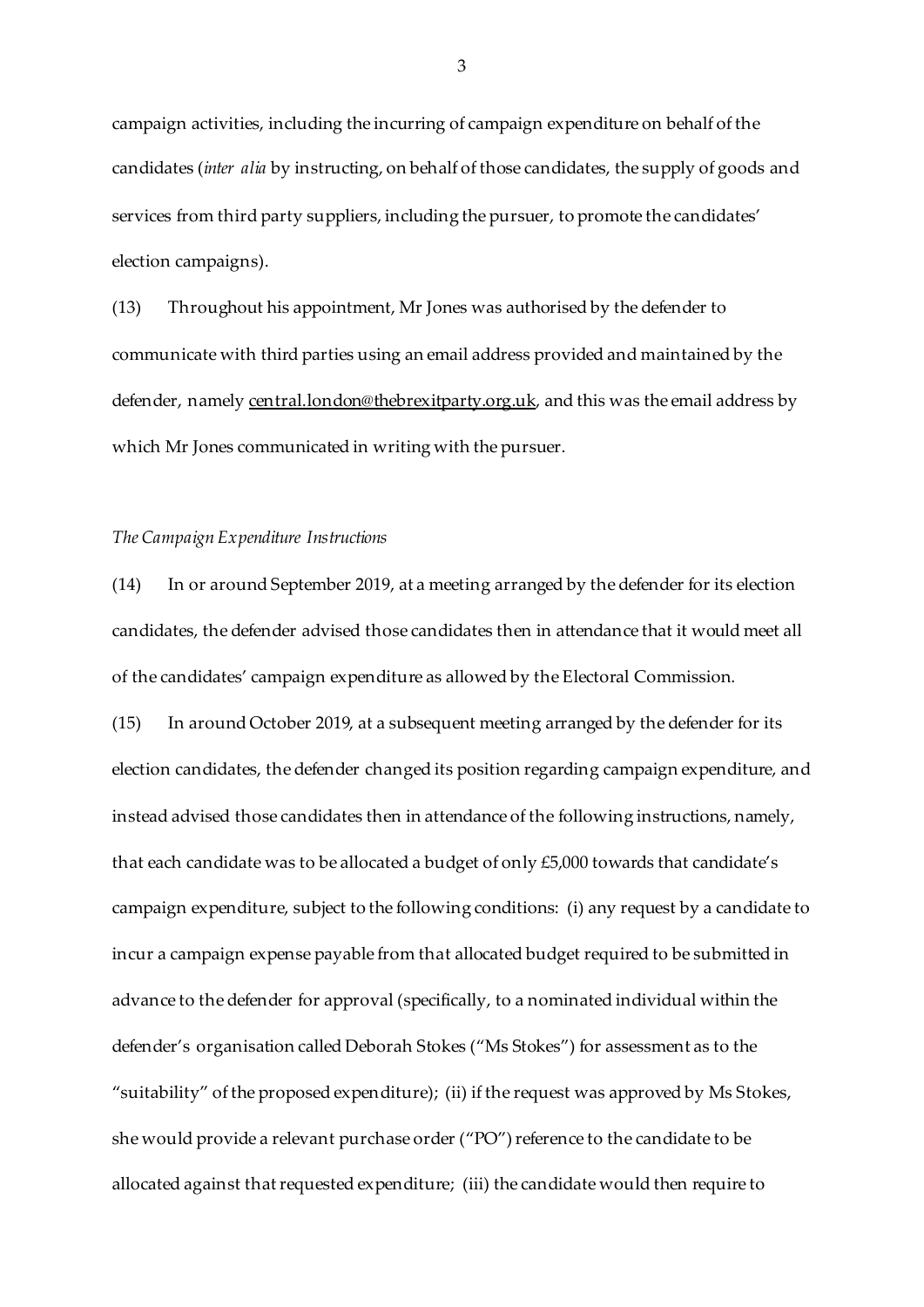instruct the third party to issue an invoice for the requested expenditure, said invoice to be addressed to the defender and to bear the relevant PO reference; and (iv) the issued invoice was then to be sent to Ms Stokes for processing and payment.

(16) The defender's instructions to its candidates regarding the incurring of campaign expenditure on behalf of the defender were recorded in two documents: an information sheet circulated to candidates in October 2019, as subsequently amended and supplemented by an open letter from Paul Oakden, the defender's national campaign director, to the defender's candidates; the contents of those two documents were communicated to the defender's candidates on, among other dates, 4, 12 & 18 November 2019; true copies of those documents form items 6/1 & 6/2 of process, respectively; and the two documents are hereinafter referred to collectively as "the Campaign Expenditure Instructions".

(17) By October 2019, the defender's party treasurer (Mehrtash A'Zami) had granted written delegated authority to Ms Stokes to authorise the incurring of campaign expenditure on the defender's behalf in accordance with the Campaign Expenditure Instructions.

(18) By October 2019, Mr Jones was fully aware of the existence and terms of the Campaign Expenditure Instructions.

(19) The pursuer was unaware of the existence and terms of the Campaign Expenditure Instructions until after the date of the General Election, by which time the pursuer had already provided the advertising services purchased by the defender's candidates as referred to below.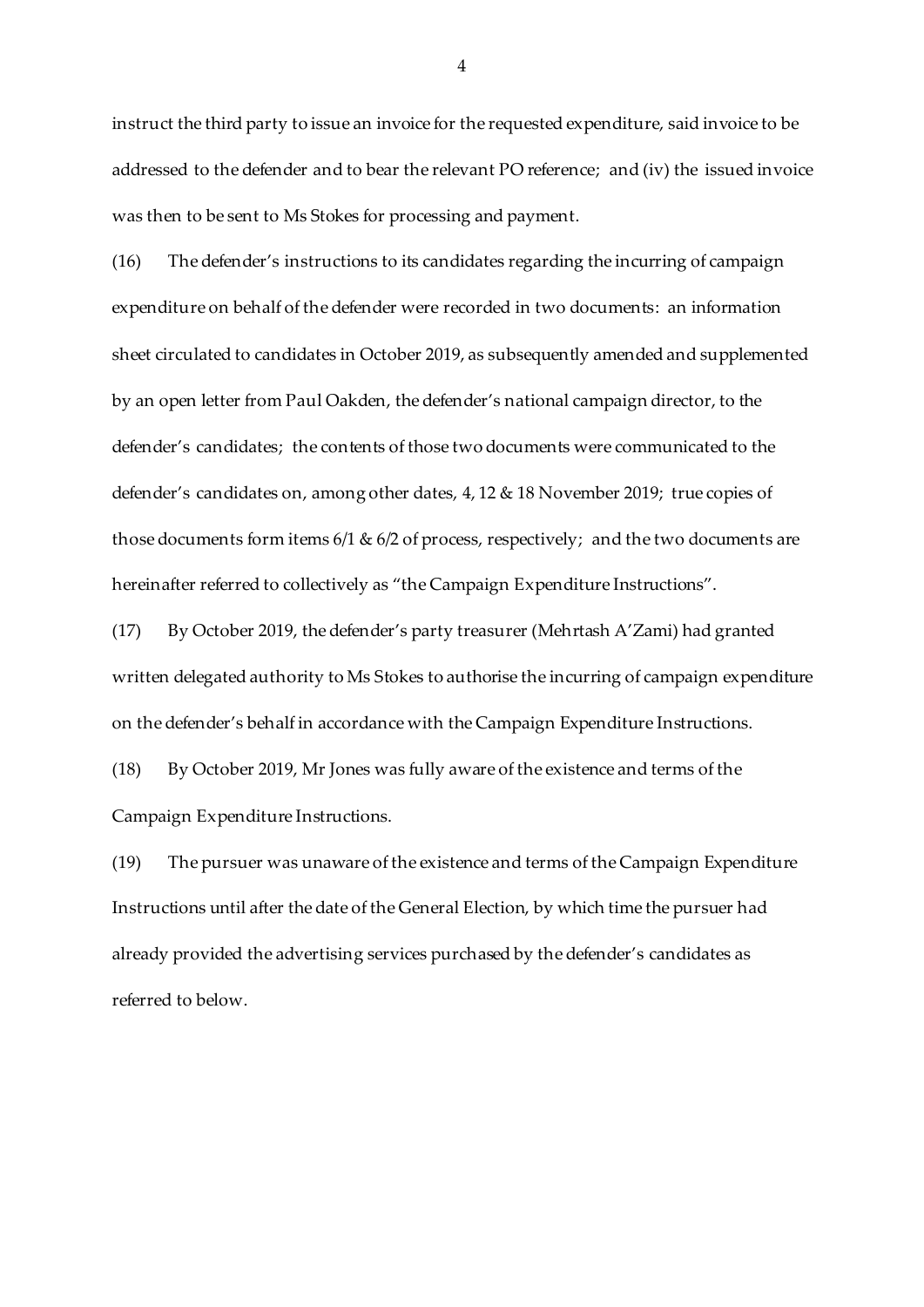*The Orders*

(20) Between 25 November 2019 and 12 December 2019, in total, twenty eight orders were placed with the pursuer by the defender's candidates (or by Mr Jones as campaign manager on behalf of candidates) for advertising services in various London constituencies.

(21) In each case, broadly the same procedure was followed: a request was received (by email or telephone) from the defender's candidate (or from Mr Jones as campaign manager therefor) for a quotation for the provision of the pursuer's advertising services; the pursuer duly provided a quotation applying the pursuer's uniform standard rates, varying only according to the number of shifts and hours of advertising requested by the candidate or Mr Jones; the candidate or Mr Jones, as the case may be, then accepted the quotation and provided the pursuer with a PO reference (which identified the constituency in which the instructed service was to be provided and to which the expenditure related); in each case, the candidate or Mr Jones, as the case may be, instructed the pursuer to prepare an invoice addressed to the defender at its registered office and bearing the designated PO reference, and to email that invoice to the candidate or Mr Jones for onward transmission to the defender (specifically, to Ms Stokes) to process payment; the invoice was duly issued by the pursuer; and the pursuer provided the instructed advertising services.

### *The Initial Invoices*

(22) Between 25 November 2019 and 5 December 2019, the pursuer issued a total of ten invoices in respect of advertising services instructed by the defender's candidates or by Mr Jones as campaign manager therefor (hereinafter referred to as "the Initial Invoices"). (23) The Initial Invoices amounted, in total, to £22,490.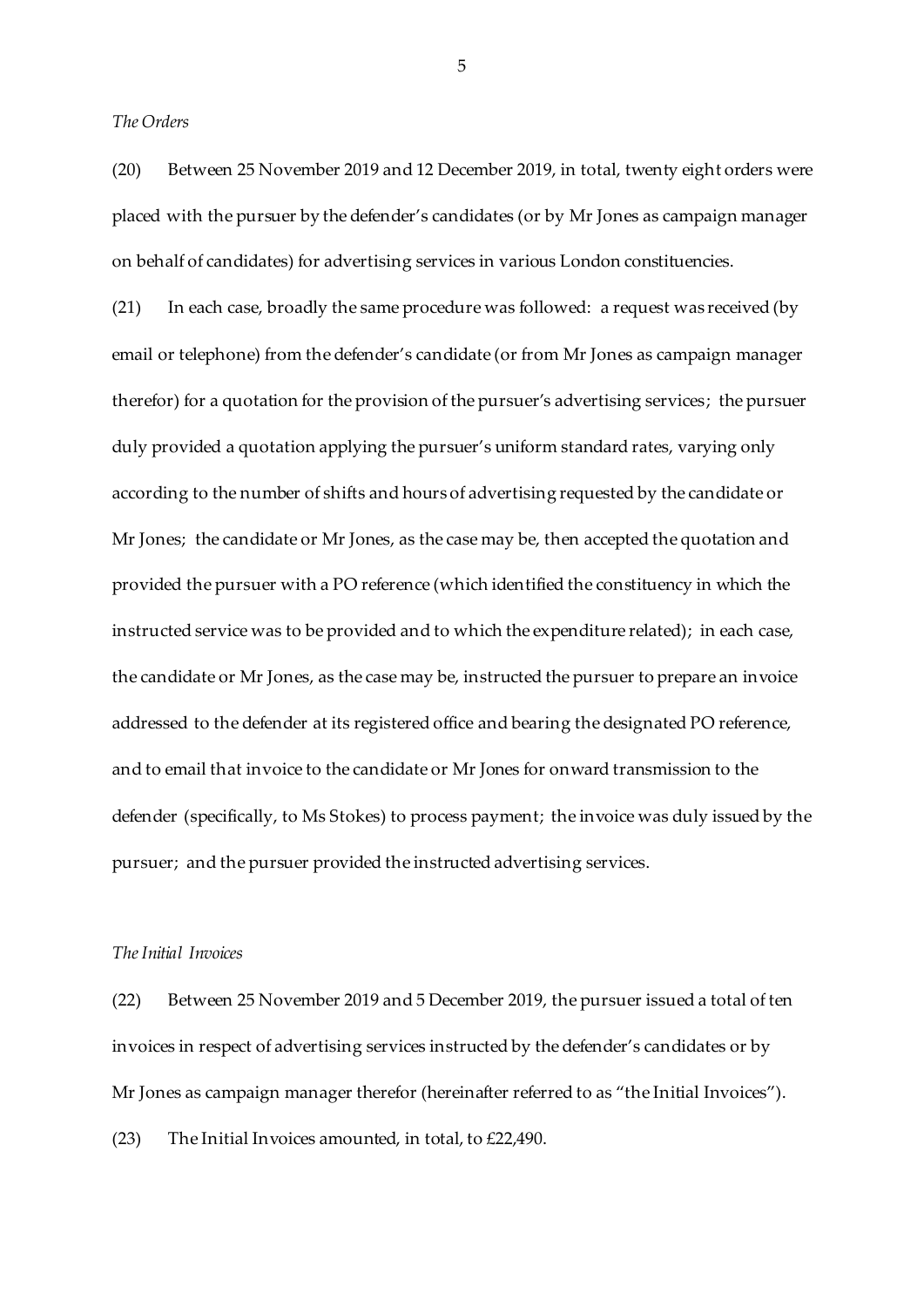(24) The Initial Invoices were as follows: (i) invoice number 987 dated 25 November 2019 in the sum of  $\text{\pounds}2,580$  for advertising instructed by Scott Holman as candidate for the constituency of Kingston & Surbiton; (ii) invoice number 990 dated 28 November 2019 in the sum of £3,120 for advertising instructed by Martyn Nelson as candidate for the constituency of Feltham & Heston; (iii) invoice number 991 dated 2 December 2019 in the sum of £1,100 for advertising instructed by Harry Bopari as candidate for the constituency of Hayes; (iv) invoice number 992 dated 3 December 2019 in the sum of £1,140 for advertising instructed by Mr Jones as campaign manager for the candidate for South Hackney & Shoreditch; (v) invoice number 993 dated 3 December 2019 in the sum of £3,420 for advertising instructed by Mr Jones as campaign manager for the candidate for North Hackney & Stoke Newington; (vi) invoice number 994 dated 3 December 2019 in the sum of £3,420 for advertising instructed by Mr Jones as campaign manager for the candidate for Hampstead & Kilburn; (vii) invoice number 995 dated 3 December 2019 in the sum of £1,710 for advertising instructed by Mr Jones as campaign manager for the candidate for Westminster North; (viii) invoice number 996 dated 3 December 2019 in the sum of £1,140 for advertising instructed by Mr Jones as campaign manager for the candidate for Streatham; (ix) invoice number 997 dated 3 December 2019 in the sum of  $\text{\textsterling}2,280$  for advertising instructed by Mr Jones as campaign manager for the candidate for South Islington; and  $(x)$  invoice number 1000 dated 2 December 2019 in the sum of £2,580 for advertising instructed by Mr Jones as campaign manager for the candidate for Central Croydon, the services in this latter invoice to be provided between 9 & 12 December 2019.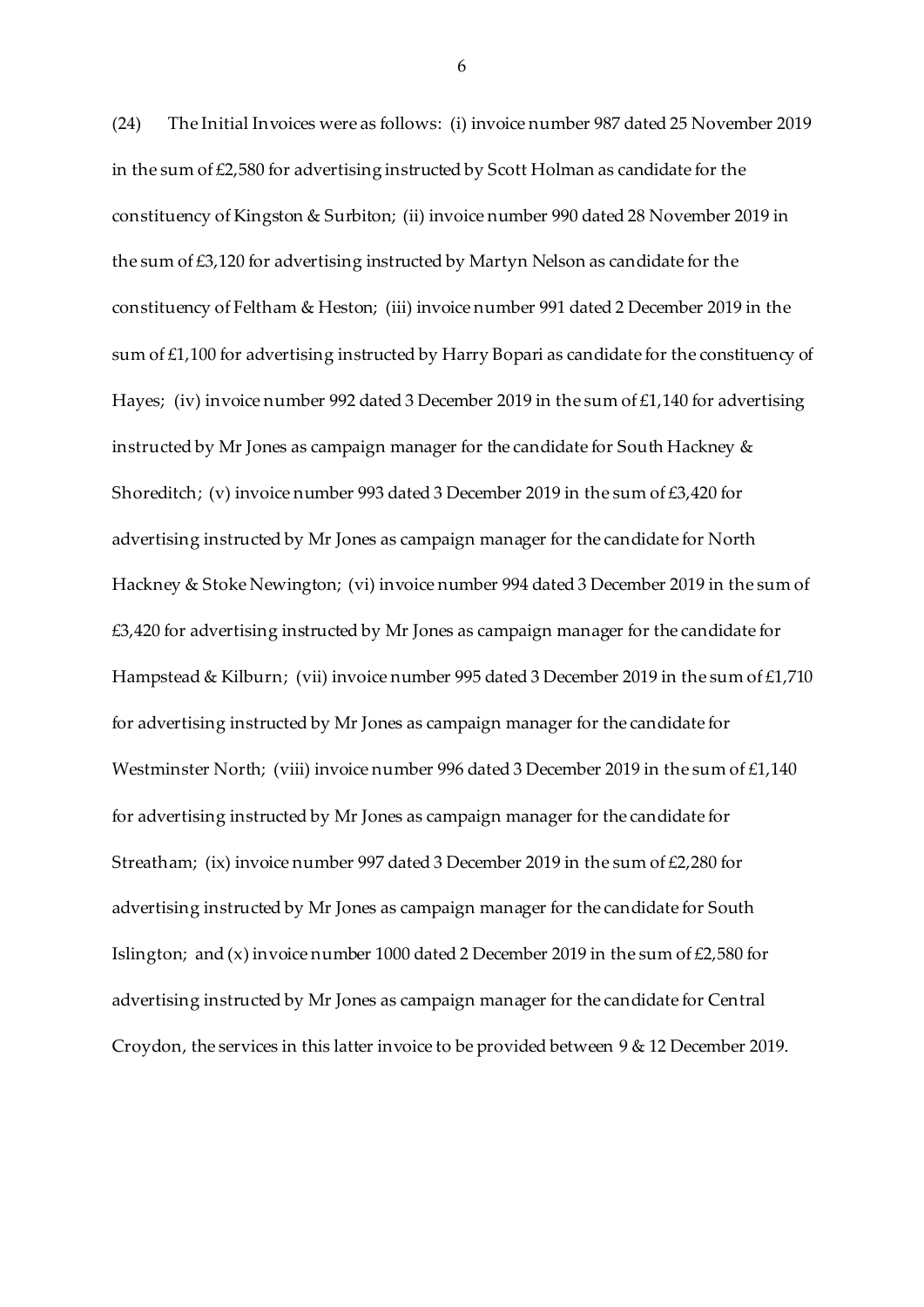#### *The seven Initial Payments*

(25) Between 2 & 5 December 2019, without qualification or objection, the defender paid seven of the Initial Invoices in full, by seven separate bank transfer payments made direct from the defender's bank account to the pursuer's bank account (hereinafter referred to as "the Initial Payments").

(26) The Initial Payments amounted, in total, to £15,080.

(27) The Initial Payments related to the following seven invoices: (i) invoice number 987 dated 25 November 2019 in the sum of £2,580 (for which payment was received on 2 December 2019); (ii) invoice number 991 dated 2 December 2019 in the sum of £1,100 (for which payment was received on 5 December 2019); (iii) invoice number 992 dated 3 December 2019 in the sum of £1,140 (for which payment was received on 5 December 2019); (iv) invoice number 993 dated 3 December 2019 in the sum of £3,420 (for which payment was received on 5 December 2019); (v) invoice number 994 dated 3 December 2019 in the sum of  $\text{\pounds}3,420$  (for which payment was received on 3 December 2019); (vi) invoice number 996 dated 3 December 2019 in the sum of £1,140 (for which payment was received on 5 December 2019); and (vii) invoice number 997 dated 3 December 2019 in the sum of £2,280 (for which payment was received on 3 December 2019).

(28) In respect of each of the Initial Payments, unknown to the pursuer the candidates (and Mr Jones as campaign manager therefor) had complied with the Campaign Expenditure Instructions *inter alia* by obtaining Ms Stokes' prior approval to the incurring of the expenditure referred to in the related invoice.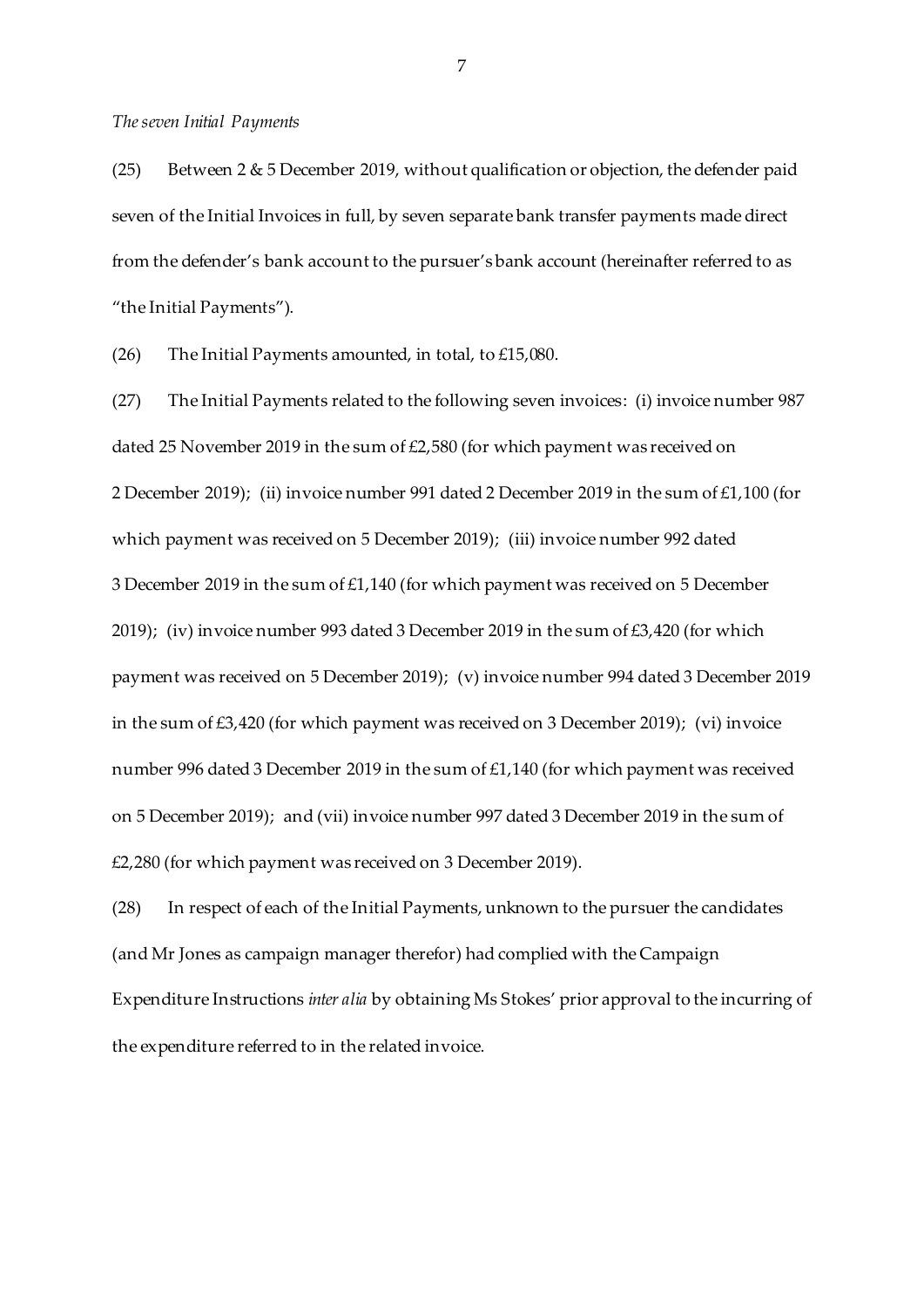#### *The Email dated 5 December 2019*

(29) On 5 December 2019 (at 1.36pm), the pursuer's director, Victor Shields, sent an email to the defender's Ms Stokes (copied to Mr Jones), a true copy of which forms item 5/51 of process ("the Email").

(30) In the Email, the pursuer's director acknowledged receipt of some payments from the defender, but advised Ms Stokes that several invoices (copies of which were attached to the Email) were then outstanding, and requested payment from the defender.

(31) The Email and attachments identified the following invoices of the pursuer as being then due and outstanding by the defender: (i) invoice number 990 dated 28 November 2019 in the sum of £3,120 (for advertising instructed by Martyn Nelson as candidate for the constituency of Feltham & Heston); (ii) invoice number 991 dated 2 December 2019 in the sum of  $£1,100$  (for advertising instructed by Harry Bopari as candidate for the constituency of Hayes); (iii) invoice number 997 dated 3 December 2019 in the sum of £2,280 (for advertising instructed by Mr Jones as campaign manager for the candidate for South Islington); and (iv) invoice number 1000 dated 2 December 2019 in the sum of £2,280 (for advertising instructed by Mr Jones as campaign manager for the candidate for Croydon Central, said services to be provided between 9 & 12 December 2019.

(32) In fact, invoice number 997 dated 3 December 2019 had already been paid by the defender by bank transfer on 3 December 2019; invoice number 991 was paid by the defender during the course of the day on 5 December 2019; leaving only the pursuer's invoice number s 990 and 1000 then outstanding as at close of business on 5 December 2019. (33) Unknown to the pursuer, in respect of the pursuer's invoice number 1000 dated 2 December 2019, Mr Jones had not complied with the Campaign Expenditure Instructions,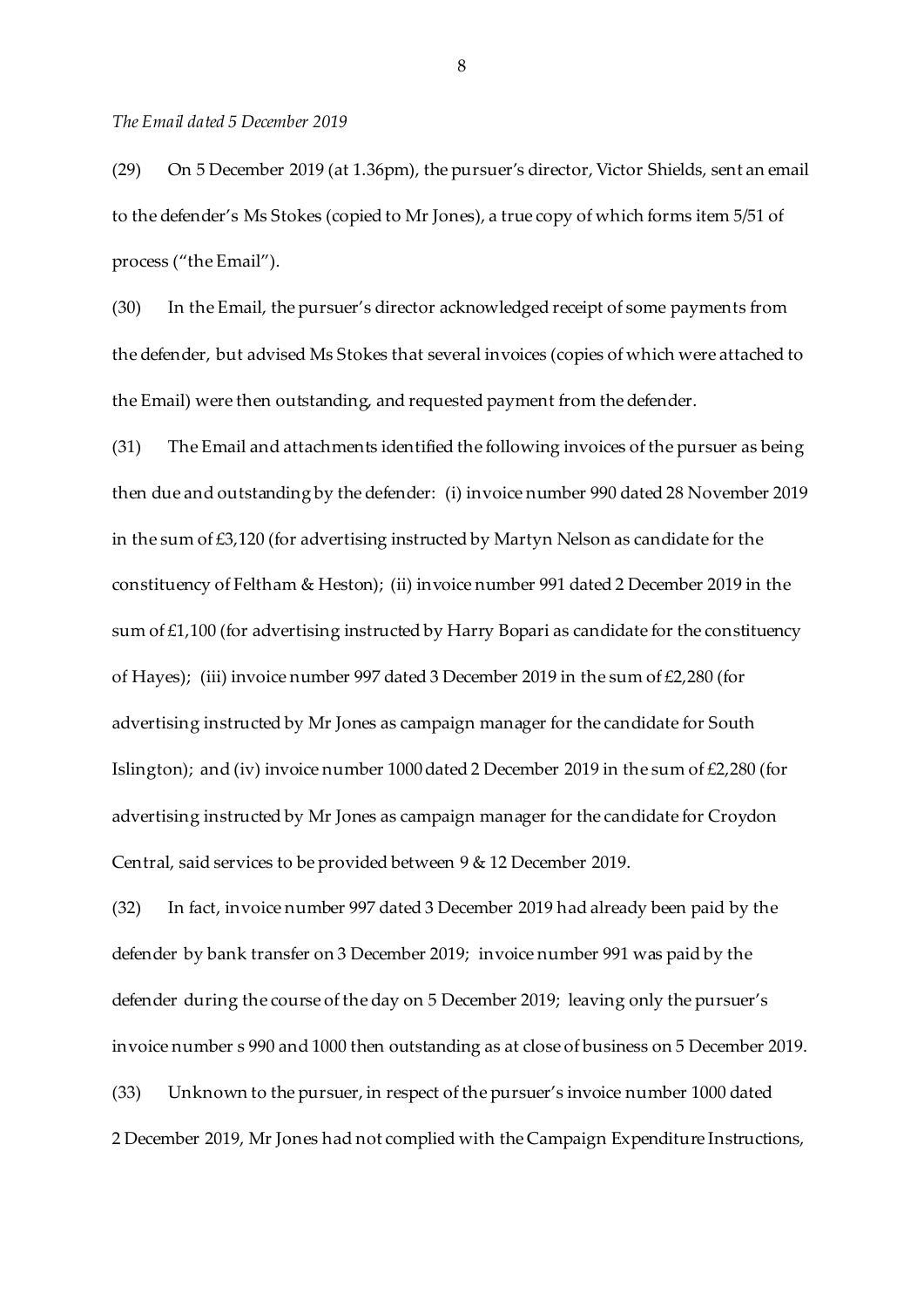in that he had failed *inter alia* to obtain Ms Stokes' approval prior to incurring that expenditure to the pursuer.

(34) Upon receipt of the Email, the defender's Ms Stokes knew or ought to have known (i) that the pursuer believed that the defender's candidate for Central Croydon (and Mr Jones as campaign manager thereof) had actual authority to contract on behalf of the defender for the purchase of the advertising services referred to in the pursuer's invoice number 1000 dated 2 December 2019; (ii) that the pursuer was at risk of acting to its detriment by providing those advertising services several days later (between 9 and 12 December 2019) in the erroneous belief that the defender had authorised, and was committed to meet, the expenditure referred to in the said invoice; whereas, in fact, (iii) the defender's candidate (and Mr Jones as campaign manager therefor) had failed to comply with the Campaign Expenditure Instructions, had failed to obtain Ms Stokes' prior approval to the expenditure therein, and had acted without the actual authority of the defender.

(35) In the event, the defender did not reply to the Email.

(36) Specifically, the defender did not then notify the defender that, in respect of the pursuer's invoice number 1000 dated 2 December 2019, the defender's candidate (and Mr Jones as campaign manager) had failed to comply with the Campaign Expenditure Instructions, he had failed to obtain Ms Stokes' prior approval to the expenditure therein, and he had acted without the actual authority of the defender in incurring that expenditure.

### *The Subsequent Invoices*

(37) Between 6 December 2019 and 12 December 2019, the pursuer issued a further eighteen invoices in respect of further advertising services instructed by the defender's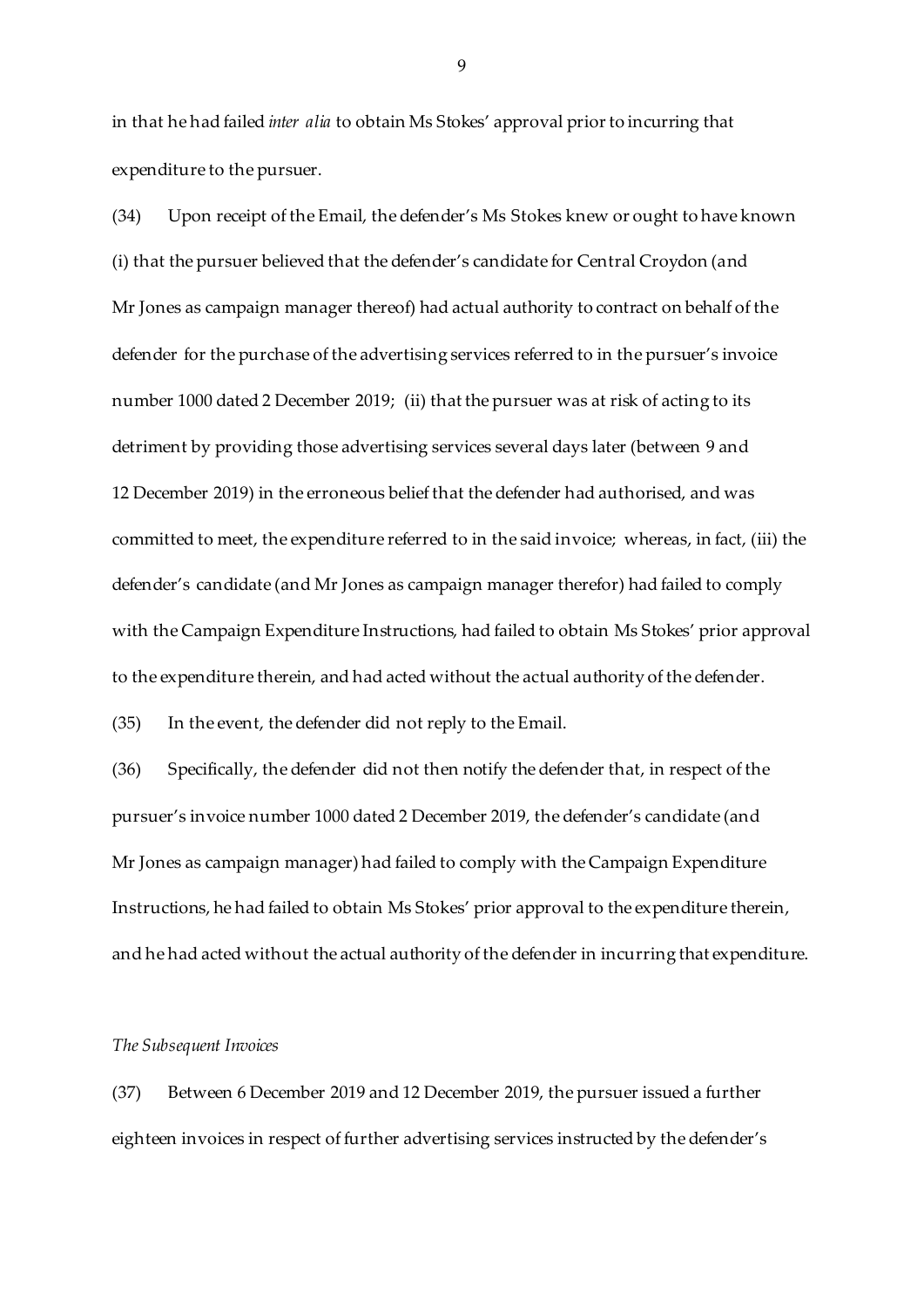candidates and by Mr Jones as campaign manager therefor (hereinafter referred to as "the Subsequent Invoices").

(38) The Subsequent Invoices amounted, in total, to £18,870.

(39) The Subsequent Invoices were as follows:

(i) Invoice number 1002 dated 6 December 2019 in the sum of  $\text{\pounds}3,600$  for advertising instructed by Catherine Cui as the defender's candidate for Poplar, these services to be provided on 8, 10 & 11 December 2019;

(ii) Invoice number 1003 dated 6 December 2019 in the sum of  $£1,140$  for advertising instructed by Mr Jones as campaign manager for the defender's candidate for South Enfield;

(iii) Invoice number 1005 dated 6 December 2019 in the sum of £1,140 for advertising instructed by Mr Jones as campaign manager for the defender's candidate for South Islington, these services to be provided on 11 & 12 December 2019;

(iv) Invoice number 1006 dated 9 December 2019 in the sum of £1,140 for advertising instructed by Mr Jones as campaign manager for the defender's candidate for North Enfield, these services to be provided on 10 & 11 December 2019;

(v) Invoice number 1007 dated 6 December 2019 in the sum of £1,140 for advertising instructed by Mr Jones as campaign manager for the defender's candidate for Vauxhall, these services to be provided on 10 & 11 December 2019; (vi) Invoice number 1009 dated 10 December 2019 in the sum of £1,140 instructed by Neil Anderson, as the defender's candidate for North Enfield, these services to be provided on 11 December 2019;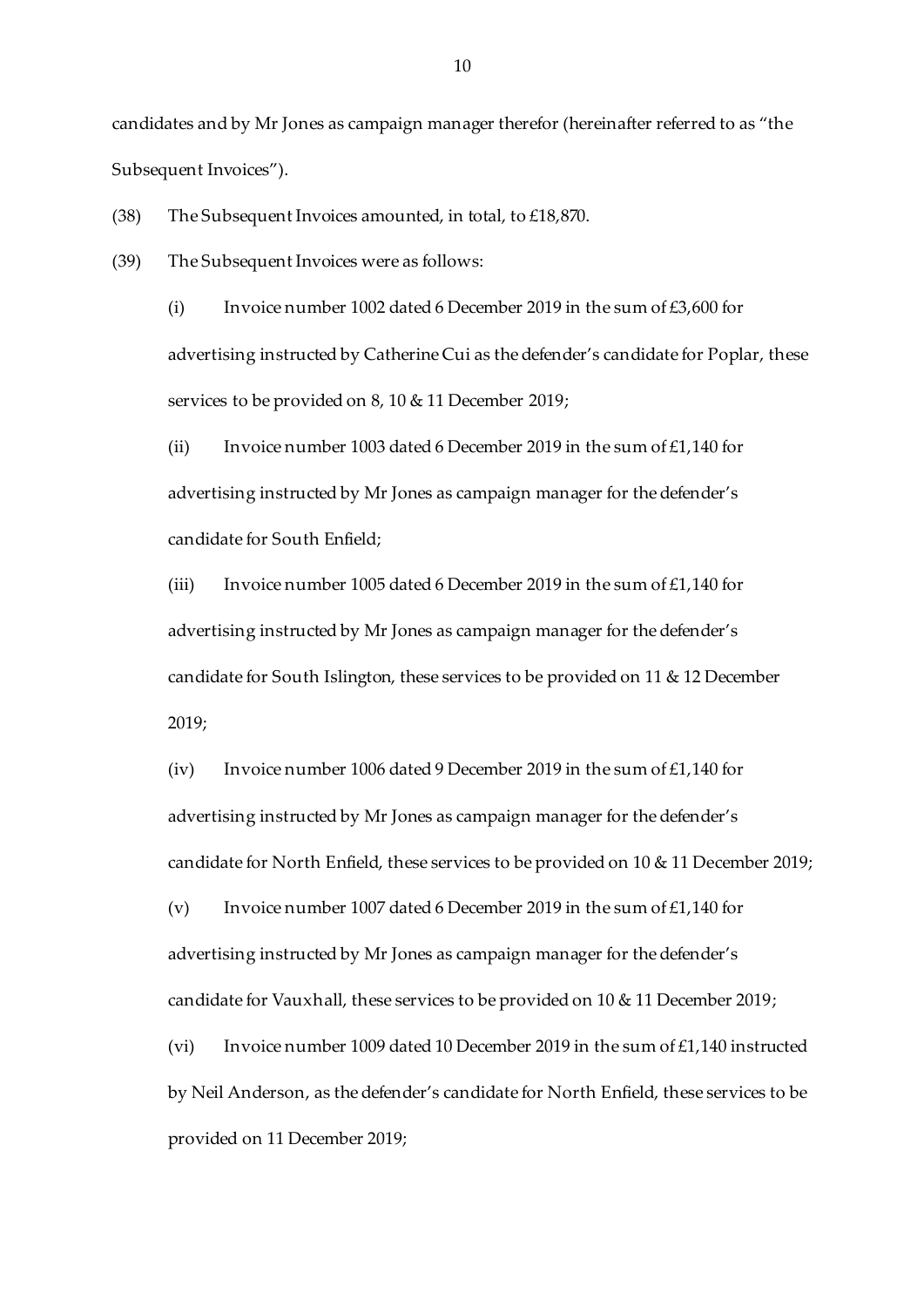(vii) Invoice number 1012 dated 6 December 2019 in the sum of  $£1,140$  for advertising instructed by Mr Jones as campaign manager for the defender's candidate for South Islington, these services to be provided on 12 December 2019 (between 7am and 3pm);

(viii) Invoice number 1013 dated 9 December 2019 in the sum of £1,140 for advertising instructed by Mr Jones as campaign manager for the defender's candidate for Streatham, these services to be provided on 12 December 2019; (ix) Invoice number 1014 dated 9 December 2019 in the sum of £1,140 for advertising instructed by Mr Jones as campaign manager for the defender's candidate for Dulwich, these services to be provided on 12 December 2019 (between 7am and 3pm);

(x) Invoice number 1015 dated 9 December 2019 in the sum of £1,140 for advertising instructed by Mr Jones as campaign manager for the defender's candidate for Vauxhall, these services to be provided on 12 December 2019 (from 7am to 3pm);

(xi) Invoice number 1016 dated 10 December 2019 in the sum of £1,140 for advertising instructed by Mr Jones as campaign manager for the defender's candidate for South Hackney, these services to be provided on 12 December 2019 (from 3.30pm to 10pm);

(xii) Invoice number 1017 dated 10 December 2019 in the sum of £1,140 for advertising instructed by Mr Jones as campaign manager for the defender's candidate for Dulwich, these services to be provided on 12 December 2019 (between 3.30pm and 10pm);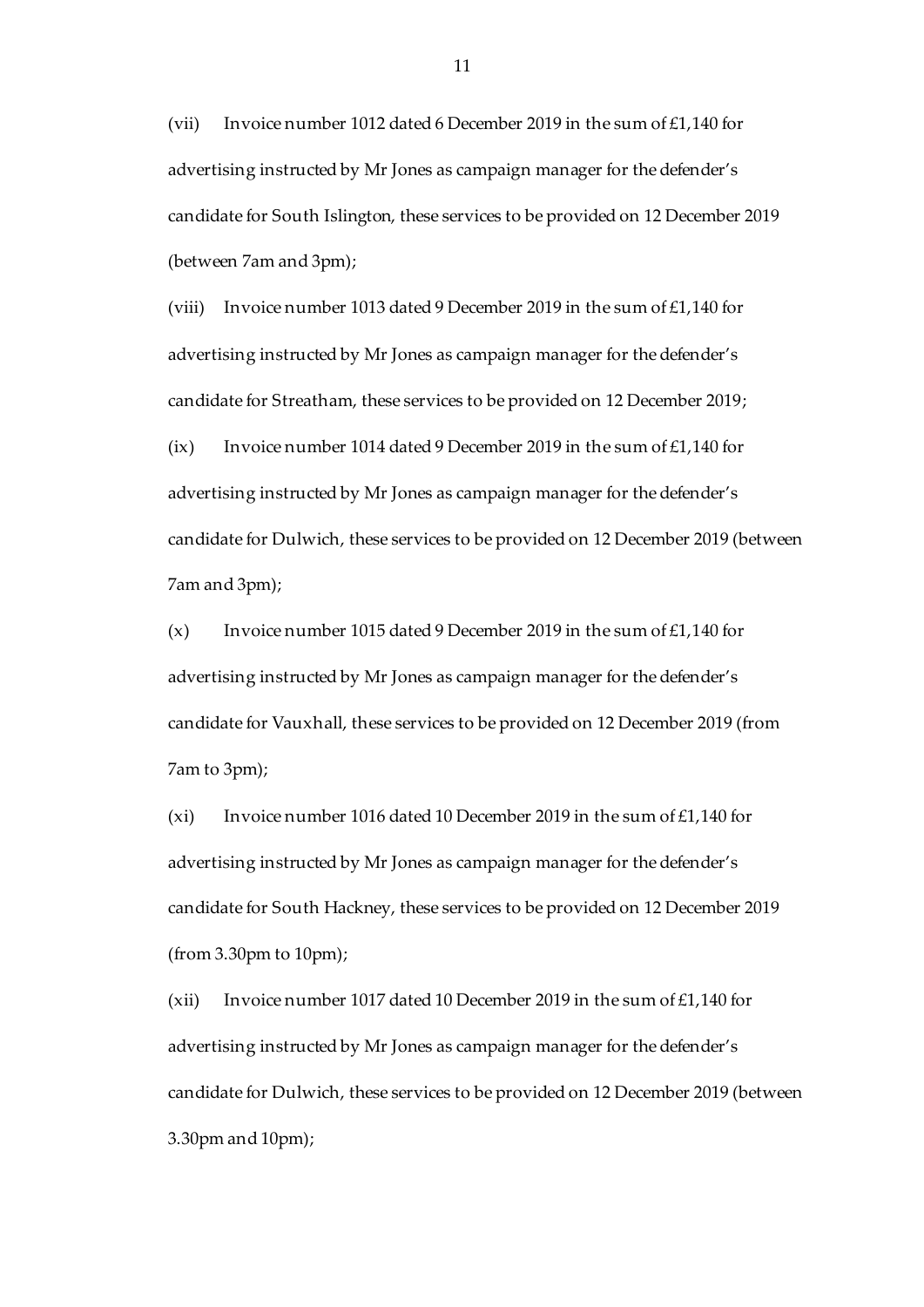(xiii) Invoice number 1018 dated 11 December 2019 in the sum of £1,140 for advertising instructed by Mr Jones as campaign manager for the defender's candidate for Vauxhall, these services to be provided on 12 December 2019 (between 3.30pm to 10pm);

(xiv) Invoice number 1019 dated 11 December 2019 in the sum of £510 for advertising instructed by Mr Jones as campaign manager for the defender's candidate for Holborn, these services to be provided on 12 December 2019 (between 10am and 2pm);

(xv) Invoice number 1020 dated 11 December 2019 in the sum of £510 for advertising instructed by Mr Jones as campaign manager for the defender's candidate for Battersea, these services to be provided on 12 December 2019 (between 2pm and 6pm);

(xvi) Invoice number 1021 dated 7 December 2019 in the sum of £570 for advertising instructed by Mr Jones as campaign manager for the defender's candidate for Hammersmith, these services to be provided on 9 December 2019 (a half shift only);

(xvii) Invoice number 1022 dated 7 December 2019 in the sum of £570 for advertising instructed by Mr Jones as campaign manager for the defender's candidate for Streatham, these services to be provided on 9 December 2019 (a half shift only); and

(xviii) Invoice number 1023 dated 7 December 2019 in the sum of £570 for advertising instructed by Mr Jones as campaign manager for the defender's candidate for Hammersmith, these services to be provided on 9 December 2019 (a half shift only).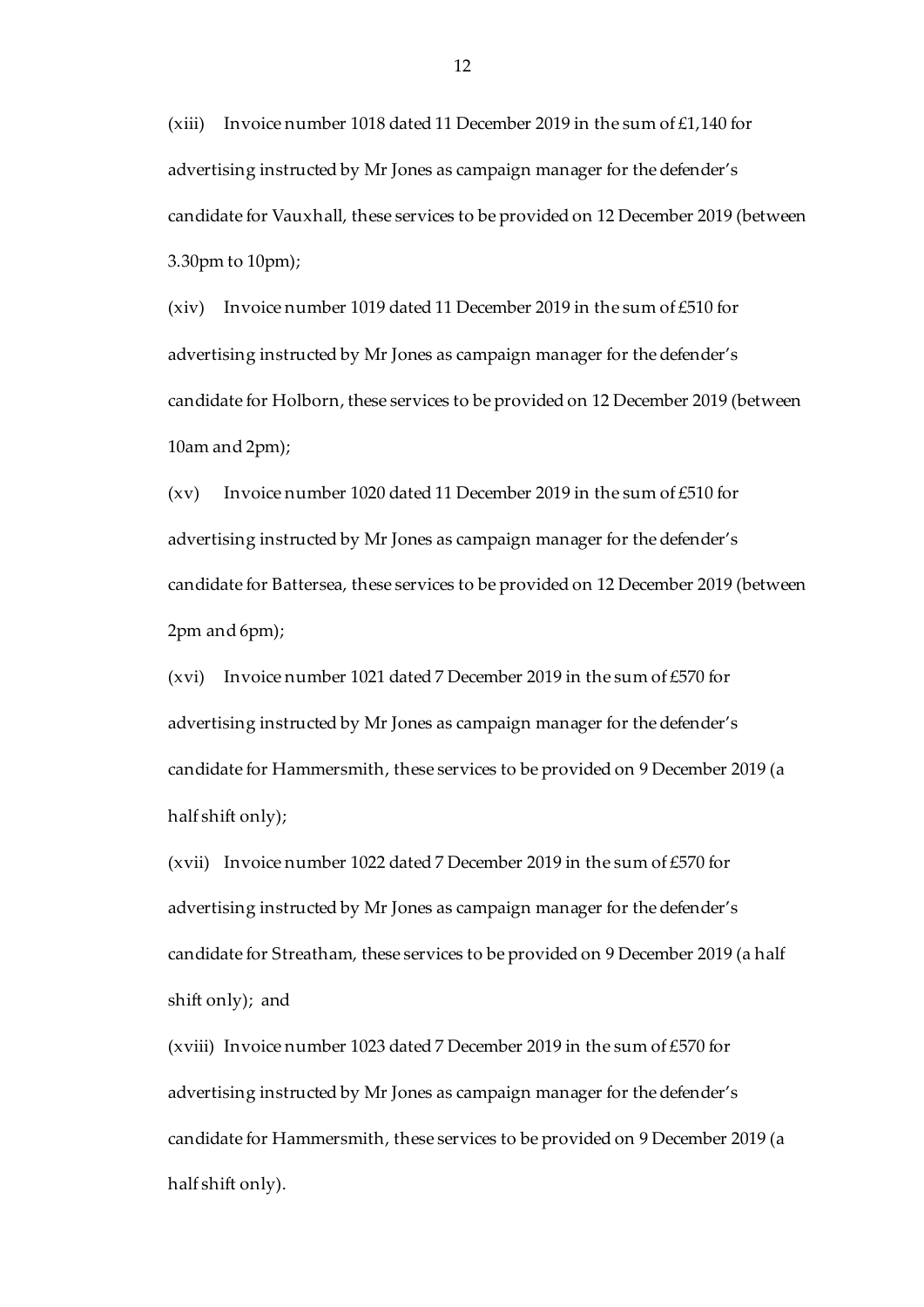*The pursuer's actings in reliance upon the defender's conduct*

(40) As a result of the defender's conduct in making the Initial Payments without qualification or objection *et separatim* in reliance upon the defender's conduct in failing to respond to the Email (specifically, as detailed in finding-in-fact (36) above) (hereinafter referred to collectively as "the defender's conduct"), the pursuer reasonably believed that the defender's candidates (and Mr Jones as campaign manager therefor) were indeed authorised to act as the defender's agent for the purpose of instructing and purchasing the pursuer's advertising services.

(41) In reliance upon the defender's conduct, between 9 and 12 December 2019 the pursuer duly provided the advertising services detailed in the pursuer's outstanding invoice number 1000 dated 2 December 2019 (to the value of £2,280), as previously instructed by Mr Jones as campaign manager for the defender's candidate for Croydon Central.

(42) *Separatim* in reliance upon the defender's conduct, between 5 & 12 December 2019 the pursuer accepted the further instructions from the defender's candidates (including from Mr Jones as campaign manager therefor) as detailed in the Subsequent Invoices, to provide further advertising services for the defender's candidates in various London constituencies on and shortly prior to the General Election on 12 December 2019; the pursuer then duly provided those further services; and the pursuer issued the Subsequent Invoices in respect of those further services.

#### *The Final Payments*

(43) On 9 January 2020, by bank transfer, the defender settled the pursuer's invoice number 990 dated 28 November 2019 (in the sum of £3,120) (for advertising services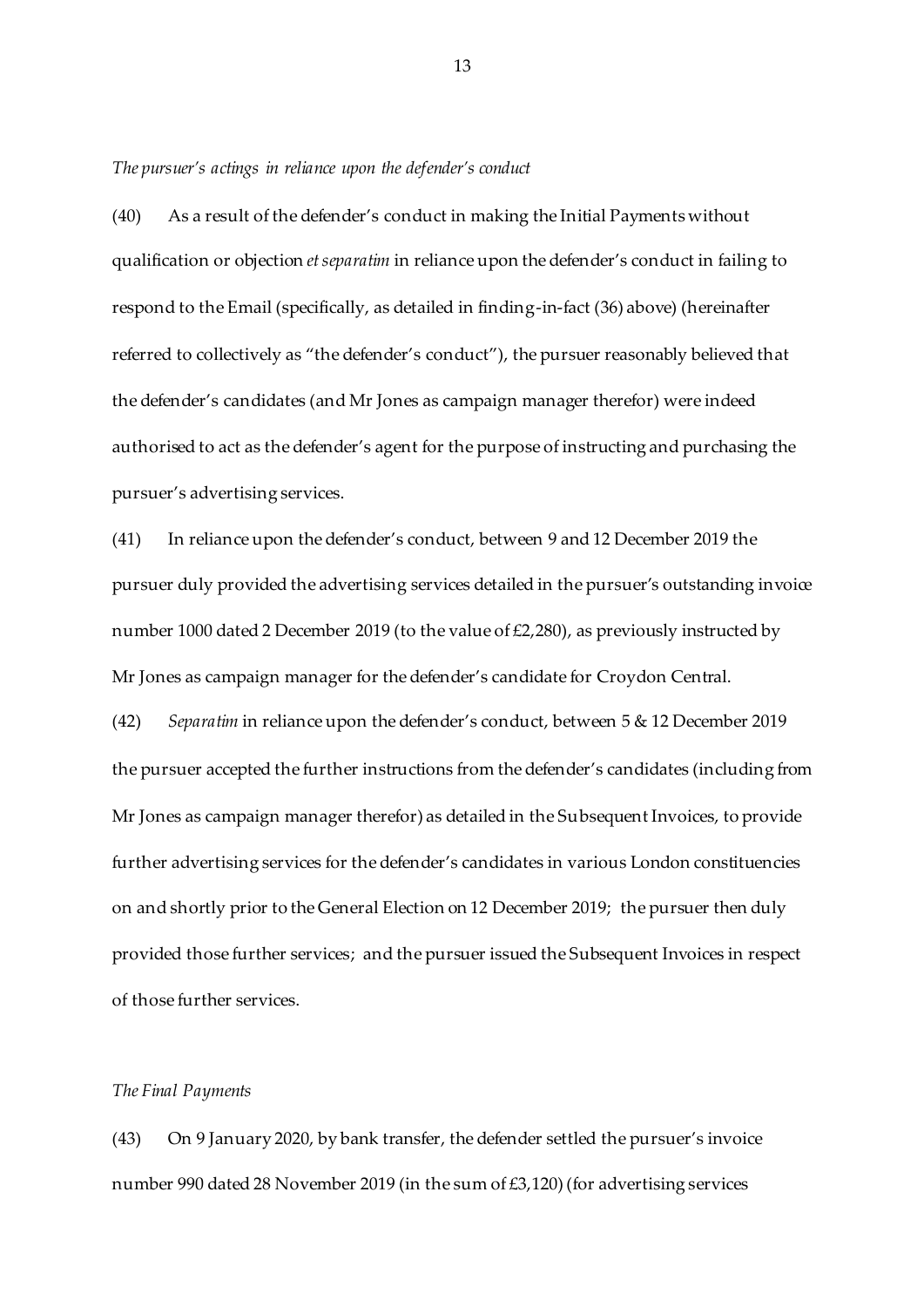instructed by Martyn Nelson as the defender's candidate for Feltham & Heston), being one of the Initial Invoices.

(44) On 9 January 2020, by bank transfer, the defender settled the pursuer's invoice number 1003 dated 6 December 2019 (in the sum of £1,140) (for advertising services instructed by Mr Jones as campaign manager for the defender's candidate for South Enfield), being one of the Subsequent Invoices.

(45) Unknown to the pursuer, in respect of each of the two invoices (numbers 990 & 1003) to which the foregoing payments ("the Final Payments") related, the defender's candidate and Mr Jones (as campaign manager) had obtained Ms Stokes' prior approval to the expenditure referred to therein, they had complied with the Campaign Expenditure Instructions, and they had thereby acted with the actual (express) authority of the defender in incurring that expenditure.

### *The Unpaid Invoices*

(46) The defender refuses to pay nineteen of the pursuer's invoices, namely: (i) invoice number 995 dated 3 December 2019 (in the sum of £1,710); (ii) invoice number 1000 dated 2 December 2019 (in the sum of £2,580); (iii) invoice number 1002 dated 6 December 2019 (in the sum of £3,600); (iv) invoice number 1005 dated 6 December 2019 (in the sum of £1,140); (v) invoice number 1006 dated 9 December 2019 (in the sum of £1,140); (vi) invoice number 1007 dated 6 December 2019 (in the sum of £1,140); (vii) invoice number 1009 dated 10 December 2019 (in the sum of £1,140); (viii) invoice number 1012 dated 9 December 2019 (in the sum of  $£1,140$ ); (ix) invoice number 1013 dated 9 December 2019 (in the sum of £1,140); (x) invoice number 1014 dated 9 December 2019 (in the sum of £1,140); (xi) invoice number 1015 dated 9 December 2019 (in the sum of £1,140); (xii) invoice number 1016 dated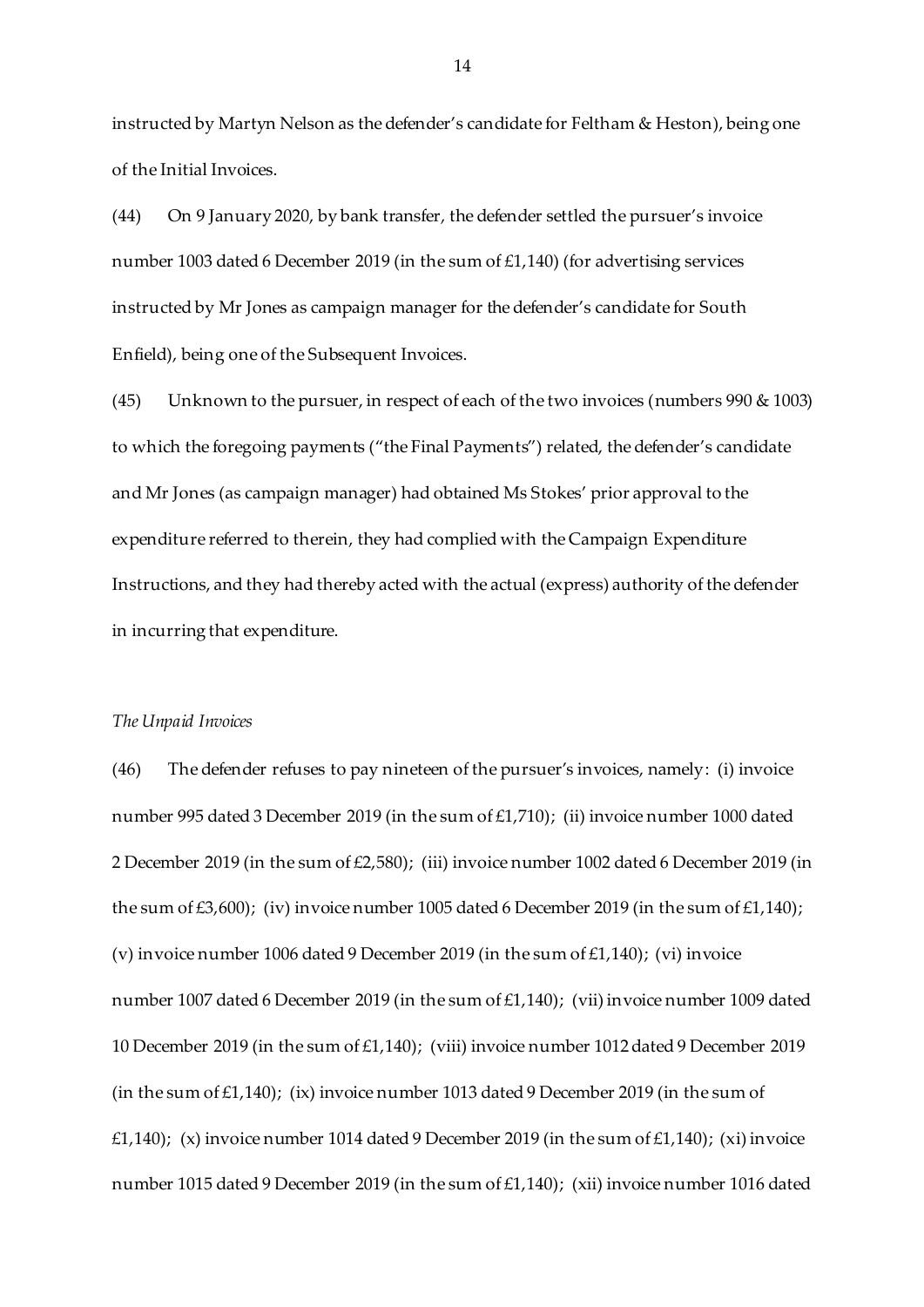10 December 2019 (in the sum of £1,140); (xiii) invoice number 1017 dated 10 December 2019 (in the sum of £1,140); (xiv) invoice number 1018 dated 11 December 2019 (in the sum of £1,140); (xv) invoice number 1019 dated 11 December 2019 (in the sum of £510); (xvi) invoice number 1020 dated 11 December 2019 (in the sum of £510); (xvii) invoice number 1021 dated 7 December 2019 (in the sum of £570); (xviii) invoice number 1022 dated 7 December 2019 (in the sum of £570); and (xix) invoice number 1023 dated 7 December 2019 (in the sum of £570) (hereinafter referred to collectively as "the Unpaid Invoices").

(47) The Unpaid Invoices amount, in total, to £23,160.

(48) The Unpaid Invoices comprise one of the Initial Invoices, and all, but one, of the Subsequent Invoices.

(49) Unknown to the pursuer, in respect of each of the Unpaid Invoices, the defender's candidates and Mr Jones failed to obtain Ms Stokes' prior approval to the expenditure referred to therein, they thereby failed to comply with the Campaign Expenditure Instructions, and they therefore acted without the actual authority of the defender in incurring that expenditure.

#### *Events from early December 2019 onwards*

(50) From early December 2019, as the General Election approached, affairs within the defender's organisation became increasingly chaotic; pressure upon candidates (and their campaign managers) mounted; and communication with Ms Stokes (to obtain approval of requested campaign expenditure) became slower and more difficult.

(51) In this context, in the case of the Unpaid Invoices so far as instructed by him, Mr Jones decided to place orders with and incur expenditure to the pursuer, without obtaining the defender's prior approval thereto (via Ms Stokes or otherwise).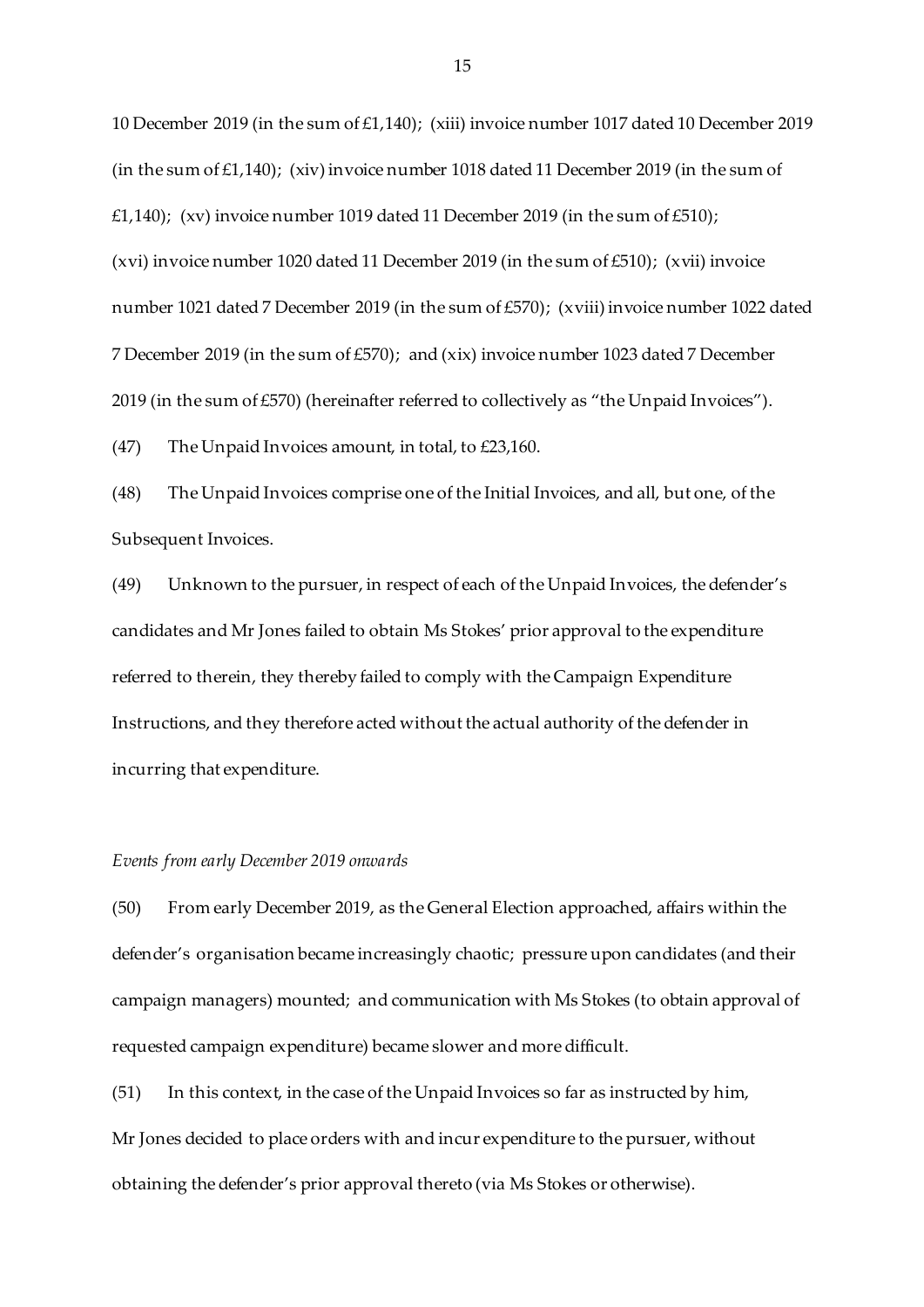(52) In those cases, Mr Jones provided PO references to the pursuer, without obtaining any prior approval from the defender.

(53) Mr Jones did so in an effort to facilitate the candidates' campaigns, and in the belief that the expenditure so instructed by him was unobjectionable and would, in due course, be approved and paid by the defender.

(54) Other candidates (such as Catherine Cui and Neil Anderson, in respect of the Unpaid Invoices instructed by them) also misapplied the Campaign Expenditure Instructions, in that they purported to incur expenditure on behalf of the defender without first obtaining prior approval from Ms Stokes.

(55) Unknown to the pursuer at the time, Mr Jones (and some of the defender's candidates) neglected to forward to Ms Stokes copies of the Unpaid Invoices when they were issued by the pursuer.

(56) As a result, with the exception of invoice number 1000 dated 2 December 2019 in the sum of £2,580, the defender first became aware of the Unpaid Invoices on 17 December 2019, when further copies thereof were sent direct to Ms Stokes by the pursuer's director, Mr Shields, who was by then pressing for payment of the overdue invoices.

(57) Thereafter, from around 17 December 2019 until 17 January 2020, various communications were exchanged between the parties to seek to clarify the circumstances in which the Unpaid Invoices (and others) came to be issued by the pursuer.

(58) By early January 2021, in a series of telephone discussions between Mr Shields and the defender's Paul Oakden, Mr Oakden disclosed to the pursuer, for the first time, that the delay in settling the Unpaid Invoices was attributable to the fact that the expenditure referred to therein did not appear to have been approved in advance by the defender in accordance with the Campaign Expenditure Instructions.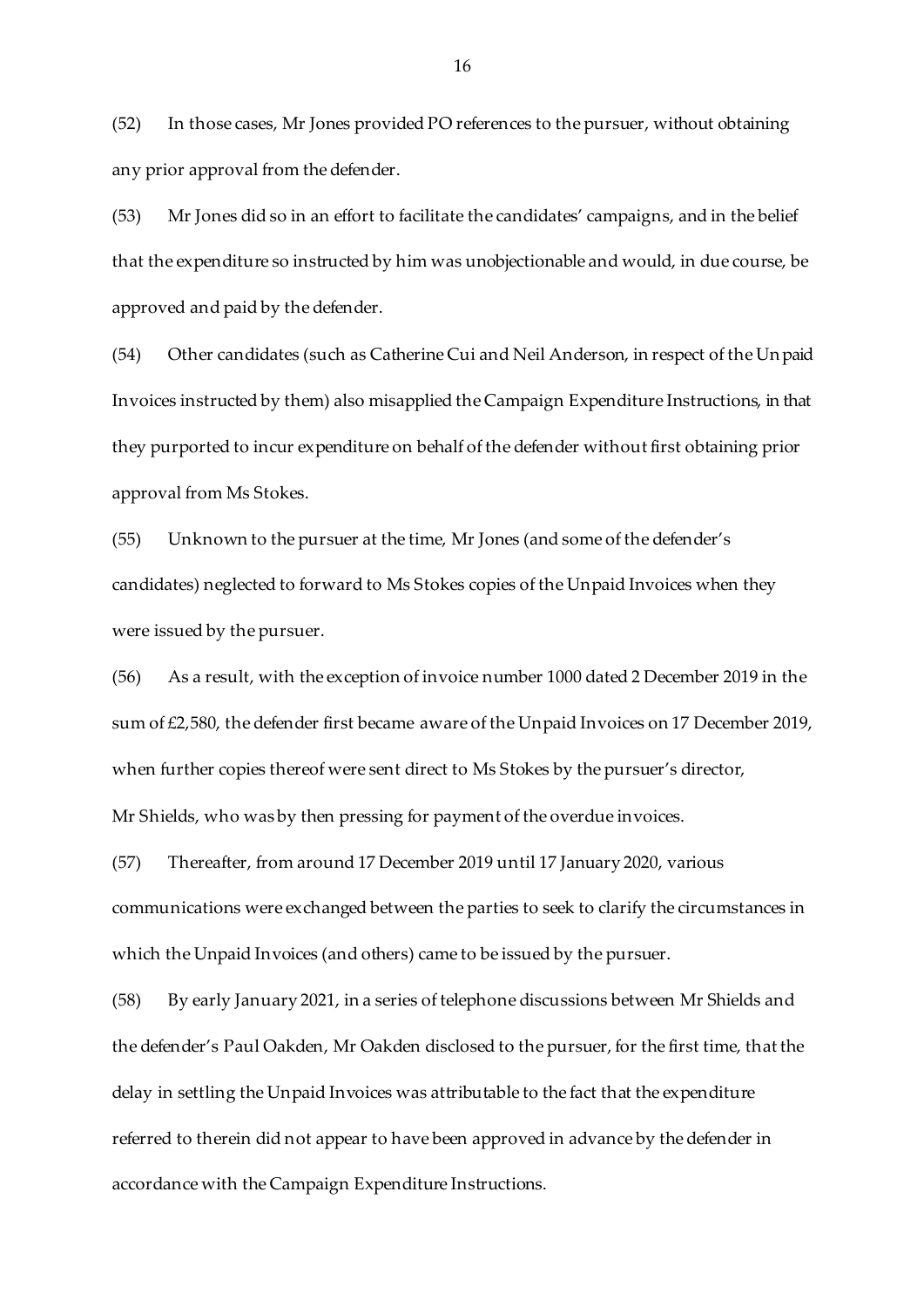(59) By email dated 17 January 2020, Mr Oakden formally advised the pursuer that the Unpaid Invoices would not be paid by the defender *inter alia* because Mr Jones (and the defender's candidates) had not followed the Campaign Expenditure Instructions, and the pursuer's services had been instructed without the knowledge or authority of the defender. (60) Prior to 12 December 2019, the defender took no steps to make the pursuer aware of, or otherwise alert the pursuer to the existence of, any limitation or condition upon the authority of the defender's candidates (or of Mr Jones as campaign manager therefor) to contract with, instruct advertising services from, or otherwise incur expenditure to, the pursuer on behalf of the defender.

(61) If the pursuer had been made so aware prior to 12 December 2019, it would not have supplied the services referred to in the Unpaid Invoices or incurred out-of-pocket expense in so doing.

### MAKES the following findings-in-fact and in-law:

#### *Jurisdiction*

(1) The pursuer seeks payment of sums said to be due to the pursuer under contracts between the parties concluded through the agency of the defender's candidates (and the candidates' campaign manager).

(2) Absent express agreement to the contrary, it was an implied term of the parties' contracts that sums due to be paid by the defender to the pursuer under the contracts were payable at the pursuer's principal place of business, being its registered office in Glasgow.

(3) Accordingly, this court has jurisdiction in terms of the Civil Jurisdiction and Judgments Act 1982, section 16, schedule 4, rule 3(a), and section 20, schedule 8, rule 2(b).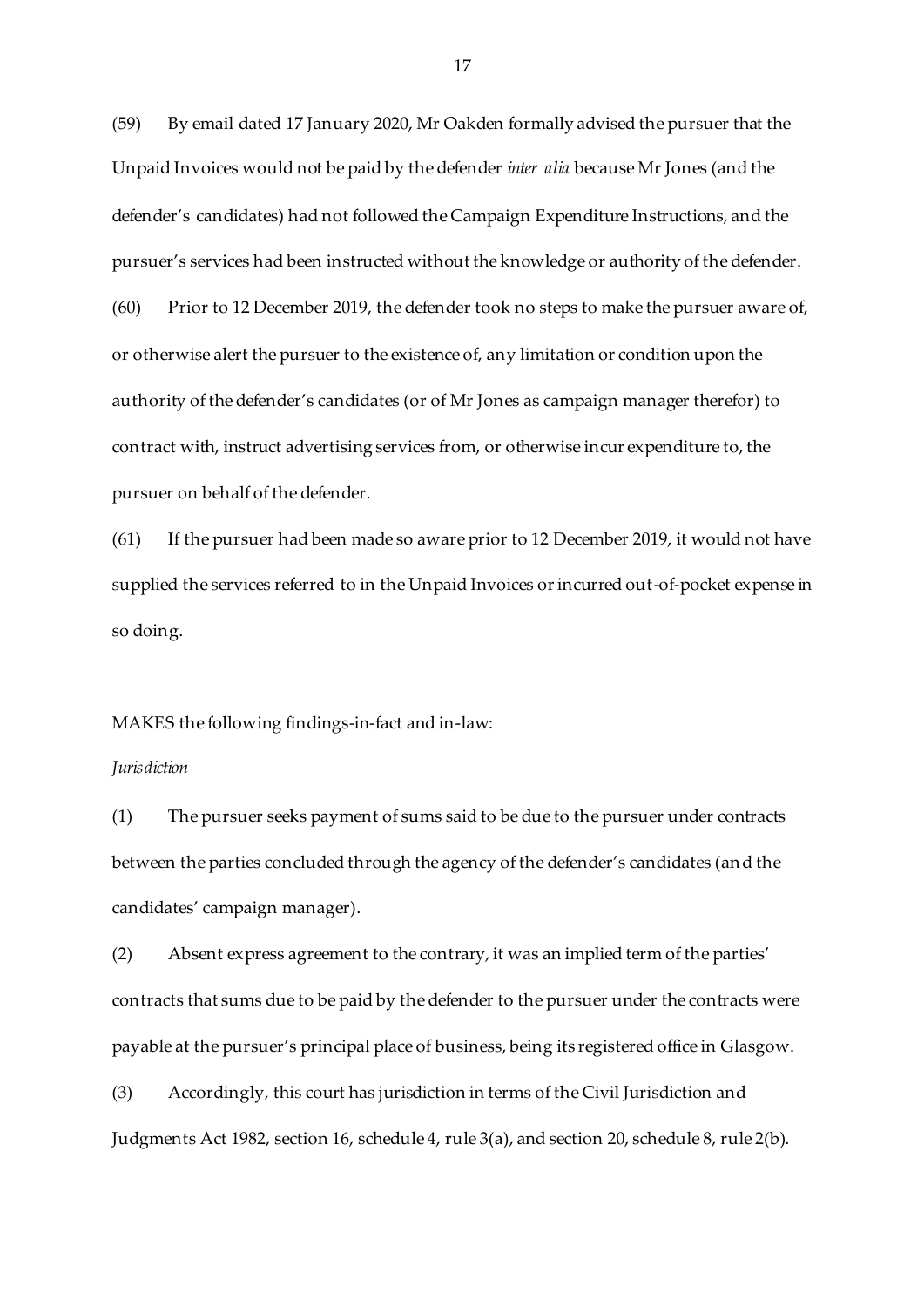*Actual authority* 

(4) By virtue of nominating or fielding candidates in the General Election, the defender did not thereby grant to, or confer upon, any such candidate implied authority to contract, or to incur expenditure, on behalf of the defender.

(5) In terms of the Campaign Expenditure Instructions, the defender granted to its candidates express authority to contract with third parties (such as the pursuer) on behalf of the defender for the supply of goods and services to promote the candidates' election campaigns, provided prior approval therefor was obtained from the defender and otherwise subject to the compliance with the Campaign Expenditure Instructions.

(6) Between around June 2019 and January 2020, Ms Stokes was a person who was authorised in writing by the defender's party treasurer to authorise the incurring of campaign expenditure by or on behalf of the defender, in terms of section 75(1)(c) of the Political Parties, Elections and Referendums Act 2000.

(7) In instructing the pursuer to provide the advertising services referred to in the Unpaid Invoices, the defender's candidates (and Mr Jones as campaign manager therefor) acted in breach of the Campaign Expenditure Instructions and without the express authority of the defender, in respect that the defender's prior approval to the incurring of that expenditure was neither sought from, nor granted by, the defender (via Ms Stokes).

#### *Apparent authority*

(8) The defender's conduct in making the Initial Payments to the pursuer, without qualification or objection, constituted a representation by the defender to the pursuer that the defender's candidates (and Mr Jones as campaign manager therefor) were authorised to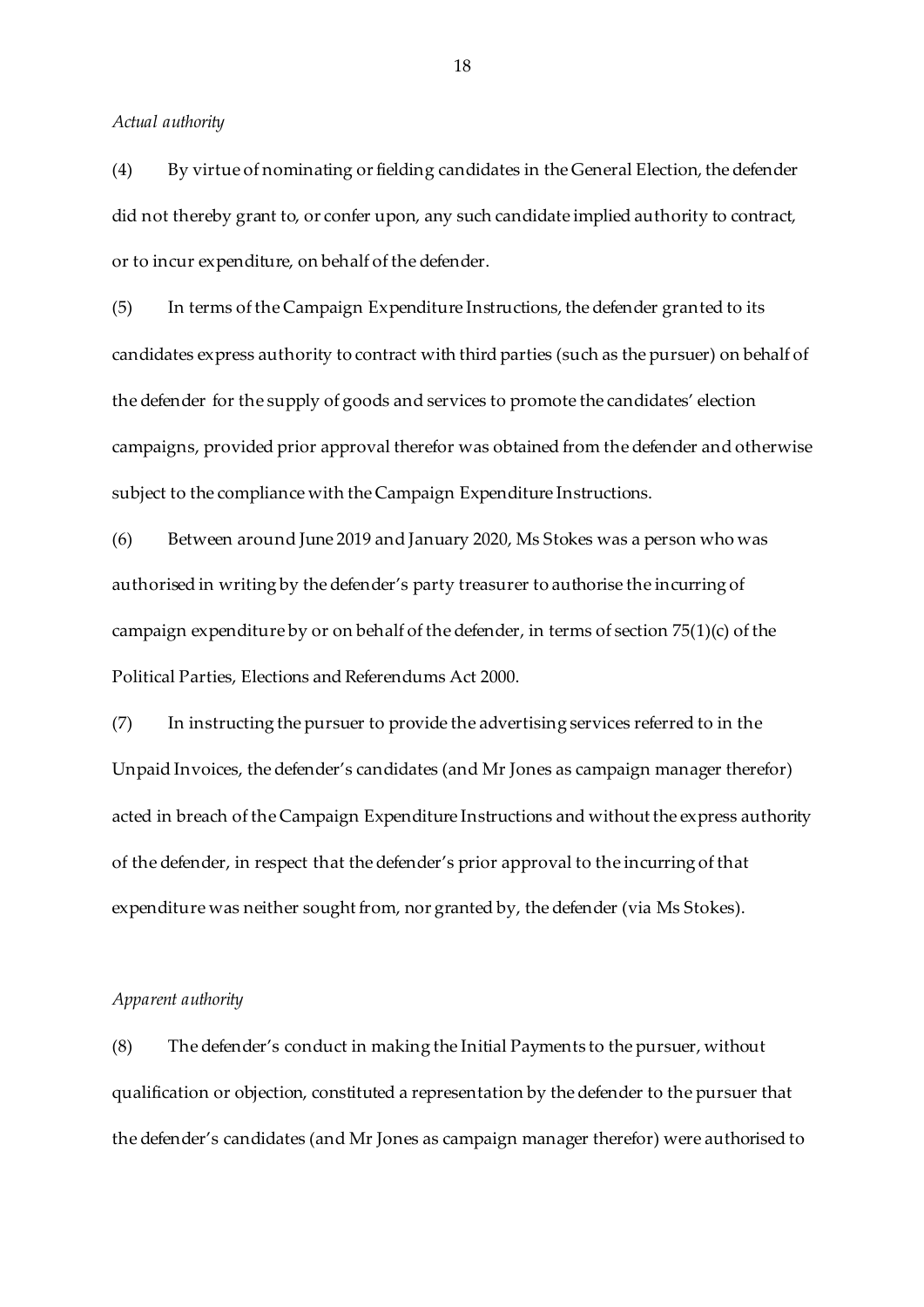contract with the pursuer on behalf of the defender for the supply of the pursuer's advertising services to promote the candidates' election campaigns.

(9) *Separatim*, in the circumstances narrated in finding-in-fact (34) above, it was the duty of the defender, upon receipt of the Email, to correct the mistaken belief of the pursuer as to the extent of the candidates' authority by alerting the pursuer to the true position, namely that the defender's candidate for Central Croydon (and Mr Jones as campaign manager therefor) had failed to comply with the Campaign Expenditure Instructions in incurring the expenditure referred to in the pursuer's invoice number 1000 dated 2 December 2019, that they had failed to obtain Ms Stokes' prior approval to the incurring of that expenditure, and that they had concluded the contract for the supply of the pursuer's advertising services without the actual authority of the defender.

(10) By taking no steps, prior to 12 December 2019, to make the pursuer aware of, or otherwise alert the pursuer to, the true limited and conditional nature of the candidates' authority to incur expenditure on behalf of the defender, the defender failed to discharge the foregoing duty (as referred to in finding (9) above).

(11) The defender's conduct in failing to so act following receipt of the Email constituted a representation by the defender to the pursuer that the defender's candidates (and Mr Jones as campaign manager therefor) were authorised to contract with the pursuer on behalf of the defender for the supply of the pursuer's advertising services to promote the candidates' election campaigns

(12) The foregoing two representations of authority (in findings  $(8)$  &  $(11)$ , above) were general, unqualified and unconditional in nature.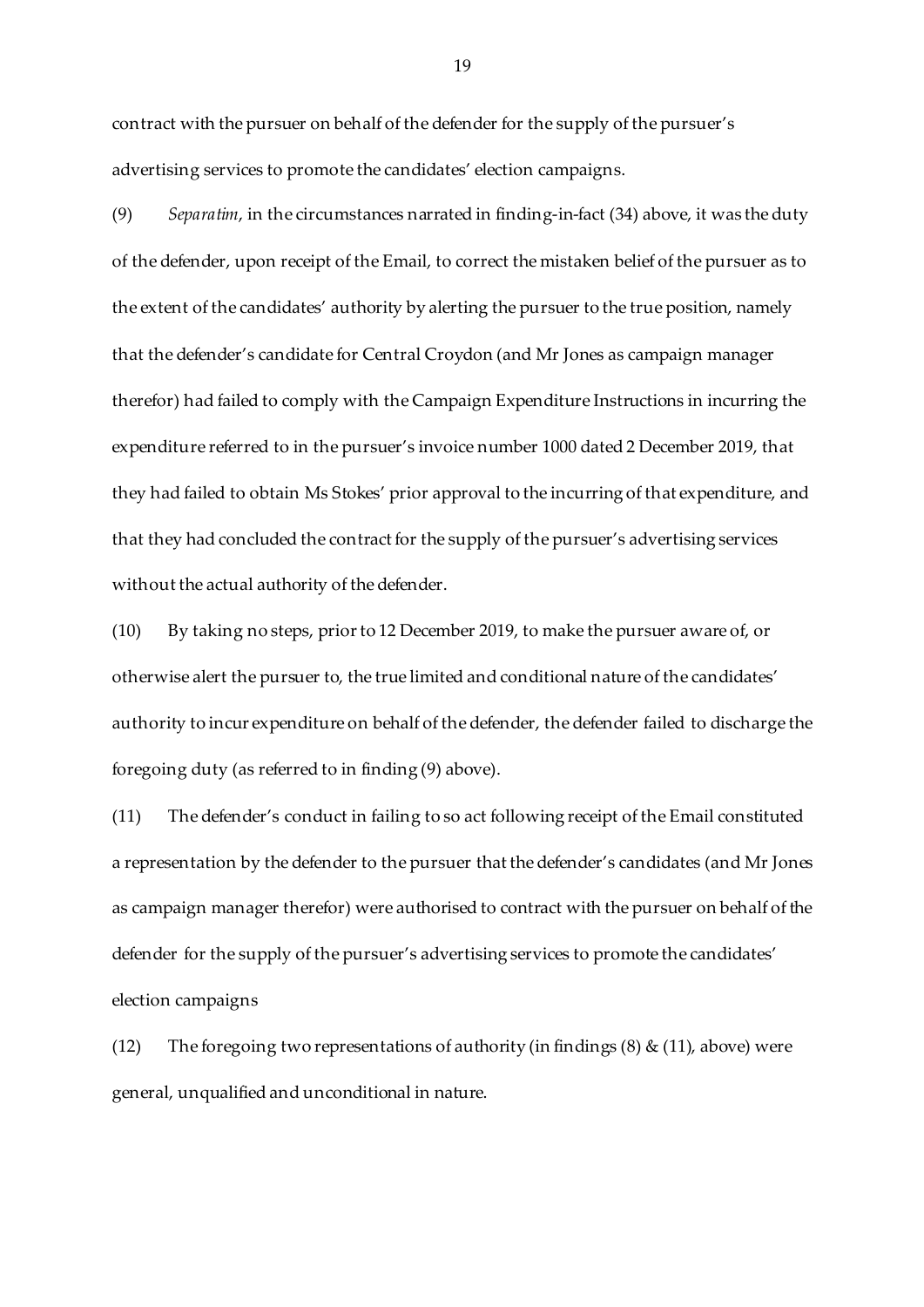(12) The defender failed to make the pursuer aware of, or otherwise alert the pursuer to, the limitations or conditions upon that general and unqualified apparent authority of its candidates, as so represented by the defender's conduct.

(13) The foregoing two representations of authority were, in good faith, believed and relied upon by the pursuer, with the consequence that, between 5 & 12 December 2019, the pursuer changed its position to its detriment (i) by accepting further instructions from the defender's candidates (including from Mr Jones as campaign manager therefor) to provide the further services as detailed in the Subsequent Invoices, (ii) by duly supplying those further services, (iii) by duly supplying the services referred to in the pursuer's earlier invoice number 1000 dated 2 December 2019, and (iv) by incurring out-of-pocket expense in so doing.

(14) In the foregoing circumstances, the defender is personally barred from denying that its candidates (and Mr Jones as campaign manager therefor) had authority to contract with the pursuer on behalf of the defender for the supply of the services referred to in the Unpaid Invoices.

#### *Claim for payment of campaign expenditure*

(15) The total sum due to the pursuer by the defender in terms of the Unpaid Invoices is  $£23,160$  (though the sum first craved is limited to  $£22,020$ ).

(16) The sum first craved by the pursuer was due and payable by 12 December 2019.

(17) For the purposes of section 77 of the Political Parties, Elections and Referendum Act 2000 ("the 2000 Act"), the sum first craved is a claim for payment in respect of campaign expenditure incurred by or on behalf of the defender during a relevant campaign period and it was sent to the defender's party treasurer (and to Ms Stokes, being a person authorised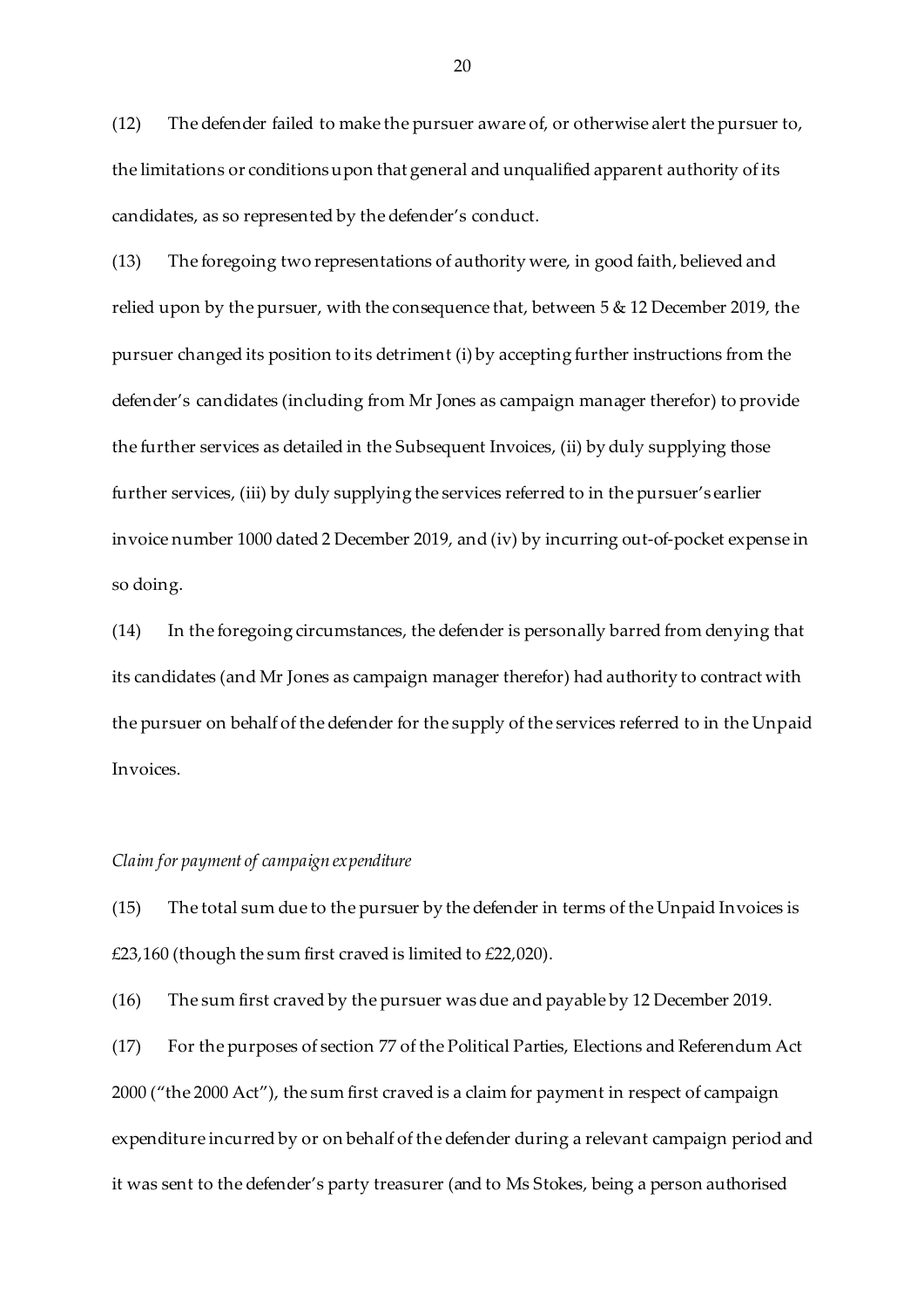under section 75 of the 2000 Act) not later than 30 days after the end of the relevant campaign period.

(18) The sum first craved by the pursuer is also a qualifying debt in terms of the Late Payment of Commercial Debts (Interest) Act 1998.

MAKES the following findings-in-law:

(1) The pursuer, having agreed to supply advertising services in accordance with instructions from the defender's candidates and in reliance upon the apparent authority of the defender's candidates to issue such instructions as agents of the defender, and the defender being personally barred from denying such authority, is entitled to payment therefor under contract.

(2) The sum first craved for being due and resting owing, decree therefor should be granted as craved;

(3) The sum first craved being a qualifying debt in terms of the Late Payment of Commercial Debts (Interest) Act 1998, and the said debt having not been paid on the due date, the pursuer is entitled to payment of a fixed sum in accordance with section 5A thereof, as second craved;

THEREFORE, Repels the defender's pleas-in-law number  $s$  1, 2  $\&$  3; Sustains the pursuer's pleas-in-law number s 1, 2 (in part only) & 3; ACCORDINGLY, Grants decree as first and second craved whereby, (i) *quoad* crave one, Grants decree against the defender for payment to the pursuer of the sum of TWENTY TWO THOUSAND AND TWENTY POUNDS (£22,020) STERLING with interest thereon at the rate of 8.75 per cent per annum from 26 February 2020, being the date of citation, until payment; and (ii) *quoad* crave two, Grants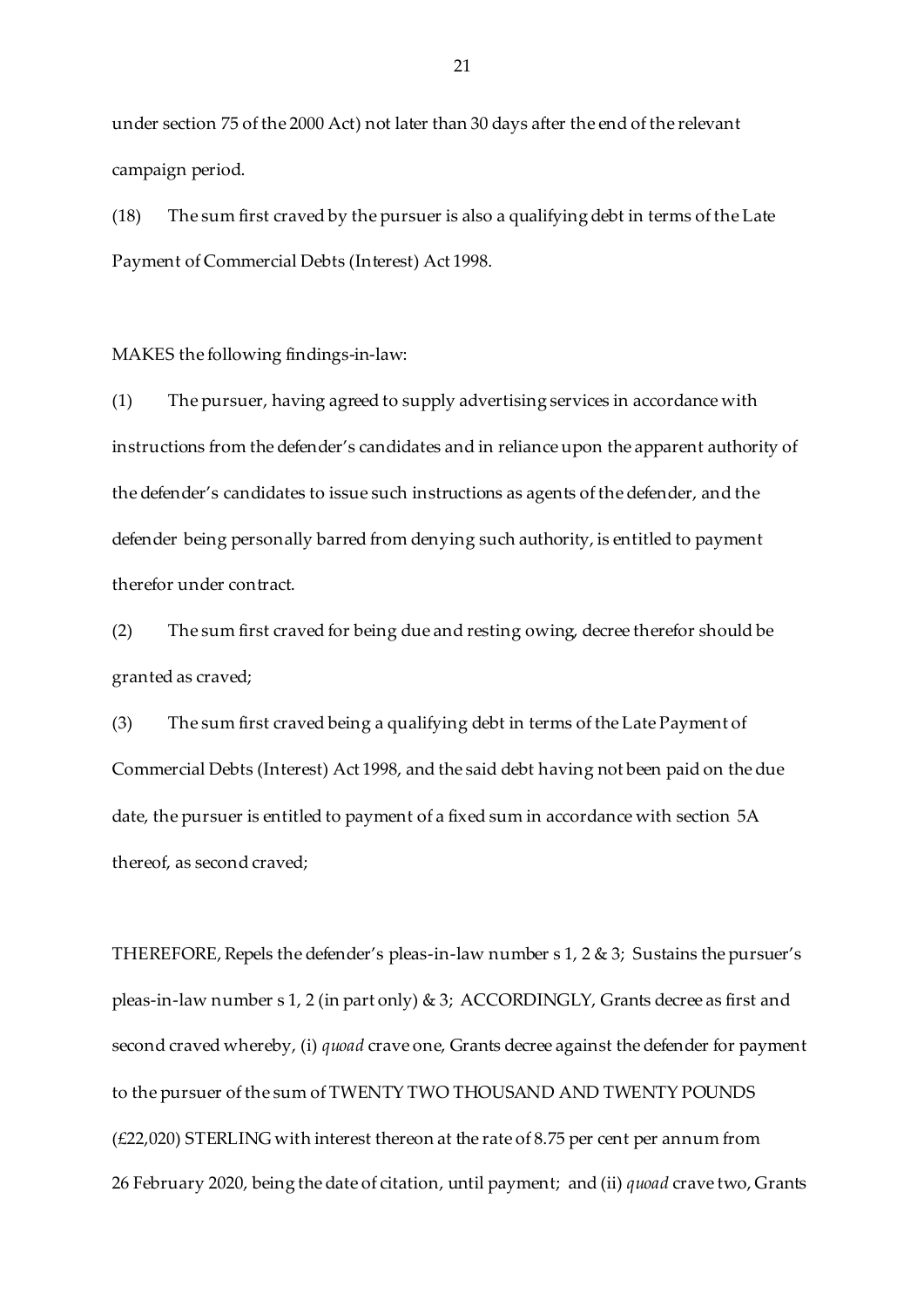decree against the defender for payment to the pursuer of the sum of ONE HUNDRED POUNDS (£100) STERLING, in terms of the Late Payment of Commercial Debts (Interest) Act 1998; Finds the defender liable to the pursuer in the expenses of the cause as taxed, so far as not already dealt with; Allows an account thereof to be given in, and Remits the same, when lodged, to the Auditor of Court to tax and to report; *quoad ultra* Grants decree of absolvitor in favour of the defender whereby, Assoilzies the defender from craves 3 & 4 of the writ.

### **SHERIFF**

### **NOTE:**

#### **Summary**

[1] The defender is a political party. It fielded numerous candidates at the General Election on 12 December 2019. Ahead of the election, the defender agreed to meet its candidates' campaign expenditure up to a maximum sum of £5,000 each, provided the expenditure was approved by it in advance in accordance with a prescribed internal process. If so approved, candidates were to obtain an invoice from the third party supplier, addressed to the defender, which the defender would settle direct with the supplier.

[2] The pursuer supplies special vans and bikes that are designed to carry advertising boards and digital screens. In the weeks leading up to Polling Day, many of the defender's candidates (personally or through their campaign manager) instructed the pursuer to arrange for these vehicles to drive or cycle around constituencies displaying Brexit Party advertisements. Invoices were issued by the pursuer, addressed to the defender.

[3] Some of the pursuer's invoices were paid, many more were not paid.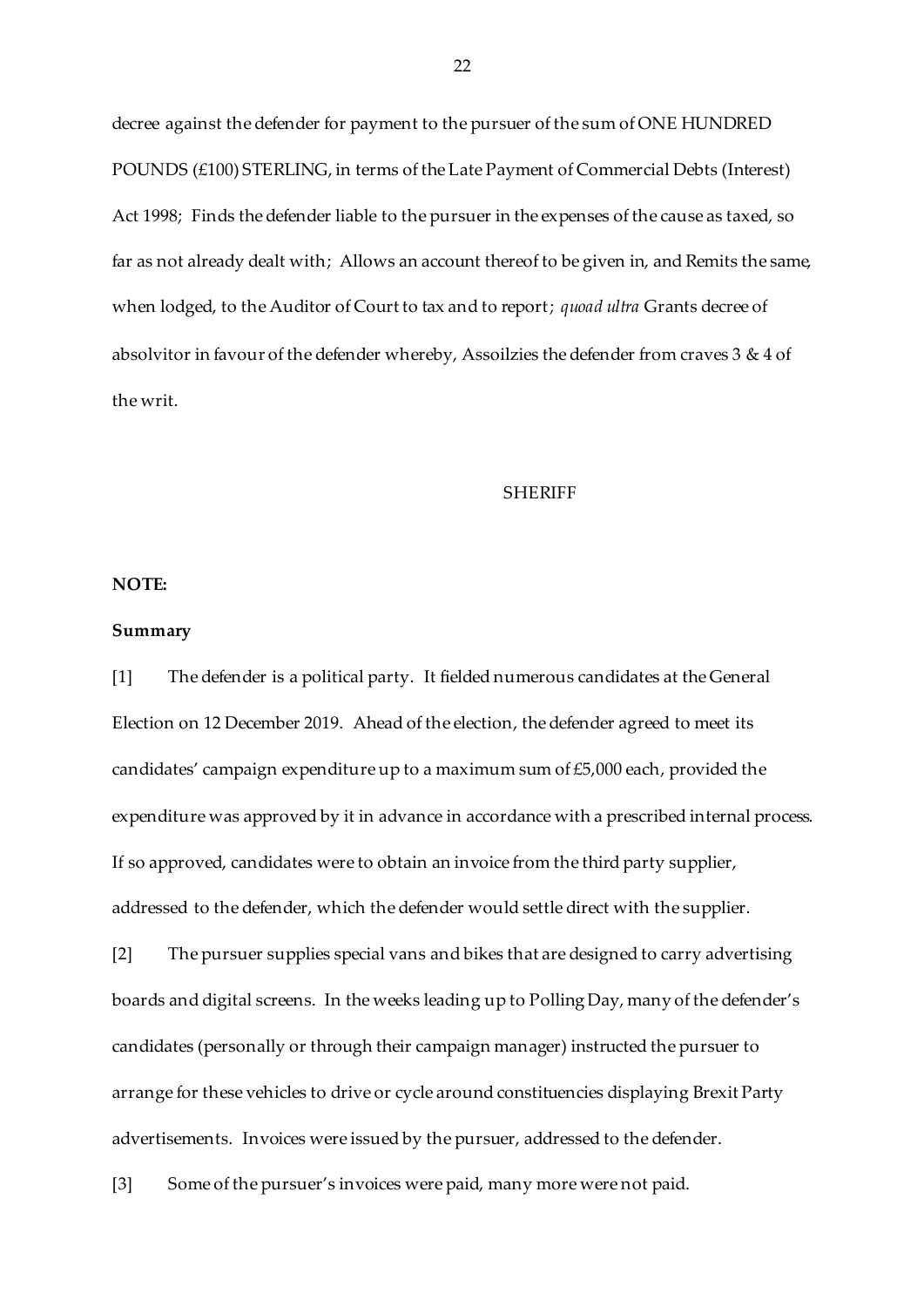[4] The defender refuses to pay certain invoices because the expenditure therein was not approved by it in advance. It claims that, in these cases, the candidates (and their campaign manager) have gone off on a frolic of their own and engaged the pursuer's services without obtaining the defender's prior approval.

[5] The defender has a second line of defence. It argues that, by virtue of constraints imposed on political parties by the Political Parties, Elections & Referendums Act 2000, the candidates' contracts with the pursuer are either void or unenforceable by reason of illegality. In any event, the defender also claims to be barred by statute from settling these unauthorised invoices, absent an order of the High Court of Justice.

[6] The action raises a number of interesting puzzles involving the law of agency. The answers turn upon a consideration of the actual and apparent authority of the defender's candidates to act as agents of the fielding political party, viewed in the peculiar statutory context in which political parties and election candidates operate.

[7] In summary, in my judgment, firstly, the mere nomination of an election candidate by a political party does not thereby confer upon the candidate any actual (implied) authority to act as agent of the fielding political party to conclude contracts between the party and third parties. There was no evidence, and there is no judicial precedent, to support such a proposition.

[8] Secondly, however, it is perfectly conceivable that a political party may confer actual (express) authority upon a nominated candidate, as agent, to bind the party, as principal, to contractual obligations with third parties. In the present case, in my judgment, the defender did just that: it conferred express authority upon its candidates to bind the party, as principal, to certain contractual relationships with third parties. However, that express authority was limited. It required *inter alia* that the candidate obtain the party's prior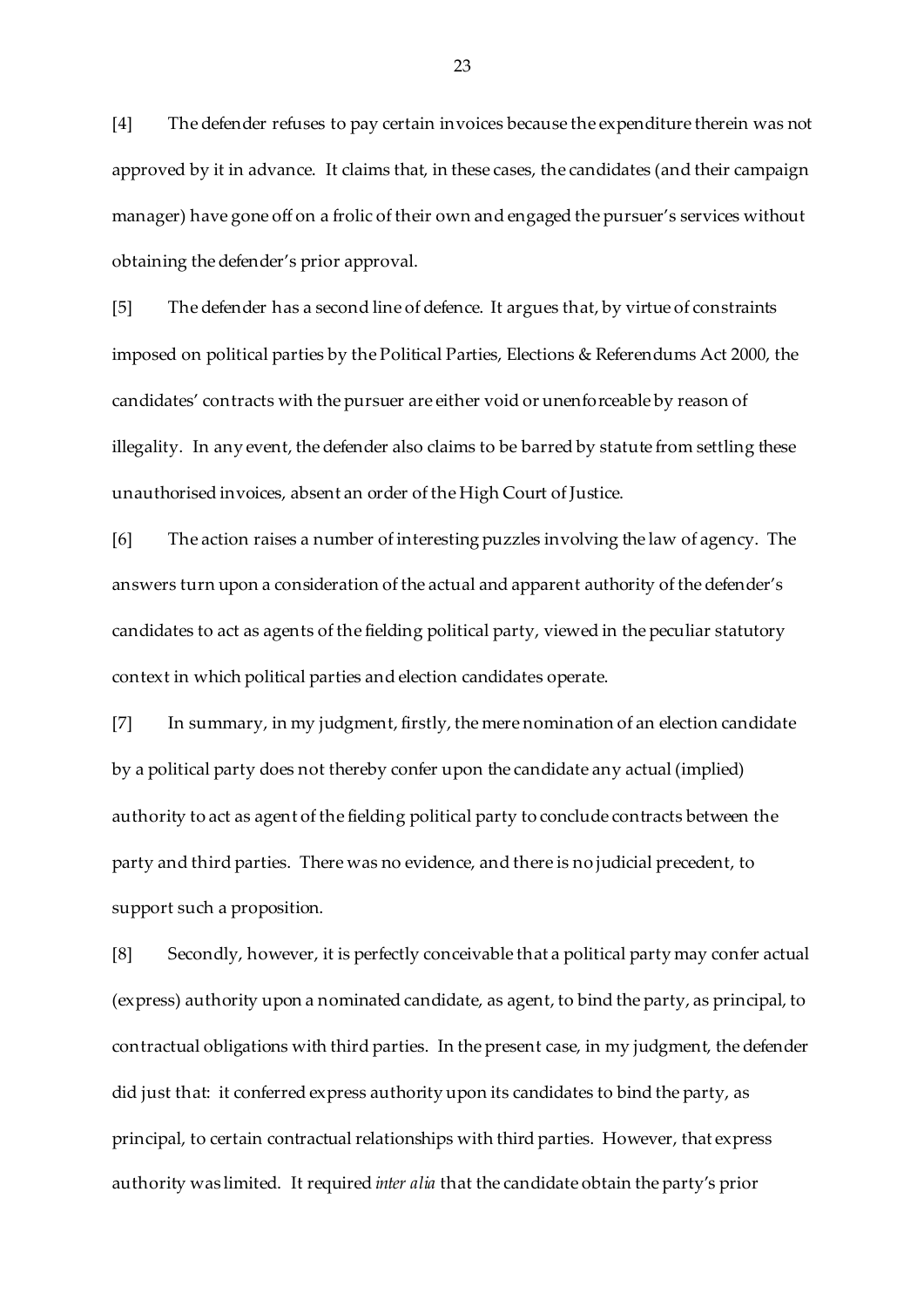approval of the proposed campaign expenditure. In the present case, the candidates (and their campaign manager) failed to obtain the defender's prior approval to the contracts with the pursuer on which it now sues. Accordingly, the defender is not bound, as principal, to those contracts by virtue of any actual authority (express or implied) conferred upon its candidates, as agents.

[9] But that is not the end of the story.

[10] Thirdly, notwithstanding the absence of actual authority on the part of the candidates, in my judgment the defender is nevertheless bound by the unauthorised acts of its candidates (and of the candidates' campaign manager) because the defender, by its conduct, "represented" or held out to the pursuer that the candidates were indeed authorised to contract with the pursuer as agent for the defender.

[11] Unusually, the conduct which constitutes these "representations" takes two different forms. First, it comprises the defender's course of conduct in settling, in full, seven of the pursuer's earlier invoices, without qualification or objection. Second, it comprises the silence or inaction of the defender, following an email communication from the pursuer on 5 December 2019, in circumstances where the receipt of that communication placed a duty upon the defender to "speak up" and act to correct the pursuer's disclosed mistaken belief as to the extent of the candidates' authority.

[12] A further interesting issue emerges at this juncture. On a proper analysis, these "representations" of apparent authority are general, unqualified and unconditional in nature. That is significant because, once a third party (such as the pursuer) has established that such a representation has been made, and that the third party has reasonably relied upon it, the onus shifts to the putative principal (in this case, the defender) "to show that the third party had actual or constructive knowledge of any limitation upon it" (Reid & Blackie,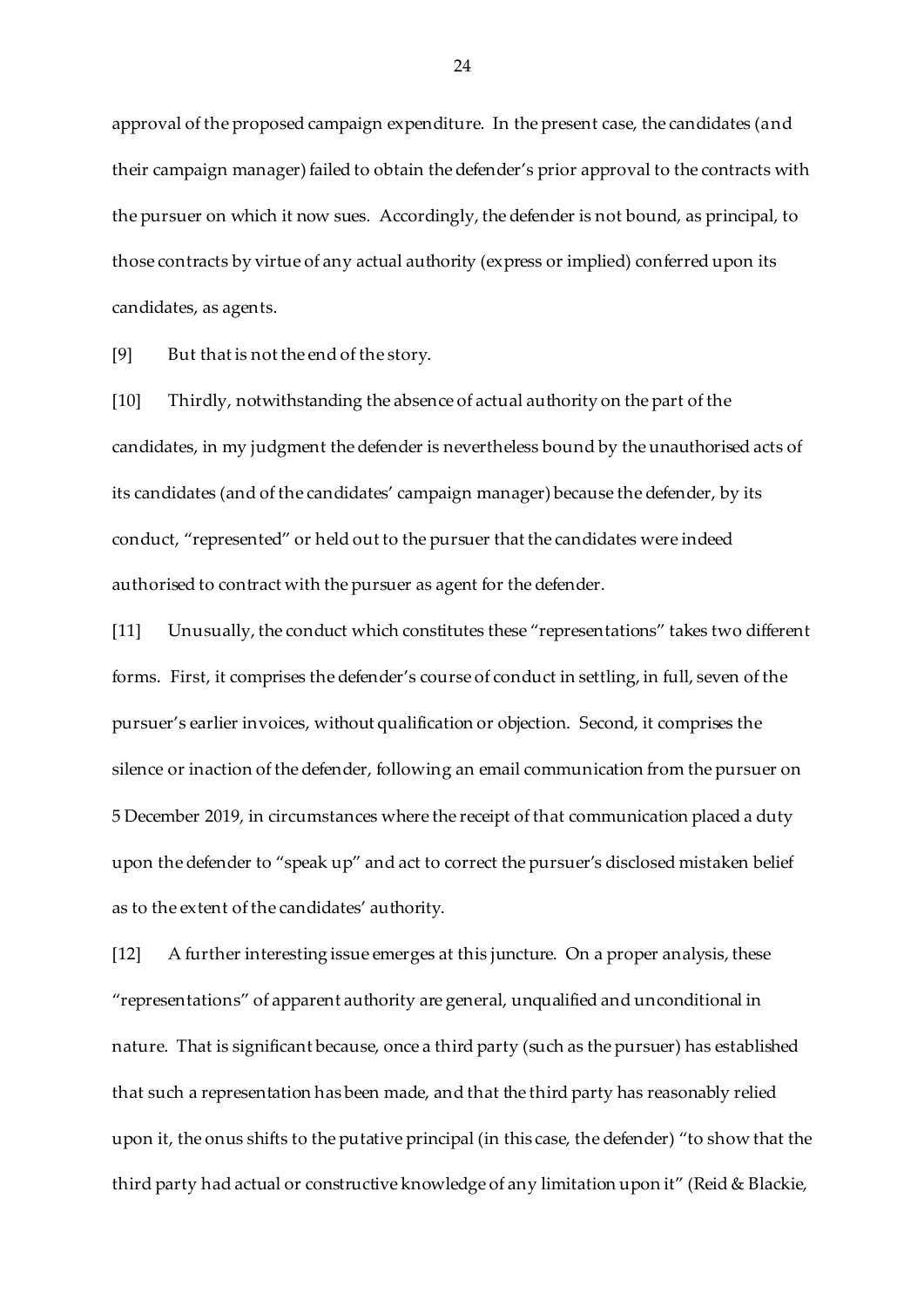*Personal Bar*(2006), para 13-10; Macgregor, *The Law of Agency in Scotland* (2013), para 11-21; G. Spencer Bower, *The Law of Reliance-Based Estoppel and Related Doctrines* (5<sup>th</sup> ed), para 9.10; *Gregor Homes Ltd* v *Emlick* 2012 SLT (Sh Ct) 5, para [42]). On the evidence, the defender has failed to discharge that onus.

[13] Between 5 & 12 December 2019, the pursuer, reasonably and in good faith, relied upon these representations of a general apparent authority, and changed its position to its detriment (i) by accepting further instructions from the defender's candidates (and their campaign manager) to provide yet more advertising services and (ii) by then supplying those further (and some previously instructed) services right up to Polling Day, incurring out-of-pocket expense in doing so. It would also be prejudicial to allow the defender now to deny the apparent authority of those candidates.

[14] In these circumstances, the defender is personally barred from denying that its candidates (and their campaign manager) had authority to contract with the pursuer on behalf of the defender for the supply of the advertising services referred to in its unpaid invoices.

[15] Traditionally, such cases are treated as instances of a principal conferring apparent authority upon an agent. This can be a misleading analysis. The candidates had no actual authority, express or implied, to commit the political party to the contracts with the pursuer. Rather, by its conduct, the defender has clothed its candidates with merely the appearance of authority, where none truly existed. The more technically correct analysis is that the defender's conduct, when acted upon by the pursuer, operates as a form of personal bar, preventing the defender, as principal, from asserting that it is not bound by the contract (*Freeman & Lockyer* v *Buckhurst Park Properties (Mangal) Ltd* [1964] 2 QB 480; *Bank of Scotland* v *Brunswick Developments (1987) Ltd (No 2)* 1998 SLT 439 at 444 per Lord President Rodger).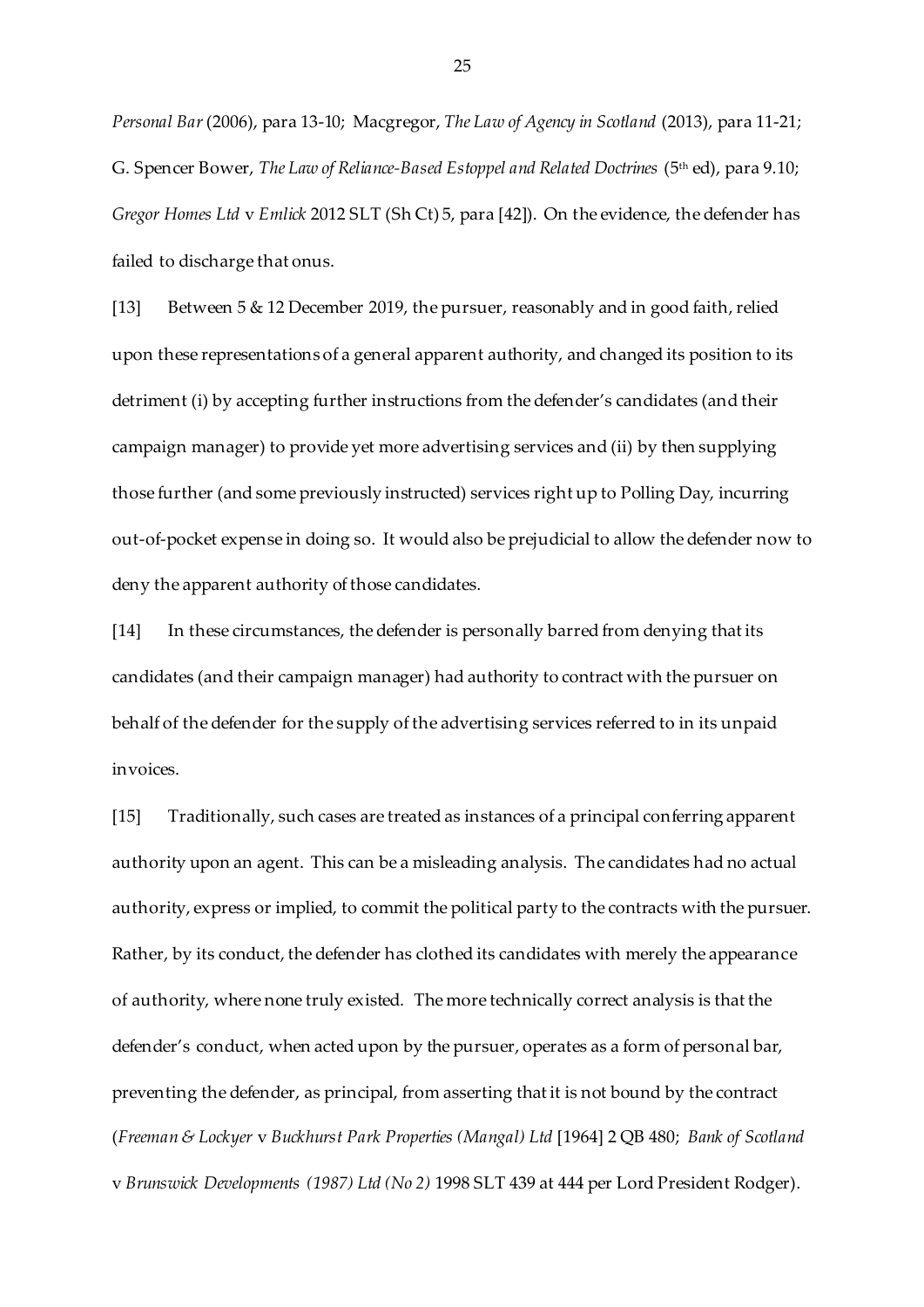[16] As regards the second line of defence, any illegality that may arise from the incurring of unauthorised campaign expenditure by or on behalf of the defender, as a registered political party, has no effect on the validity or enforceability of the related contracts by the pursuer as a third party creditor. This conclusion is based on section 114 of the 2000 Act, which expressly preserves the rights of third party creditors. It also derives from an application of the principles in the ground-breaking decision of the Supreme Court in *Patel* v *Mirza* [2017] AC 467.

[17] For the foregoing reasons, I have granted decree in favour of the pursuer for the principal sum sued for. I explain my reasoning more fully below.

## **The pleadings**

[18] The pursuer avers that, in advance of the 2019 General Election, it was instructed on behalf of the defender to provide mobile advertising services (on "Ad Vans" and "Ad Bikes") within various constituencies in central London. It is averred that the defender, which had fielded numerous candidates for the election, had allocated to each candidate an "allowance" of £5,000 for use of campaign expenditure; that the candidates were permitted to use this allowance to promote their campaigns "as they saw fit"; and that an additional sum, over and above this allowance, was available to the candidate in each constituency "subject to approval by the defender". The £5,000 allowance was said to be held centrally by the defender.

[19] The pursuer refers to a series of orders placed with it between late November and 12 December 2019, resulting in 28 separate invoices issued to the defender. The first three bookings are said to have been placed directly with the pursuer by three Brexit Party candidates; a further 24 orders are averred to have been placed with the pursuer by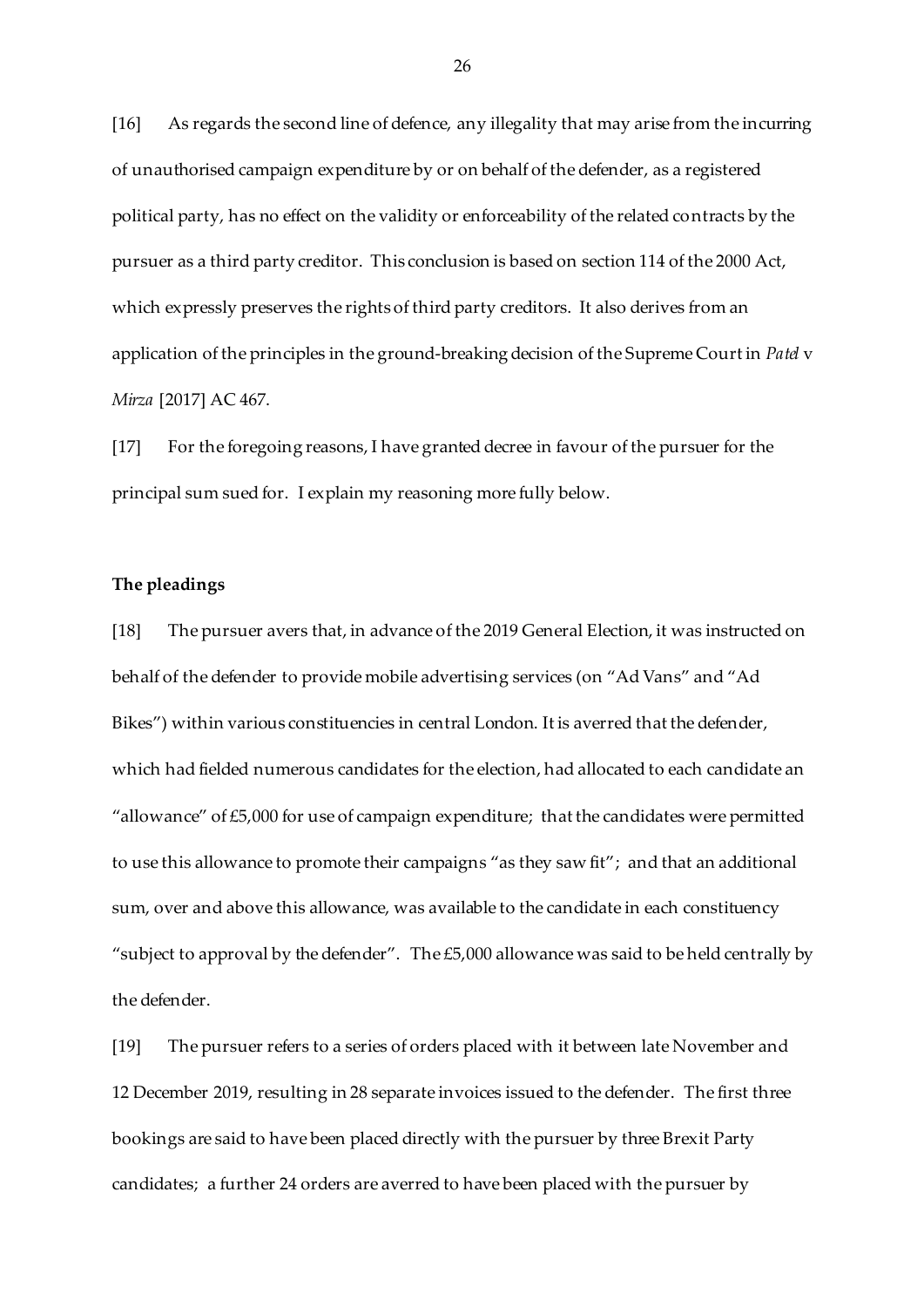Howard Jones ("MrJones"), a "campaign manager" acting for a number of the defender's central London candidates (though engaged to do so by the defender); and another order is said to have been placed directly by a candidate called Catherine Cui, introduced to the pursuer by Mr Jones. Of the 28 invoices, the pursuer avers that nine were paid in full, of which seven were settled by bank transfers received from the defender between 2 & 5 December 2019.

[20] On the instructions of each candidate (or Mr Jones, as the case may be), each of the invoices contained a purchase order ("PO") reference, identifying the constituency in which the advertising was to be provided. The pursuer avers that the candidates (or MrJones) passed the invoices to an individual within the defender's organisation called Deborah Stokes ("Ms Stokes") to process the payments; that Ms Stokes in turn passed the invoices to another individual called Paul Oakden; and that Mr Oakden allegedly "approved" payment of the invoices in consultation with the defender's party treasurer. [21] The defender's accounting system was said to be shambolic; payment of the pursuer's invoices stopped around the date of the General Election; and, despite promises, no further payments were made.

[22] The pursuer avers that the defender subsequently refused to settle any of the unpaid invoices because the expenditure had not been approved in advance or instructed by the defender; because the unauthorised incurring of such campaign expenditure was illegal under statute; and because payment of the invoices at this late stage would require separate judicial sanction from the High Court.

[23] For its part, the defender challenges the jurisdiction of this court.

[24] Further, it avers that its election candidates were neither employees nor members of the defender; neither the candidates nor Mr Jones had any authority to conclude any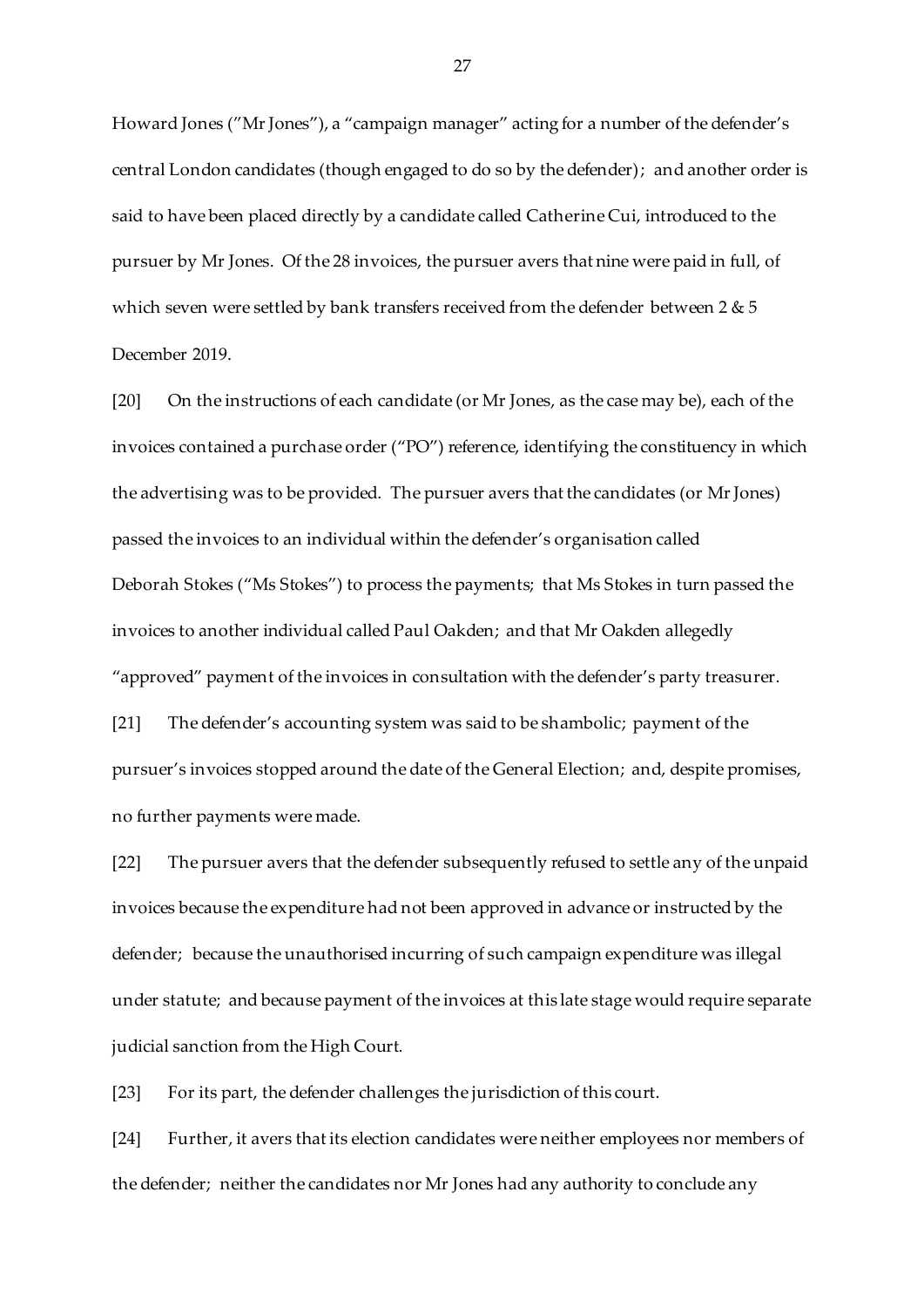contract between the pursuer and defender; and insofar as Mr Jones had purported to incur expenditure on behalf of the defender he was acting "entirely on a frolic of his own" and had "completely by-passed" the defender's "internal process". It averred that the defender had an internal process whereby candidates could make their own arrangements with third party suppliers, and provided the defender's party treasurer (or his designated deputy) had granted prior approval to those arrangements, the defender would indemnify the candidate against that cost. As regards the pursuer's unpaid invoices, this internal process was not followed. As for the invoices that were paid, the defender had "simply fulfilled preapproved purchase order numbers".

[25] Further, the defender averred that it was statute-barred from settling any of the pursuer's invoices, without prior leave of the English High Court of Justice. Section 76 of the Political Parties, Elections and Referendums Act 2000 ("the 2000 Act") was said to prevent the defender, under sanction of criminal penalty, from making payment of any campaign expenditure incurred by or on behalf of the defender, unless that expenditure was authorised by the party treasurer, or deputy treasurer, or a person authorised in writing by either of them. Section 77 of the 2000 Act was said to prohibit, again under sanction of criminal liability, the payment of any campaign expenditure incurred by or on behalf of a political party unless the claim had been sent to the treasurer, deputy treasurer, or authorised delegate within a defined time-limit after the end of the relevant election campaign.

## **The evidence**

[26] At a diet of proof before answer over three days in February and March 2021, I heard evidence from 11 witnesses together with parties' closing submissions.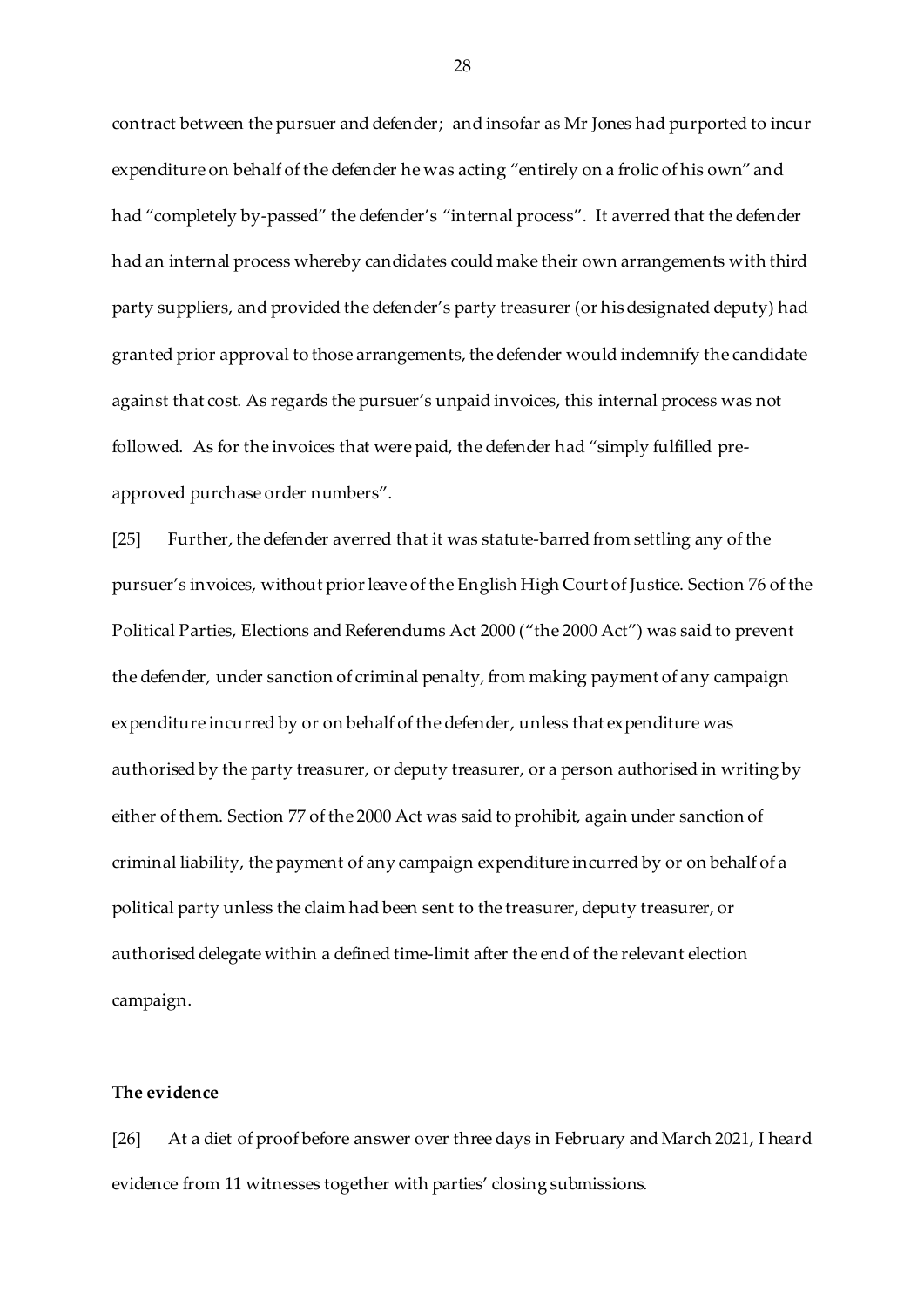[27] The proof was heard at the height of the second national lockdown. It was conducted remotely via WebEx, with all parties participating simultaneously by electronic means from various remote locations between Glasgow and London. To the credit of everyone involved, it proceeded very smoothly, even with the delightfully entertaining appearance on camera of Ms Cargill's cat.

[28] Signed written statements of all witnesses were exchanged and lodged in advance. The content was deemed to constitute the evidence-in-chief of the signatories thereto, subject to supplementary examination-in-chief, cross-examination and re-examination, all under reservation of issues of competency, relevancy and admissibility. This evidence was supplemented by oral testimony of each witness given remotely.

[29] There were seven witnesses for the pursuer: Victor Thomas Shields (the pursuer's sole director); Howard Russell Jones (a Brexit party volunteer); Rosamund Catherine Beattie (a Brexit party volunteer and latterly an election candidate); Cyrus Parvin (a researcher and Brexit candidate); Patrick Hannam (a journalist and Brexit candidate); Richard Christian Ings (an actor and Brexit party candidate) and Daniel James Lockwood (managing director of a newspaper publishing business).

[30] There were four witness for the defender: Paul Oakden (the defender's head of campaigning); Roger Gravett (the defender's London Regional Organiser for the 2019 General Election); Deborah Stokes (former executive assistant to Paul Oakden); and Mehrtash A'zami (the defender's party treasurer).

### *Victor Thomas Shields*

[31] Mr Shields (51), the pursuer's sole director, explained the process by which, between late November 2019 and 12 December 2019, instructions had been received from Brexit Party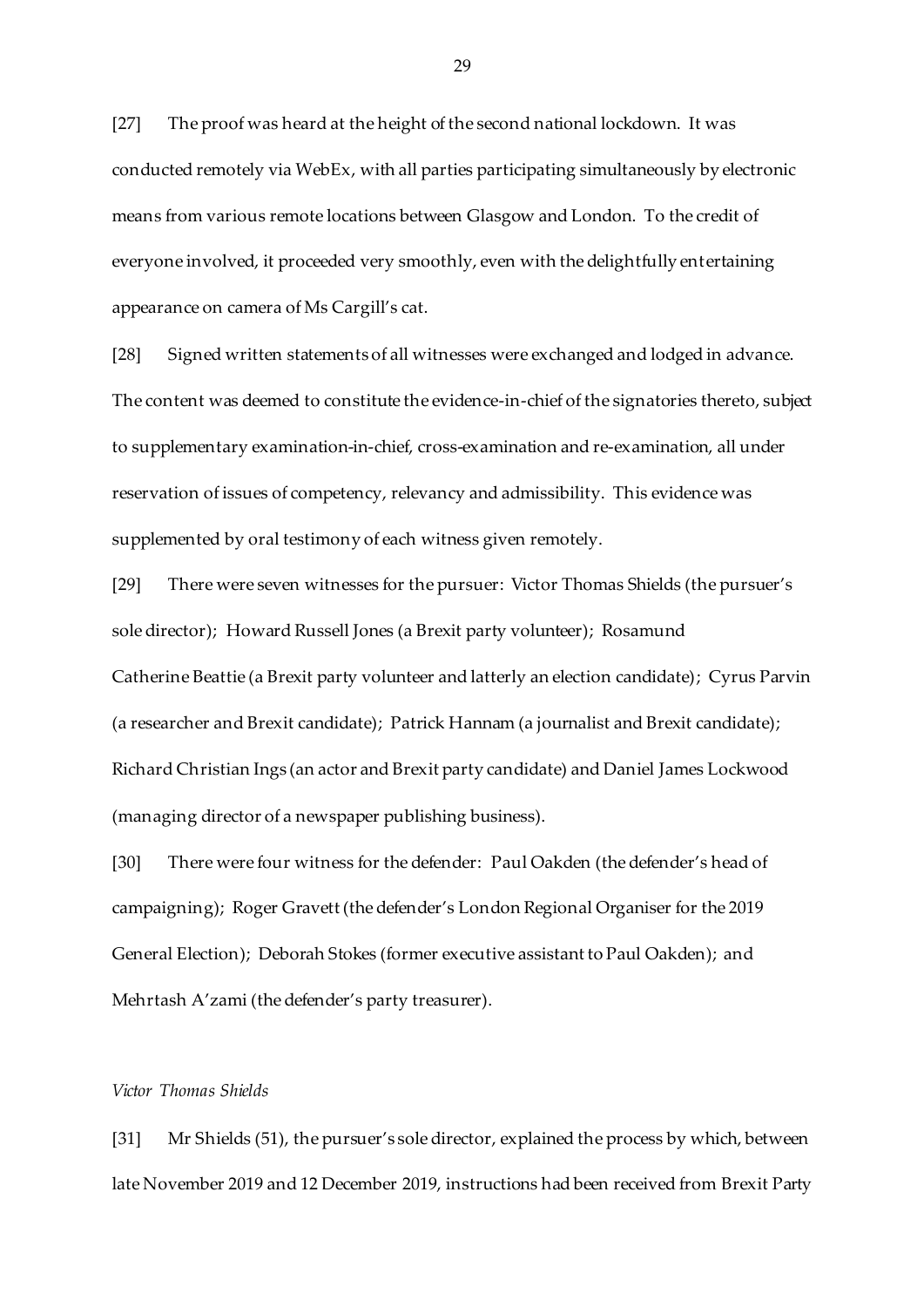candidates (personally and through Mr Jones) for the pursuer's mobile advertising services in various London constituencies ahead of the General Election. Bookings were placed either personally by Brexit Party candidates (through personalised "brexitparty.org.uk" email addresses or by telephone) or through Mr Jones as campaign manager for candidates (through his email address at "[central.london@thebrexitparty.org](mailto:central.london@thebrexitparty.org).uk" or by telephone). He spoke to the circumstances behind each invoice. Broadly, the same procedure was followed in each case: a quotation was sought from the pursuer with details, such as the precise routes to be followed, the shifts to be covered, and the vehicles to be used, being discussed and agreed; the quotation would be provided and accepted by the candidate or Mr Jones; the candidate or Mr Jones would provide a PO reference to Mr Shields (such as "SouthIsli", where the advertising was for the South Islington constituency; or "NorthLifo" where the advertising was for the North Enfield constituency; or "SurbitKing" for the Kingston & Surbiton constituency); on the instruction of the candidate or Mr Jones the invoice, bearing the relevant PO reference and addressed to the defender at its registered office, would be emailed to the instructing candidate or Mr Jones as the case may be, to be forwarded by them to the defender; and the mobile advertising was then supplied on the agreed date(s). He acknowledged some errors and alterations to some of the invoices and PO references. [32] He understood Mr Jones to be the defender's "central London coordinator", but was

clear that he was acting for individual candidates. Mr Shields understood that the invoices (once issued by him to the candidates or Mr Jones) were passed to Ms Stokes for processing, who passed them to Paul Oakden for approval. He understood this to be the defender's "internal process for invoices". As far as he was aware, the same process was followed with all the pursuer's invoices.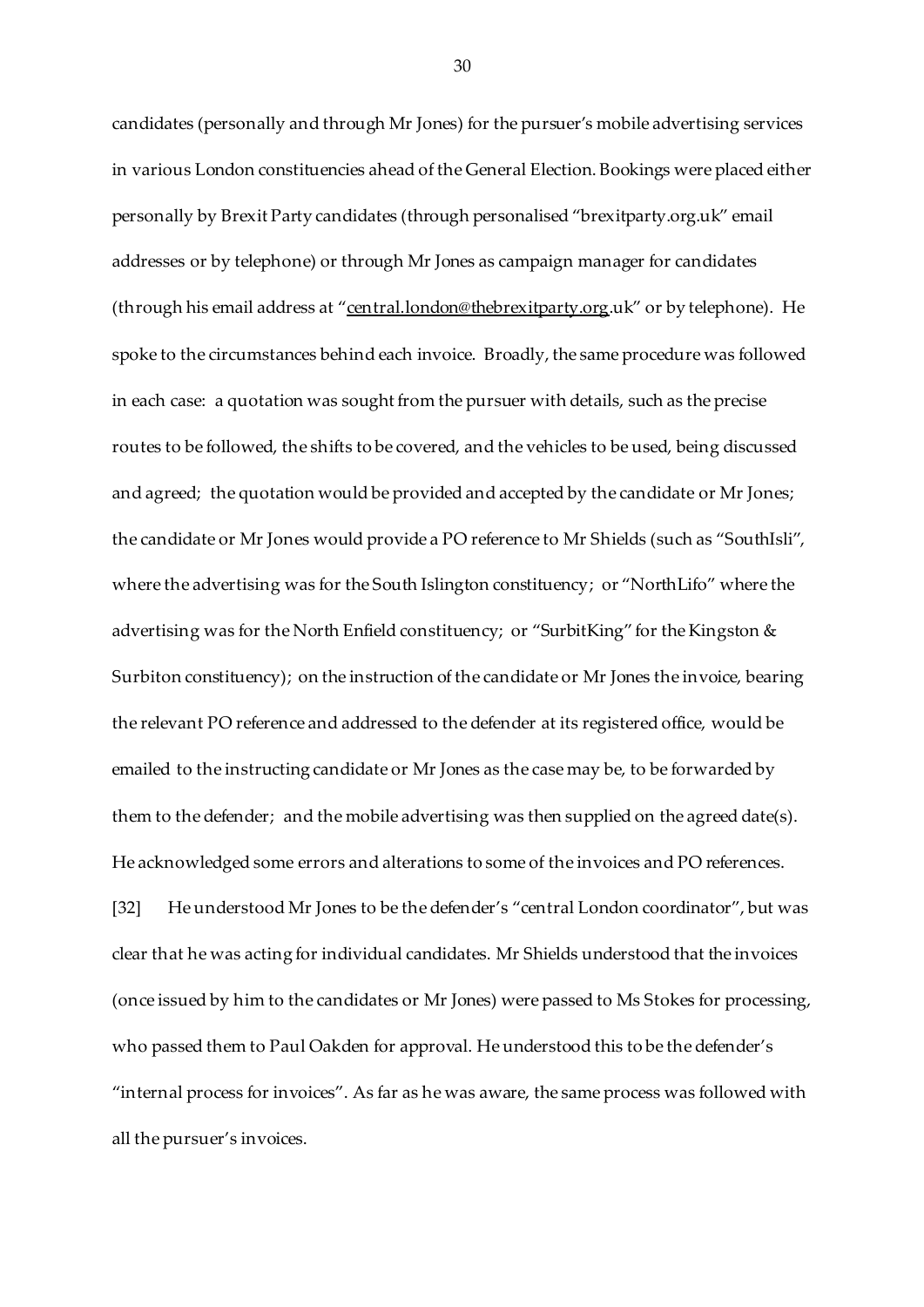[33] Twenty eight invoices were issued, nine were settled in full without issue, the rest remain outstanding. From 5 December 2019, the defender "just stopped paying the invoices".

[34] He spoke to his email dated 5 December 2019 to Ms Stokes (item 5/51 of process). No reply was received. Further invoices were settled that day. Numerous bookings continued to be placed, mostly by Mr Jones, in the last few days of the election. He spoke to communications with the defender after the election, culminating in an email dated 17 January 2020 from Mr Oakden repudiating liability.

[35] In cross-examination, Mr Shields confirmed he was, at the time, unaware of the defender's internal process for candidates to engage third party suppliers. He first learned of this long after the election. Full payment of the first five or six invoices ("They were firing money into our bank account") gave Mr Shields "confidence" that the candidates were indeed authorised to so act. To meet demand, he had to sub-contract some of the bookings to third parties. All PO references were provided to him by the candidates or Mr Jones. He acknowledged errors in some invoices as originally issued.

## *Howard Russell Jones*

[36] Mr Jones (55), a company director, testified that in early August 2019, having volunteered to support the Brexit Party election campaign, he was appointed by the defender as "coordinator/district manager" of multiple central London constituencies (initially 12, later increased to 18). His job was to support the defender's candidates there. He reported direct to the defender's Greater London campaign office, and in turn to Paul Oakden. In exercise of his duties, he acted as campaign manager for many candidates,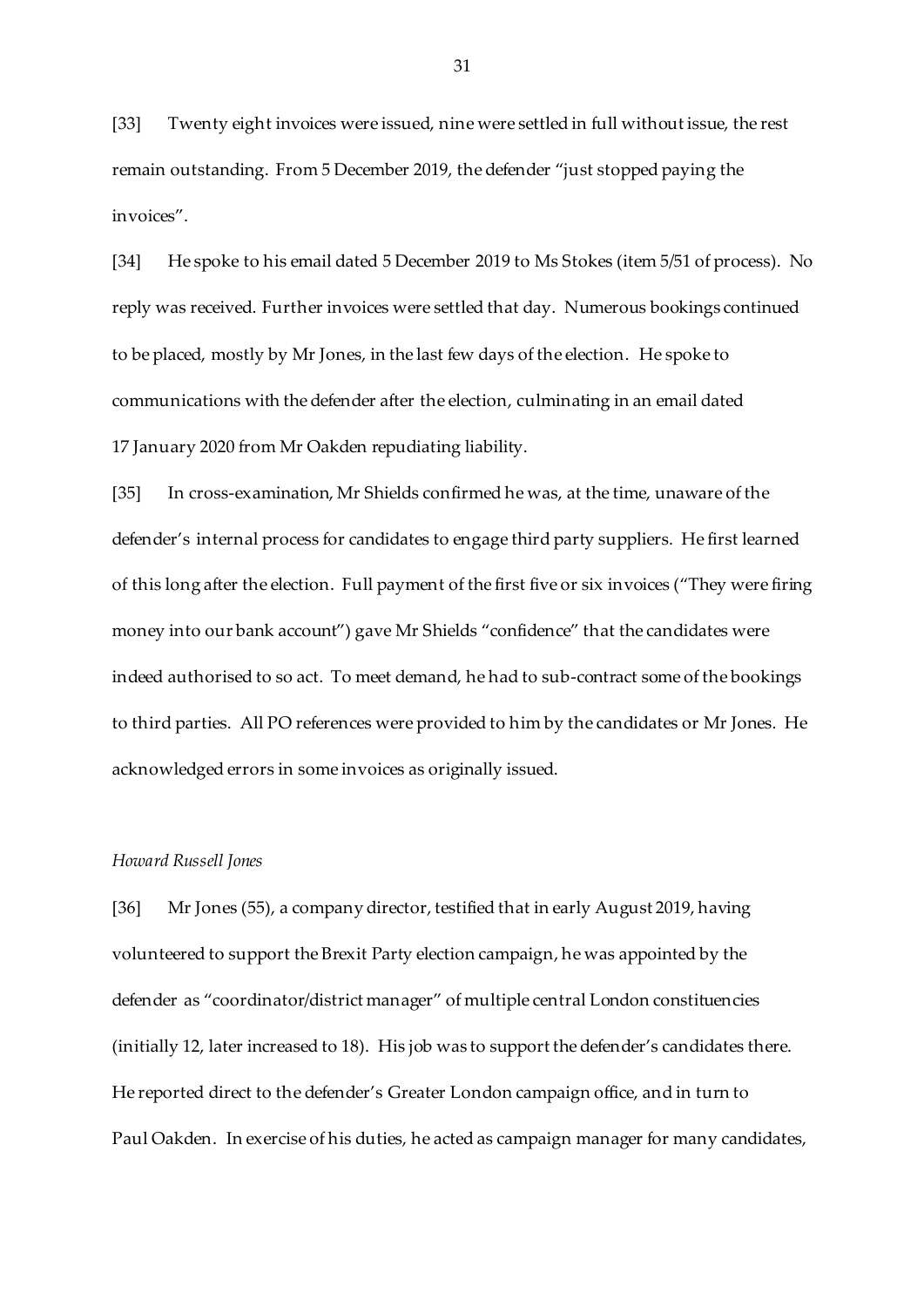as electoral agent for a few others, and otherwise in an advisory capacity. Most of the defender's candidates had no political experience.

[37] Each candidate was given basic merchandise (t-shirts, stickers, flyers) and allocated a £5,000 budget from central funds to spent on their campaign (subject to a "charge" or deduction to cover each candidate's allocated share of the cost of the "central electoral address", originally estimated at £1,200 but subsequently increased to £2,200 for each constituency). This apart, they were left to their own devices.

[38] He was informed of the defender's process for approval of candidate expenditure. The defender's candidates had also been informed of that process, both at candidate meetings and by email and WhatsApp group chats.

[39] The defender's organisational structure "visibly started to fall apart" in late summer as the pace of events increased. He described it as "beyond chaotic", "shambolic" and "very unprofessional", exacerbated by the subsequent withdrawal of hundreds of Brexit candidates from Conservative-held seats. It became "near impossible" to contact anyone in head office to obtain approval of anything. Ms Stokes was the "single point of contact for hundreds of campaigns being run simultaneously". Suppliers were not being paid. [40] He said candidates were allowed to use their £5,000 allowance to promote their campaigns "as they saw fit". They could instruct suppliers "without seeking approval of anyone in the party" as long as the cost fell within the allocated allowance. As for the pursuer's unpaid invoices, he had placed those bookings on behalf of the candidates for whom he acted; he had provided the PO references; he had timeously forwarded those

invoices to Ms Stokes for payment; she had raised "no objection" to any of them at the time; he was repeatedly assured by her that they would be paid. After the election, he contacted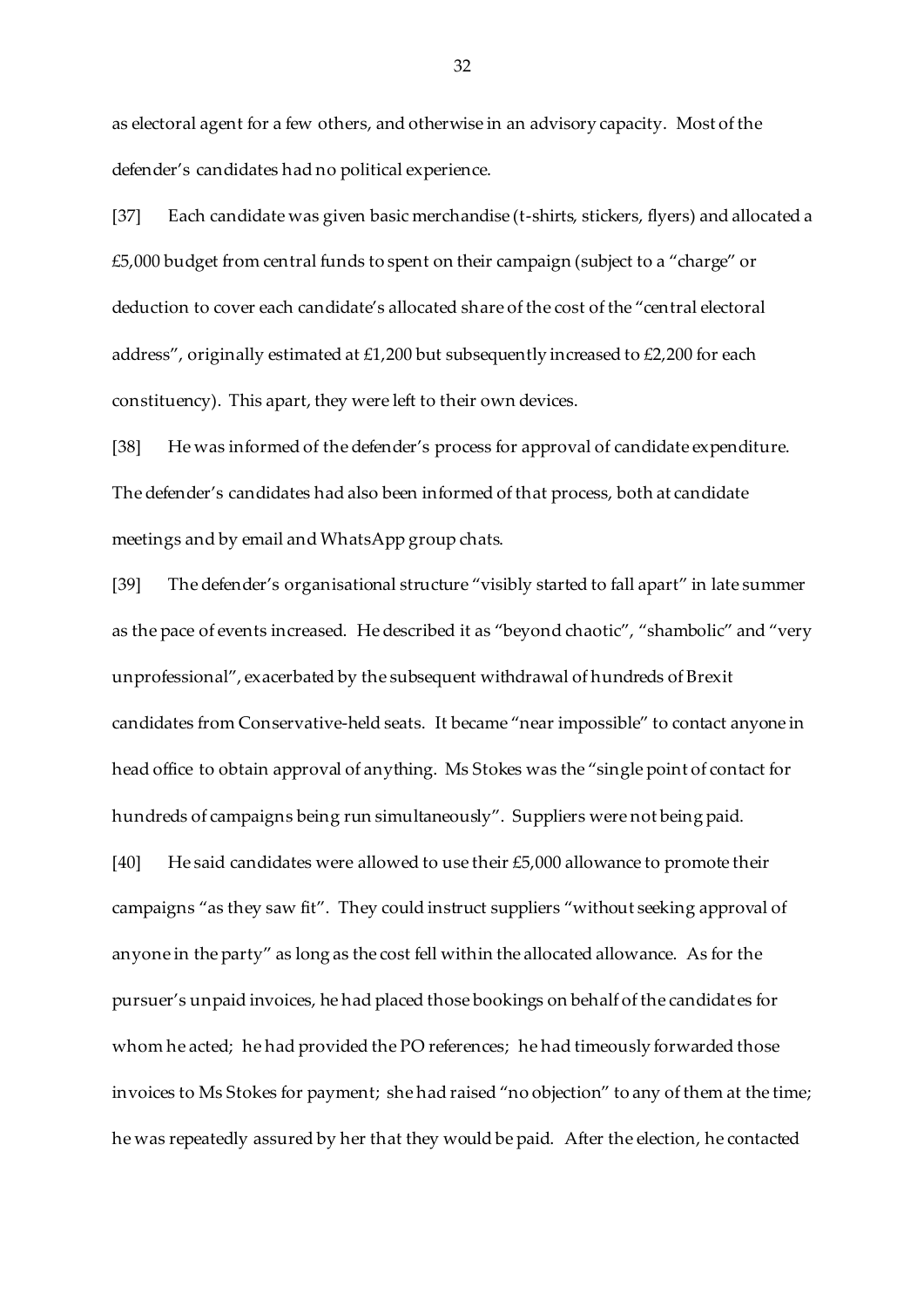senior Party figures and donors to enlist their assistance to obtain payment for the pursuer, but to no avail.

[41] In cross-examination, he reiterated that the defender's internal process had been explained to him at meetings with Mr Gravett. The Campaign Expenditure Instructions contained the defender's "accepted and established process". He said "in the beginning", up to "the last few days" prior to the election, he would seek prior approval from Ms Stokes for the incurring of campaign expenditure, but "when the pace starting going aggressively" and the "dynamic was just crazy", he would send invoices to Ms Stokes before getting prior approval because "there just was not enough time" and "due to the impossibility of getting an email response or phone call answered". He did so on the "assumption" that head office could not object. He and other campaign managers "assumed" that the pursuer was not a "prescribed supplier" since the earlier invoices had been paid. The defender did not object to these deviations from its Campaign Expenditure Instructions. Each candidate had absolute discretion as to how spend their allocated £5,000 budget, provided it was "relevant" to their campaigns. All the pursuer's invoices were forwarded to Ms Stokes, "certainly by the day after the election".

[42] In re-examination, Mr Jones reiterated that the Campaign Expenditure Instructions had been issued only to candidates (not co-ordinators) in October 2019; that he had not previously seen them, but was aware of them "anecdotally"; and that none of his candidates exceeded their allocated budgets (though Catherine Cui did).

## *Rosamund Catherine Beattie*

[43] Ms Beattie (46), an agency worker and former Brexit Party volunteer, was one of the defender's six constituency area managers in London ahead of the 2019 General Election.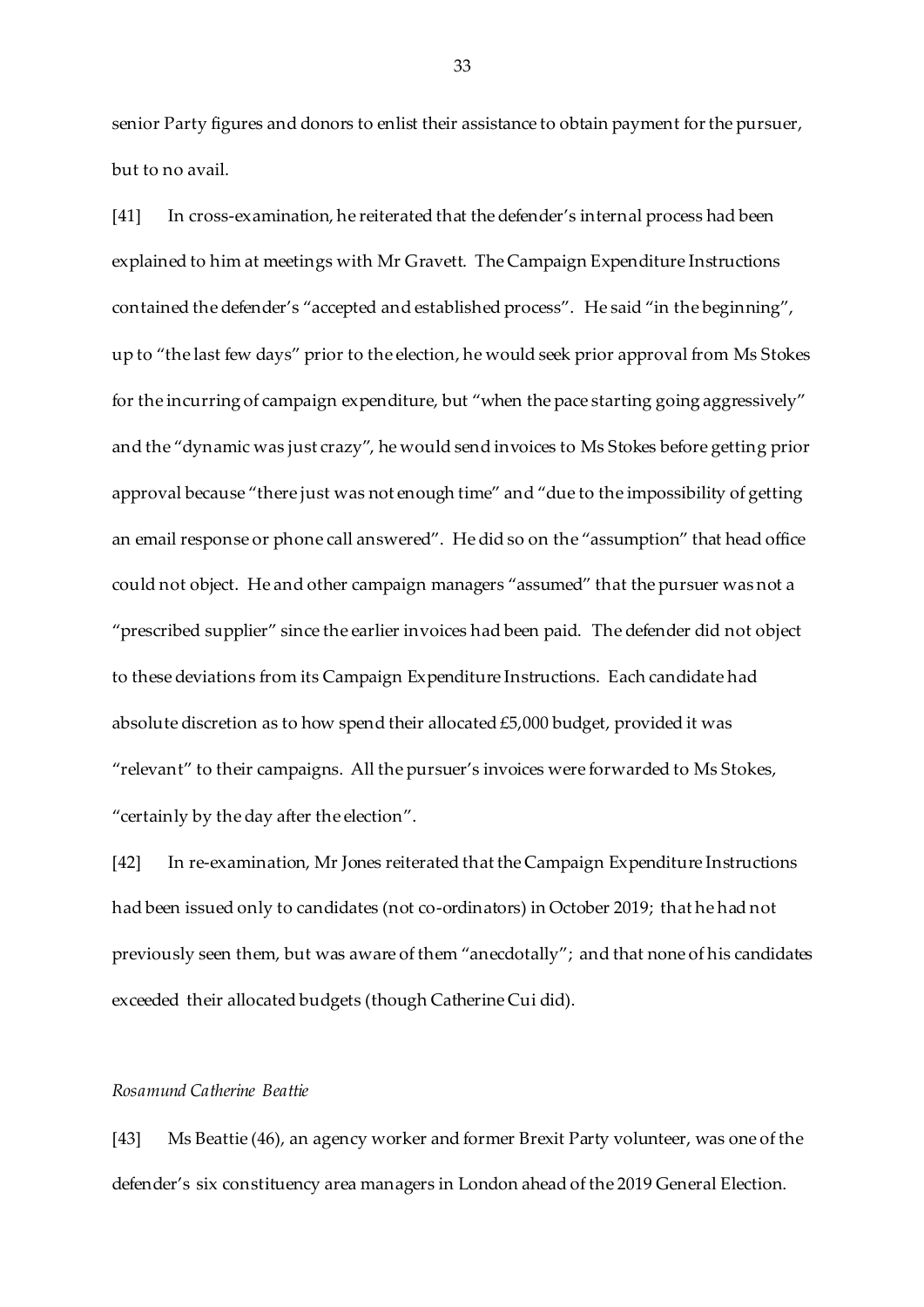Her role was to "manage constituency managers" within about 12 constituencies. She did not deal with any suppliers in this role.

[44] She testified that the issue of the candidates' budgets was "slightly confused at the start". In September 2019, candidates were told that the defender would pay all campaign expenditure up to the maximum permitted by the Electoral Commission but, in October 2019, the limit was reduced to £5,000, from which a further sum of £1,200 was to be deducted to cover the cost of their "electoral address". The defender then unexpectedly increased the charge attributable to the electoral address. She explained her understanding of the defender's invoicing process and its rationale.

[45] Late in the campaign, she became a Brexit Party candidate. She did little campaigning. She instructed services from only one third party supplier (a leaflet delivery company). In advance of instructing the supplier, she obtained prior approval, and a PO reference, from Ms Stokes; she then finalised the order with the supplier and directed the supplier to insert the PO reference in its invoice; the invoice (addressed to the defender) was sent to Ms Beattie, forwarded to Ms Stokes, and paid by the defender.

[46] In cross-examination, Ms Beattie confirmed that, as a candidate, she had obtained approval from Ms Stokes prior to instructing the third party supplier and that Ms Stokes would only give a PO reference to a candidate if a *pro forma* invoice had been exhibited. Two processes were distinguished: first, the process whereby the defender could be requested to meet a proposed expenditure "up front"; second, the process whereby a candidate could meet the expenditure but later seek request reimbursement. Many candidates had "stumped up" for travel expenses or the £500 election deposit from their own funds and were later reimbursed by the defender.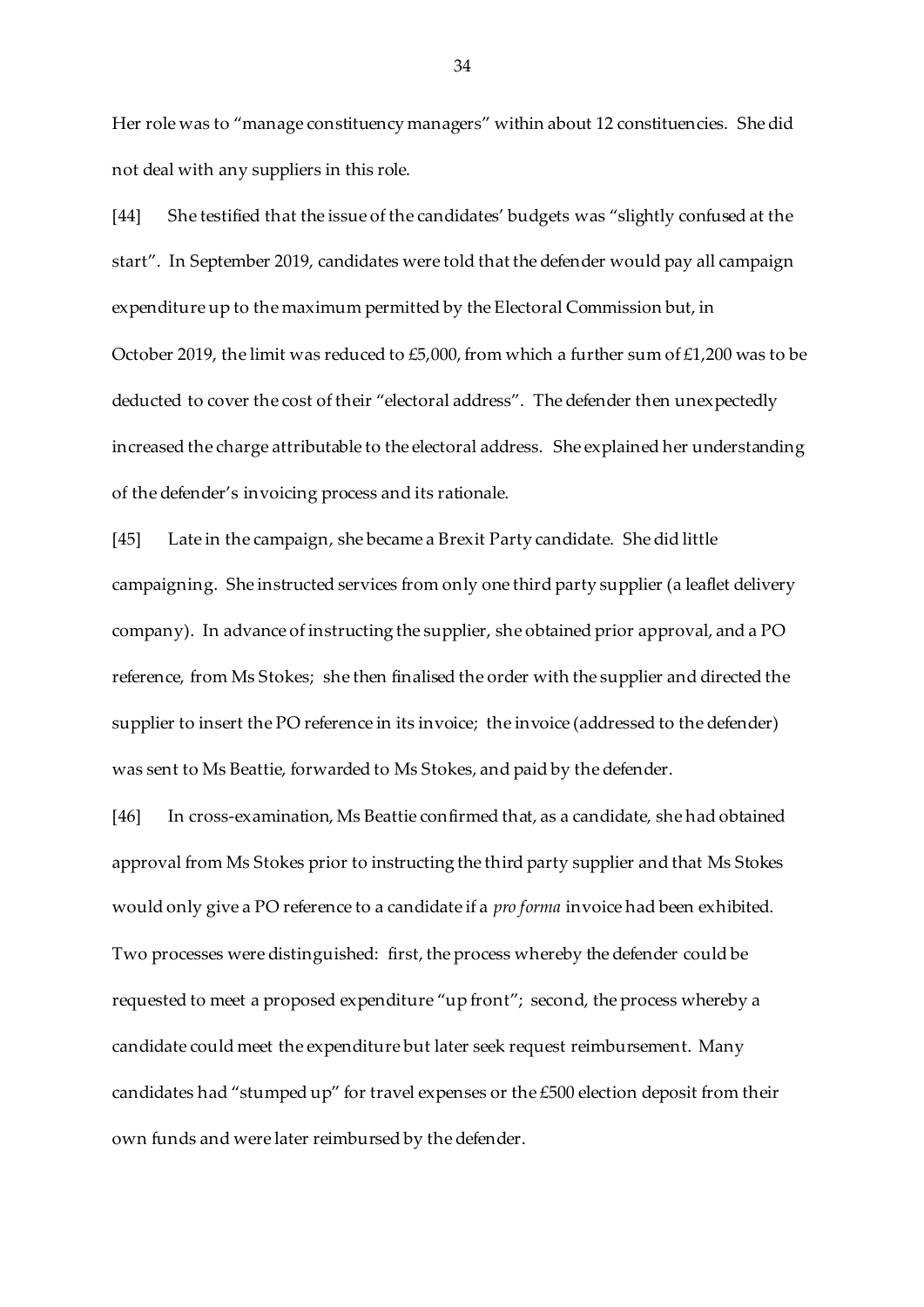[47] Ms Beattie understood that each candidate could spend their allocated £5,000 (less the £1,200 charge applicable to the electoral address) on any campaign expenditure they considered most appropriate Two systems were running "in parallel": a candidate could follow the defender's internal process to settle third party expenditure direct; alternatively, the candidate could meet the cost personally in the first instance, and later seek reimbursement.

### *Cyrus Parvin*

[48] Mr Parvin (37), a researcher, was the Brexit Party candidate for Westminster North. Candidate meetings were held in August and September 2019; more than 100 prospective candidates attended each event; party representatives, including Paul Oakden, addressed the meetings; campaign budgets were discussed. He understood that candidates were entitled to spend up to £5,000, on "whatever we wanted in our campaigns". He spoke to his email exchange with Ms Stokes (item 5/66 of process) in which he sought to access the allocated budget. She explained the dual processes of either seeking reimbursement of outof-pocket expenditure or of seeking direct payment of supplier invoices. He appointed Mr Jones as his campaign manager; with Mr Parvin's consent, Mr Jones engaged the pursuer; and the defender settled the pursuer's invoice.

### *Patrick Hannam*

[49] Mr Hannam (23), a journalist, was the Brexit Party candidate for Islington South and Finsbury. He spoke to his attendance at some of the defender's "big events" prior to the election, attended by prospective candidates, and to the defender's email communications about campaign finances. He recalled he had been allocated "campaign funds" (though he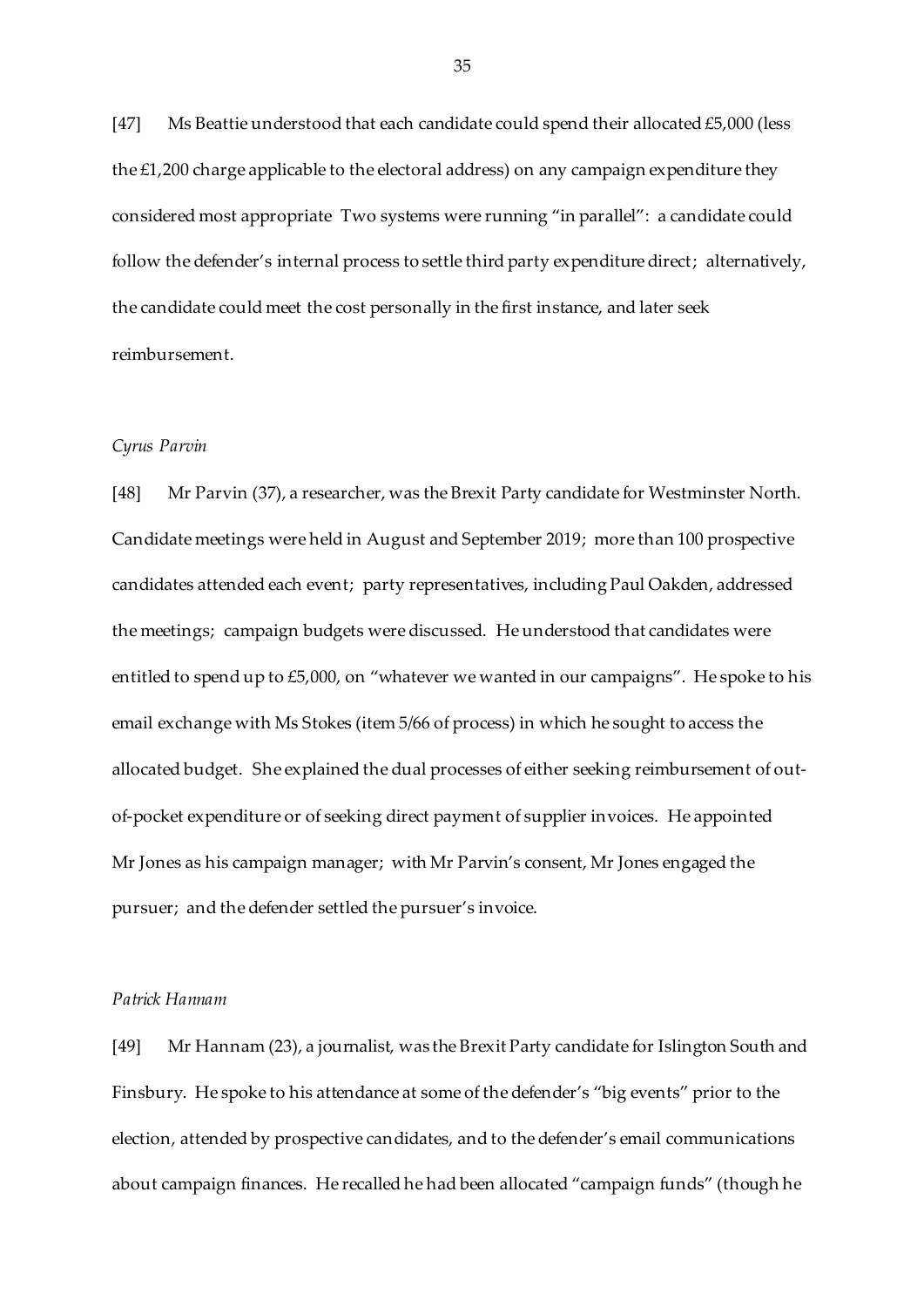could not remember exactly how much) and the Party paid his election deposit. Candidates were left to organise themselves. He was "assigned" Mr Jones as his campaign manager who engaged with all suppliers (including the pursuer, a leafleting company and a graphic designer) and coordinated post-election paperwork. Given his lack of political experience, Mr Hannam "deferred" to Mr Jones on all such matters. The witness had no personal dealings with the pursuer though he was aware that Mr Jones had booked its services.

[50] In cross-examination, Mr Hannam confirmed that Mr Jones handled all his campaign expenditure (the witness was not "massively involved"). He assumed that the defender would have had an internal process to access the allocated budget, but he did not know what it was. He testified that he was given no clear guidance on any such procedure. He understood Mr Jones would monitor his available budget. He did not recall being specifically asked by Mr Jones whether the pursuer should be instructed. He certainly did not know what the cost would be. He recalled that the pursuer's invoices were included in the return submitted by him to the Electoral Commission.

#### *Richard Christian Ings*

[51] Mr Ings (50), an actor, was the Brexit Party candidate for Hackney North and Stoke Newington. Mr Jones (who was said to be "in charge of central London's candidates") was Mr Ings' campaign manager, and booked services from third party suppliers including the pursuer. Mr Ings never dealt with the pursuer directly. He knew that campaign funds were available to him; he could not recall any limit on such funds, though he thought it was set by the Electoral Commission. He understood that any election expenditure incurred by him would be paid from the defender's central funds. His election deposit was paid by the defender.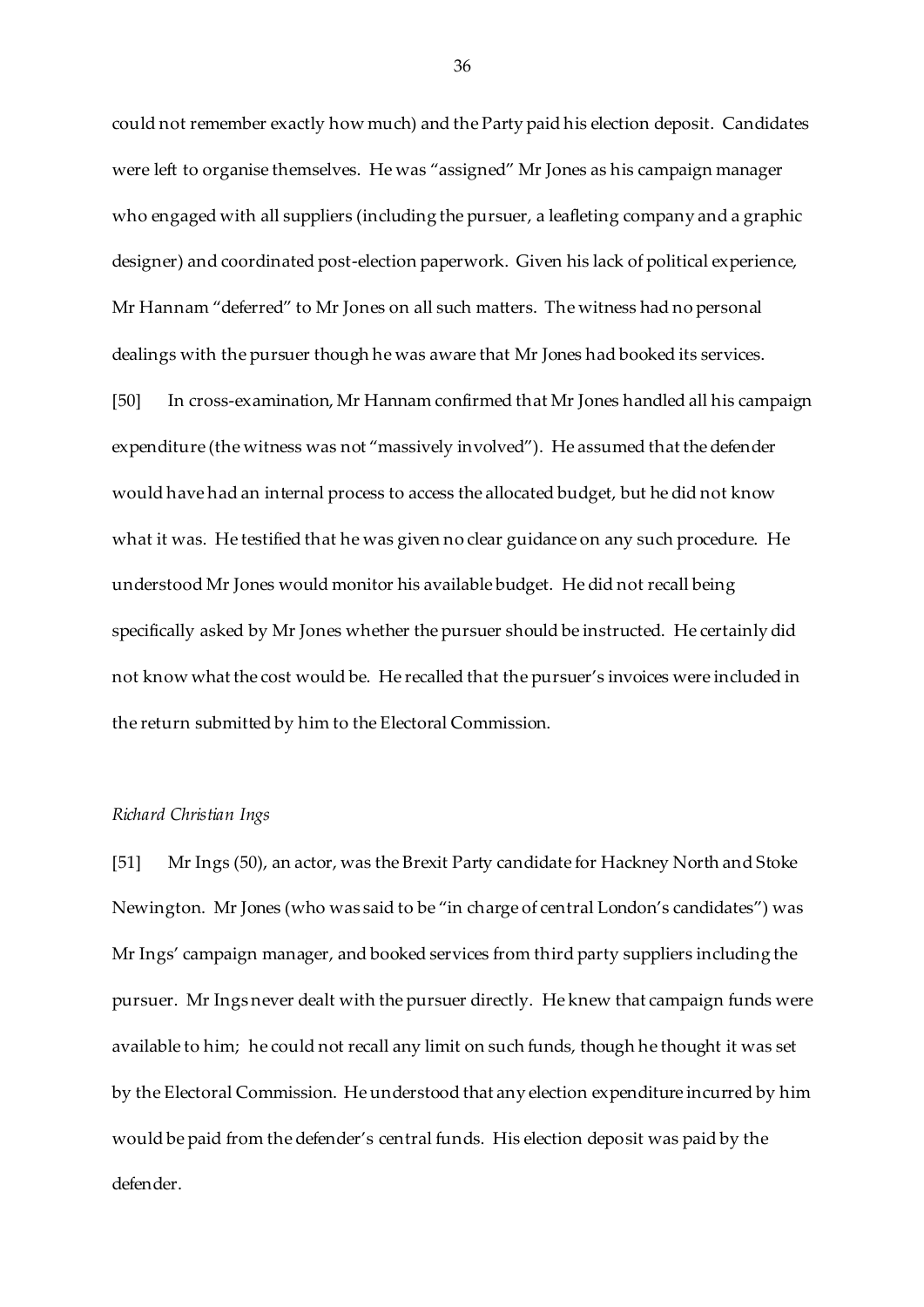[52] In cross-examination Mr Ings said that Mr Jones had first suggested using the pursuer's Advans; the witness had agreed; Mr Jones arranged it. Mr Ings had no idea of the cost involved. He assumed Mr Jones would ensure his expenditure limit was not exceeded. He was not aware that his budget was capped at £5,000 (he thought the limit was around £12,000). He had no involvement in seeking approval of supplier invoices. He was unaware of the defender's internal process. He put his trust in MrJones.

#### *Daniel James Lockwood*

[53] Mr Lockwood (61), managing director of The Press News Limited, spoke to the circumstances in which an advertisement was placed in his newspaper by a Brexit Party candidate prior to the 2019 General Election; no payment was received; the defender repudiated liability, claiming it was statute-barred from settling the invoice as it was not timeously received; the matter was referred to the Electoral Commission; months later, the defender agreed to pay the outstanding debt, but only by means of a payment channelled through the candidate.

# *Paul Oakden*

[54] Mr Oakden, the defender's Head of Campaigning, was responsible for supervising the Brexit Party's national election campaign, supporting candidates and constituency campaigns, and ensuring effective communication between the defender's head office and local candidates and volunteers. He spoke to the defender's organisational structure; to the statutory constraints within which it operated; to the defender's internal process for approval of campaign expenditure; and to the steps taken by him and others to communicate that process to candidates and volunteers. He had investigated the pursuer's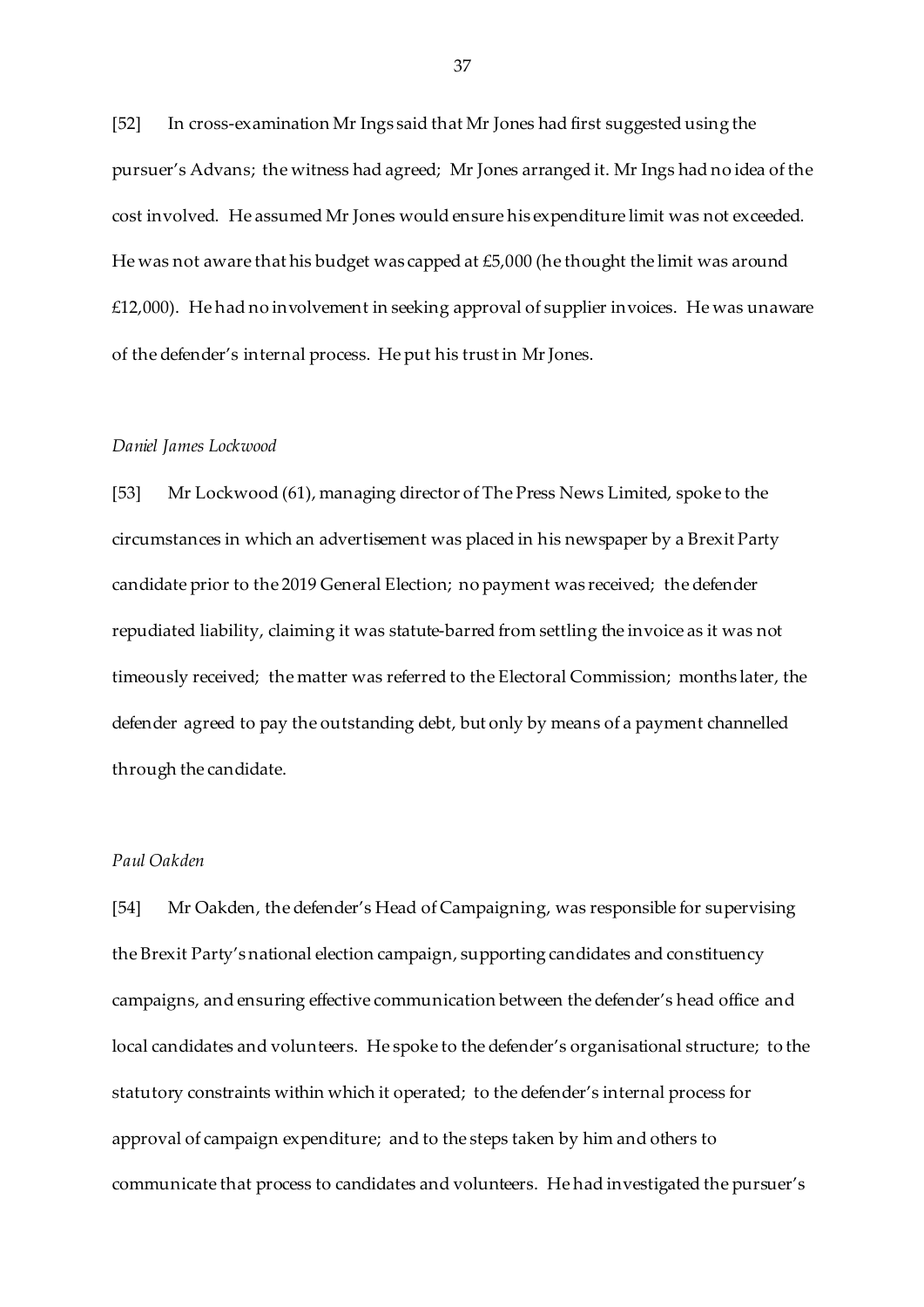claim. He found no record of any attempt by Mr Jones to obtain prior approval from Ms Stokes to the expenditure, so the claim was rejected.

[55] In supplementary examination-in-chief, Mr Oakden expanded on the detail and rationale of the defender's internal process (which he described as "absolutely clear"). It was put in place to ensure compliance with the defender's obligations under the Political Parties, Elections and Referendums Act 2000. The defender had merely agreed to underwrite candidates' election expenditure up to a maximum of £5,000 each, less a deduction to take account of the cost of the electoral address, thereby reducing each candidate's "pot" to about £3,000. All campaign expenditure on behalf of the defender had to be "signed off" by the party treasurer or Ms Stokes as delegate. This allowed the defender to monitor expenditure; it ensured that the party and candidates operated within their respective statutory financial limits; and it ensured that money was put to best use. If no prior approval had been obtained, a candidate could request reimbursement, but this was entirely at the defender's discretion. Even if prior approval had been sought for this expenditure, it would probably have been refused.

[56] In cross-examination, Mr Oakden defended the internal process, Ms Stokes' role in that process, and the defender's track record for paying third party suppliers. The process had worked well in the vast majority of cases. He understood that nine of the pursuer's invoices were paid because prior approval of that expenditure had been sought and obtained; in contrast, the defender had no knowledge of the remaining invoices until many days after the election. The Campaign Expenditure Instructions did not deal with discretionary reimbursement (such as for travel expenses). In his communications with Mr Shields, he acknowledged he may have sought to distinguish "generic" expenditure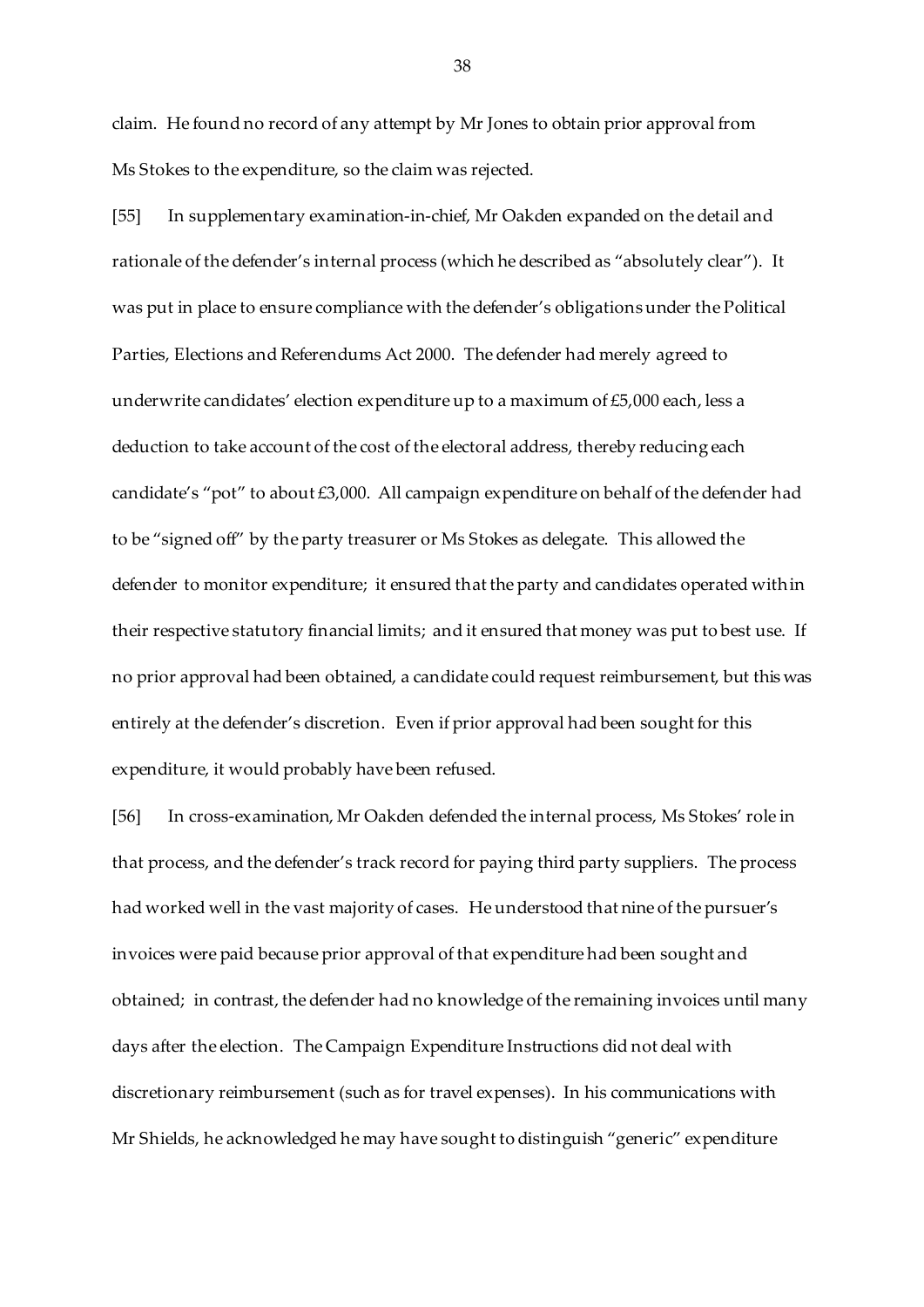from candidate-specific expenditure but, if so, it was only for the purpose of highlighting the different statutory deadlines applicable to the payment of such expenditure.

[57] In re-examination Mr Oakden confirmed that Mr Jones acted on behalf of candidates only and that he had no authority to bind the defender to any campaign expenditure. All candidates were made aware of the Campaign Expenditure Instructions on several occasions. All candidates and senior staff (including some "trusted" campaign managers) were allocated a personalised email address (bearing their name and the defender's name) which was "very valuable politically". In contrast, Mr Jones was given only a generic email address [\(central.london@thebrexitparty.org.uk](mailto:central.london@thebrexitparty.org.uk)).

### *Roger Gravett*

[58] Mr Gravett was the defender's London regional organiser. His task was to oversee the defender's team of candidates and volunteers within the London area. Mr Jones was one such volunteer. He testified that both he and Mr Oakden had informed candidates of the defender's process for approval of campaign expenditure. He said he had "actually warned" Mr Jones that he needed to follow the process and was assured by Mr Jones that he was doing so. He insisted this had been communicated to Mr Jones "in writing and verbally more than once".

[59] In supplementary evidence-in-chief, Mr Gravett said that the defender's process was laid out "very simply" to candidates, namely that all campaign expenditure had to be authorised through Ms Stokes or Mr Oakden. An application had to be made in writing to Ms Stokes, or by a phone call to Paul Oakden, but that a written communication was "better". He identified Mr Oakden as the "key person" who could authorise candidate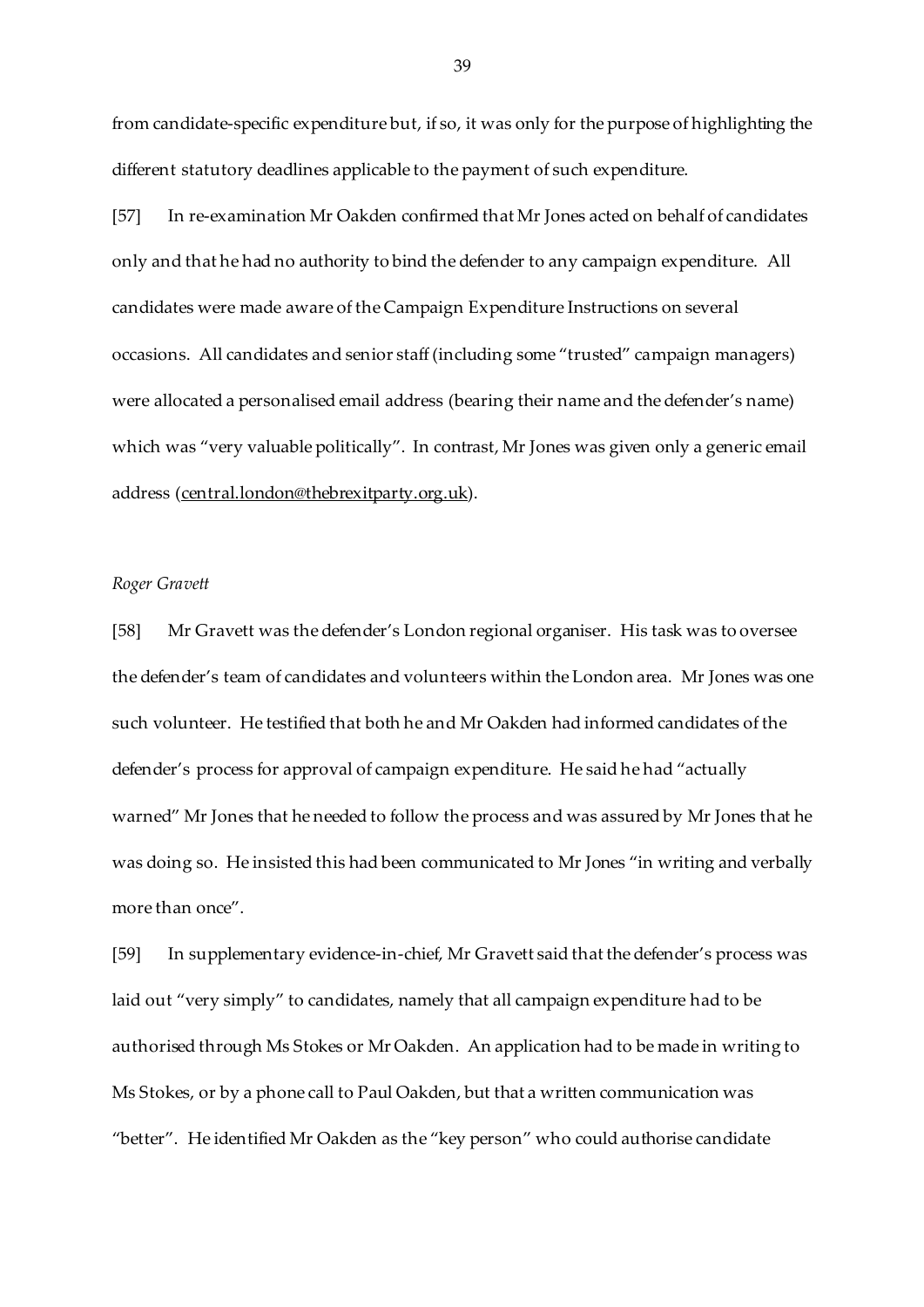expenditure. He was not sure whether anyone other than Ms Stokes or Mr Oakden could authorise such expenditure.

[60] In cross-examination, Mr Gravett acknowledged that third party suppliers would be unaware of the defender's process but he assumed they would take necessary steps to check that any candidate or campaign manager booking a service was duly authorised.

# *Deborah Stokes*

[61] Ms Stokes described herself as the defender's "candidate liaison point" for facilitating payments. She had been granted delegated authority by the party treasurer to approve the incurring of campaign expenditure by candidates on behalf of the defender. The defender had agreed to "underwrite" its candidates' campaign costs up to a maximum of £5,000 in accordance with a disclosed process. The "key point" to this "simple and transparent" process was that the candidate had to obtain Ms Stokes' prior approval to the proposed expenditure; she would give the candidate a purchase order ("PO") reference "at the point of agreeing the spend in principle"; and the candidate would then arrange for the supplier to issue an invoice, bearing that PO reference, addressed to the defender at its registered address. (The PO reference was unique to each constituency, but did not change as between different items of expenditure.) In this way, the defender was able to keep "a close eye on spending levels" and ensure compliance with the defender's statutory obligations. Ms Stokes testified that for every individual item of expenditure for which a candidate (or campaign manager) had sought and obtained approval in principle, she would have issued an email to the candidate (or campaign manager) confirming that approval. She kept spreadsheets detailing all items of candidate expenditure approved by her.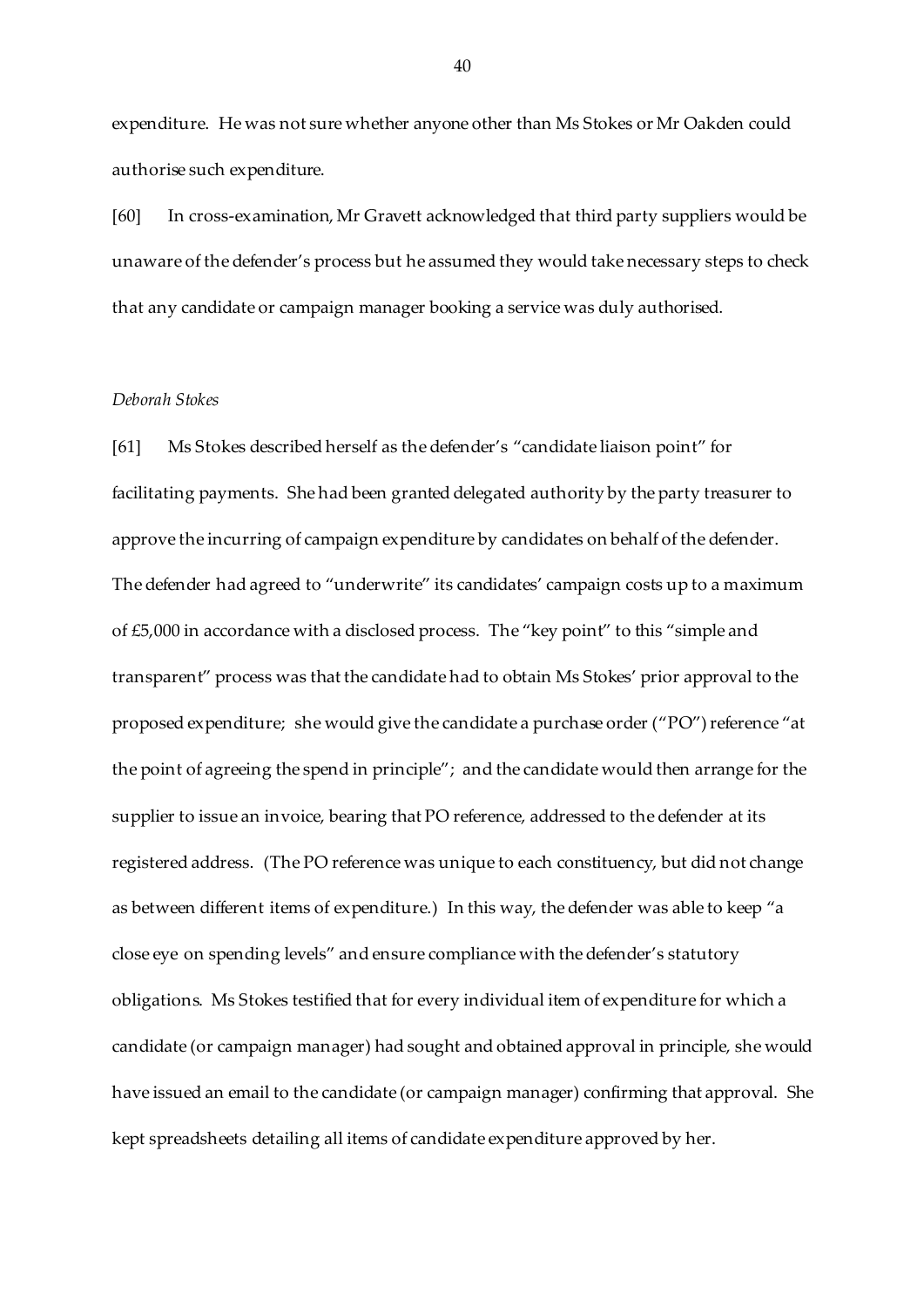[62] She testified that Mr Jones had made "unilateral decisions" to incur campaign expenditure on behalf of his candidates without first seeking approval from her. She was not even aware of the pursuer's Unpaid Invoices until after the election. All candidates were aware of the proper process and the vast majority had engaged with it.

[63] In supplementary oral evidence-in-chief, Ms Stokes spoke to the email communications with the pursuer between 5 & 17 December 2019 (items 5/51 & 5/52 of process). She acknowledged that it was "possible" that she had seen "a couple" of the pursuer's Unpaid Invoices prior to the election, but insisted that "the majority" of invoices had not been seen by her until many days after the election. She was "a hoarder of emails"; she had searched her records "thoroughly"; she had found no communications from Mr Jones (or his candidates), prior to the election, seeking or granting approval to the expenditure referred to in the Unpaid Invoices. Only those of the pursuer's invoices which had been seen and approved by her in advance of the election had been paid by the defender.

[64] In cross-examination, she acknowledged that the candidates' allocated budget of £5,000 was "a little bit of a red herring" as she had been told "early on" that a deduction would be made from that sum to cover the cost of the electoral address. In reality, each candidate had only "a ball-park figure of £3,200 to play with". Upon receipt of a request for approval, she would check her "enormous spreadsheet" to ascertain whether sufficient funds were available in the candidate's budget. Certain "core" categories of expenditure were unobjectionable and could readily be approved by her (such as leaflet printing, distribution, and advertising). If a "time-critical service" was required, the candidate may well choose to pay for the service himself, and thereafter seek reimbursement from the defender, but that procedure was not normally followed as the candidates were generally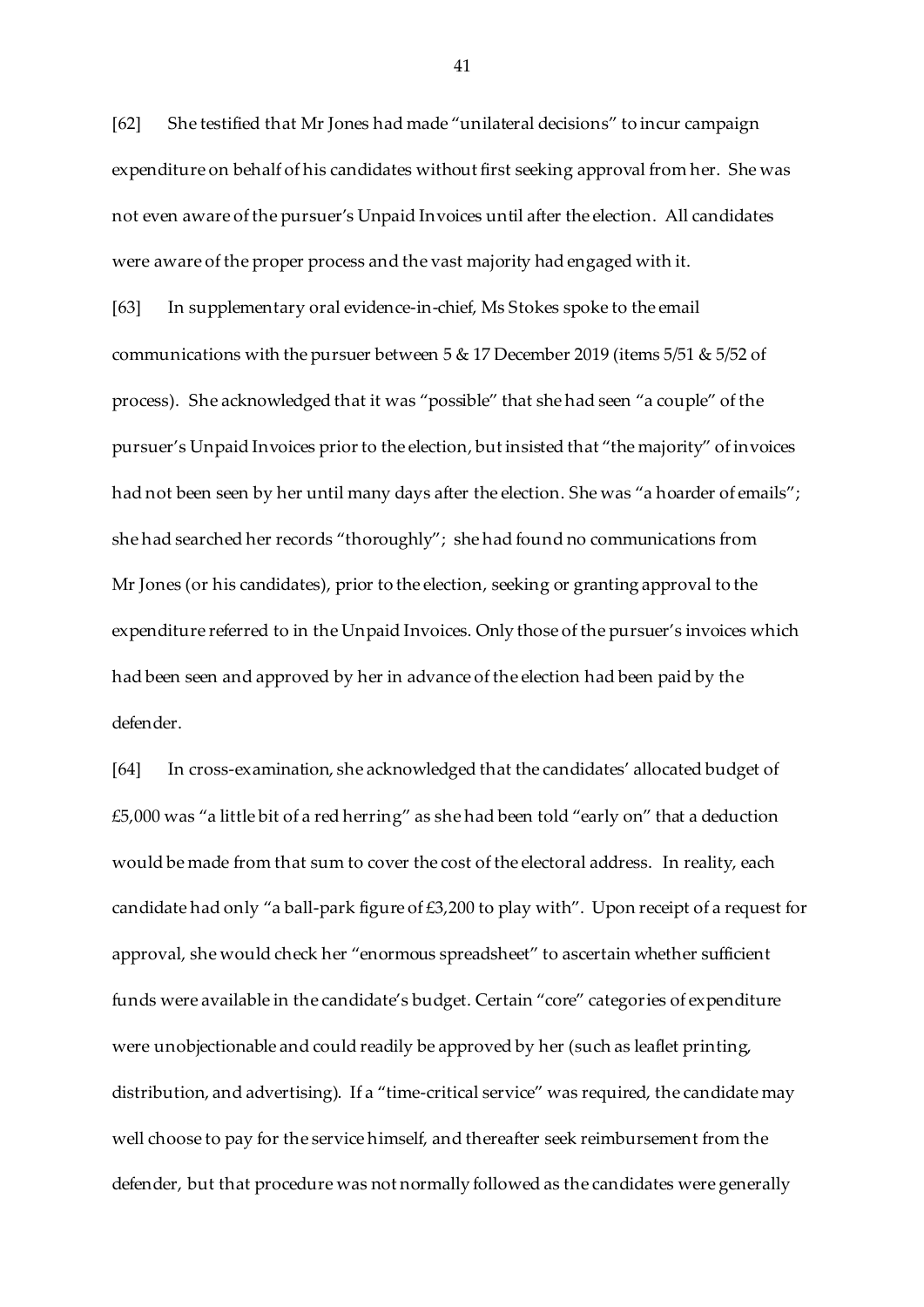were unable or unwilling to meet the expenditure from their own pockets. Nine of the pursuer's invoices were paid because that expenditure had been approved by her in advance, either by email or telephone. The Unpaid Invoices had "come as a surprise" to her. She conceded some "banking issues" had occurred around 6/7 December 2019 that caused a delay in the payment of suppliers, but this had been resolved.

# *Mehrtash A'zami*

[65] Mr A'zami, the defender's party treasurer, testified that all campaign expenditure incurred by or on behalf of the defender required to be incurred with his authority or that of a person authorised in writing by him. He had delegated authority to Ms Stokes to approve candidates' campaign expenditure in accordance with an internal process. The process had been communicated to candidates on four different occasions in advance of the election. He spoke to his understanding of it. In his view, the process ensured that the defender complied with its statutory duties under electoral law "whilst not directly entering into any contracts with suppliers". Instead, all contracts were to be made between the candidate and the supplier. Where a candidate followed the process, the party honoured its commitments to underwrite the payment. In each such case "candidates would have had written approval from Ms Stokes to proceed". He testified that the expenditure incurred to the pursuer was not known to him or to Ms Stokes until after the election; the defender's prior approval to incur the expenditure had not been obtained; the defender's process had not been followed; so no contract existed between the pursuer and the defender in respect of that expenditure.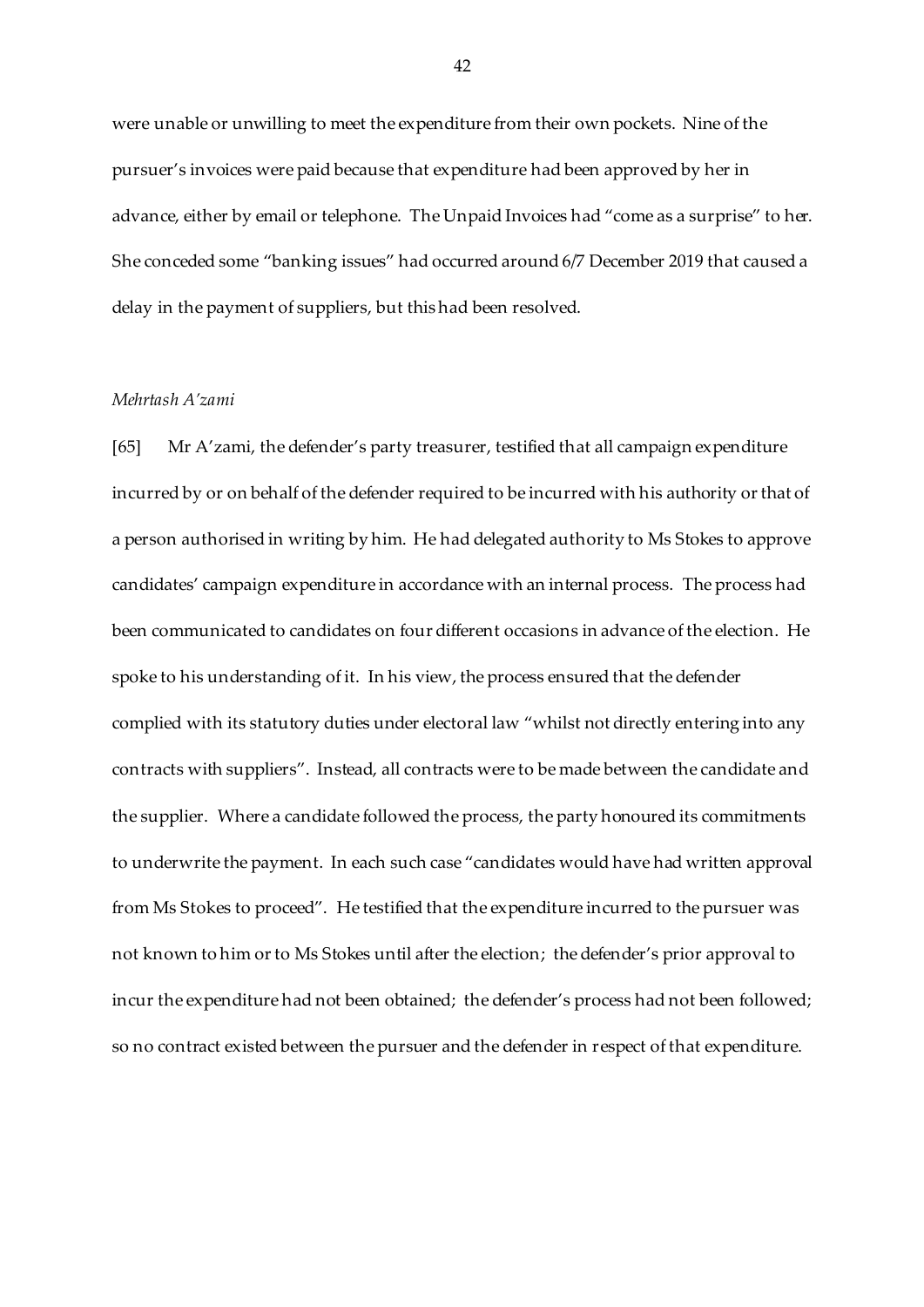### **Discussion**

[66] This case concerns the law of agency, specifically the alleged authority, actual and apparent, of certain Parliamentary election candidates to bind the political party, by whom they were nominated, to contracts with a third party.

[67] Agency involves three parties and (usually) two contracts. The three parties are the principal (on whose behalf the transaction is allegedly entered into), the agent (who purportedly acts for the principal in the transaction) and the third party (the person with whom the agent purports to transact on his principal's behalf). The two contracts usually involved are the contract between the principal and the agent (by which in many, but not all, cases their relationship is constituted) and the contract with the third party (entered into by the agent on the principal's behalf).

[68] The relationship between principal and agent is characterised in Scots law as contractual, and more often than not it is indeed constituted by a contract. But it need not be so. The contractual analysis should not be misunderstood as requiring the identification of a contract between principal and agent. Rather, the essential feature of the relationship is consent. The relationship between an advocate and a client does not involve the constitution of a contract but, by virtue of mutual consent, the relationship of agency (or, more properly, mandate) undoubtedly exists (*Batchelor* v *Pattison & Mackersy* (1876) 3 R 914 at 915).

Historically, slaves or married women lacking contractual capacity might yet act as agents for a principal by virtue of the benefit of a *praepositura* (a type of agency arising by operation of law). Likewise, an admirable child may validly bind its parent in contract (for example, to the purchase of a Sunday newspaper from a newsagent) even though, due to the child's lack of contractual capacity, no contract could be entered into between the parent and the child, provided the child had sufficient capacity to consent and to understand and accept the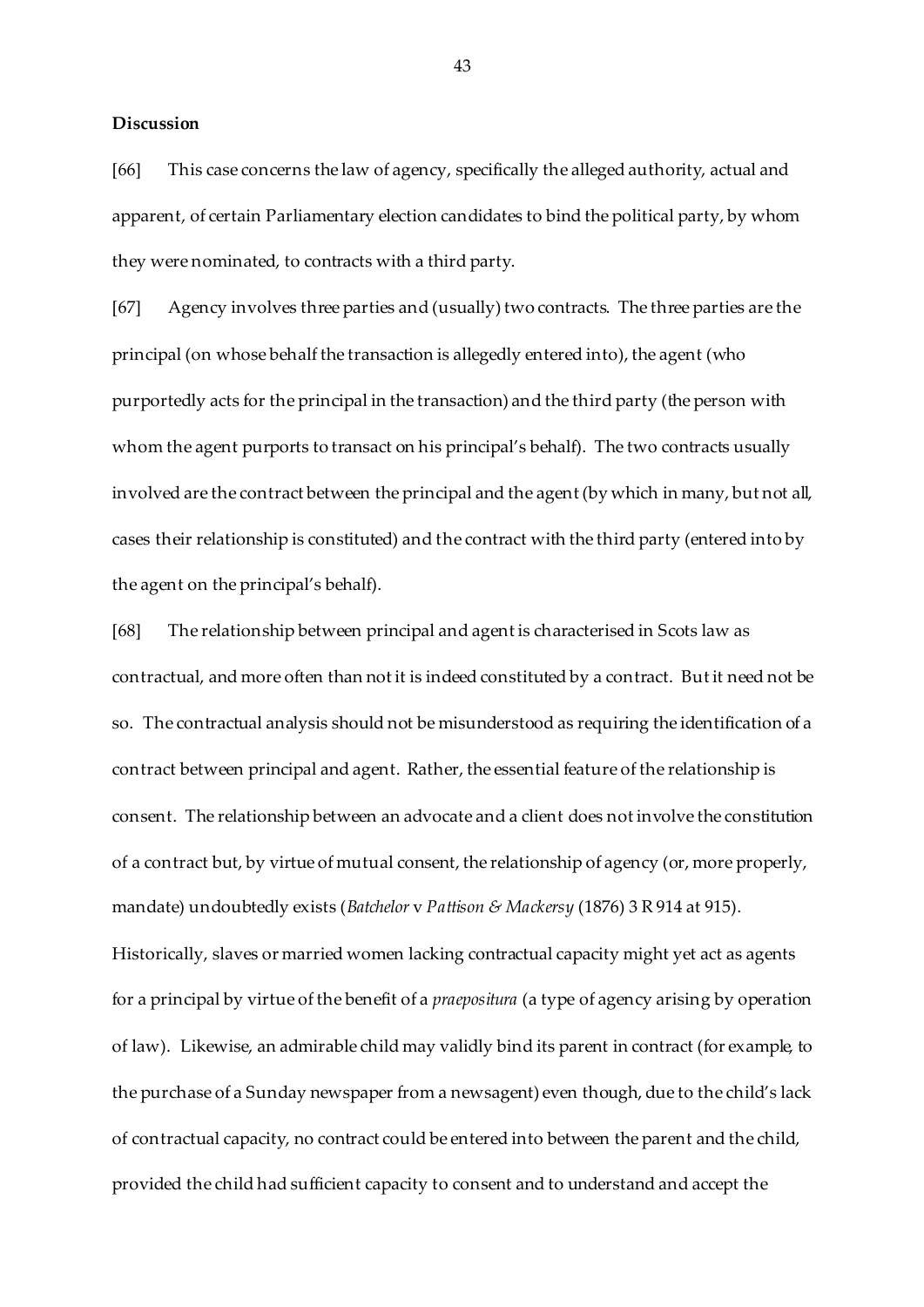nature of the authority bestowed by the parent (Gow, *The Mercantile and Industrial Law of Scotland* (1964), p516). Therefore, the essential defining feature of legal agency is not the existence of a contract as such but rather the existence of mutual consent, whereby one party (the principal) consents to another party (the agent) acting on his behalf to create or affect legal relations between the principal and a third party. This analysis is consistent with the origins of agency in Scots law, which derives from mandate, a relationship characterised by the institutional writers as a contract perfected by "sole consent" (Stair, *Institutions*, I, 12, 1; Bell, *Principles*, 218), which consent could be inferred from "word or deed", or from "any other sign, as with pointing with the hand, or beckoning with the head", or even by silence, as he who "suffereth another to manage his affairs without contradiction gives thereby a tacit mandate…" (Stair, *Institutions*, I, 12, 2 & 12; Erskine, *Institute*, III, 3, 33). More recently, in *Garnac Grain Co Inc.* v *HMF Faure and Fairclough Ltd* [1968] AC 1130, Lord Pearson stated (at 1137):

"The relationship of principal and agent can only be established by the consent of the principal and the agent. They will be held to have consented if they have agreed to do what amounts in law to such a relationship, even if they do not recognise it themselves and even if they have professed to disclaim it… but the consent must have been given by each of them, even expressly or by implication from their words and conduct".

[69] I dwell on the point because, in the present case, there was no evidence of any contract as such between the election candidates and the defender as the fielding political party. Nevertheless, as I explain below, I am satisfied that the necessary mutual consent existed to constitute an agency relationship between the two.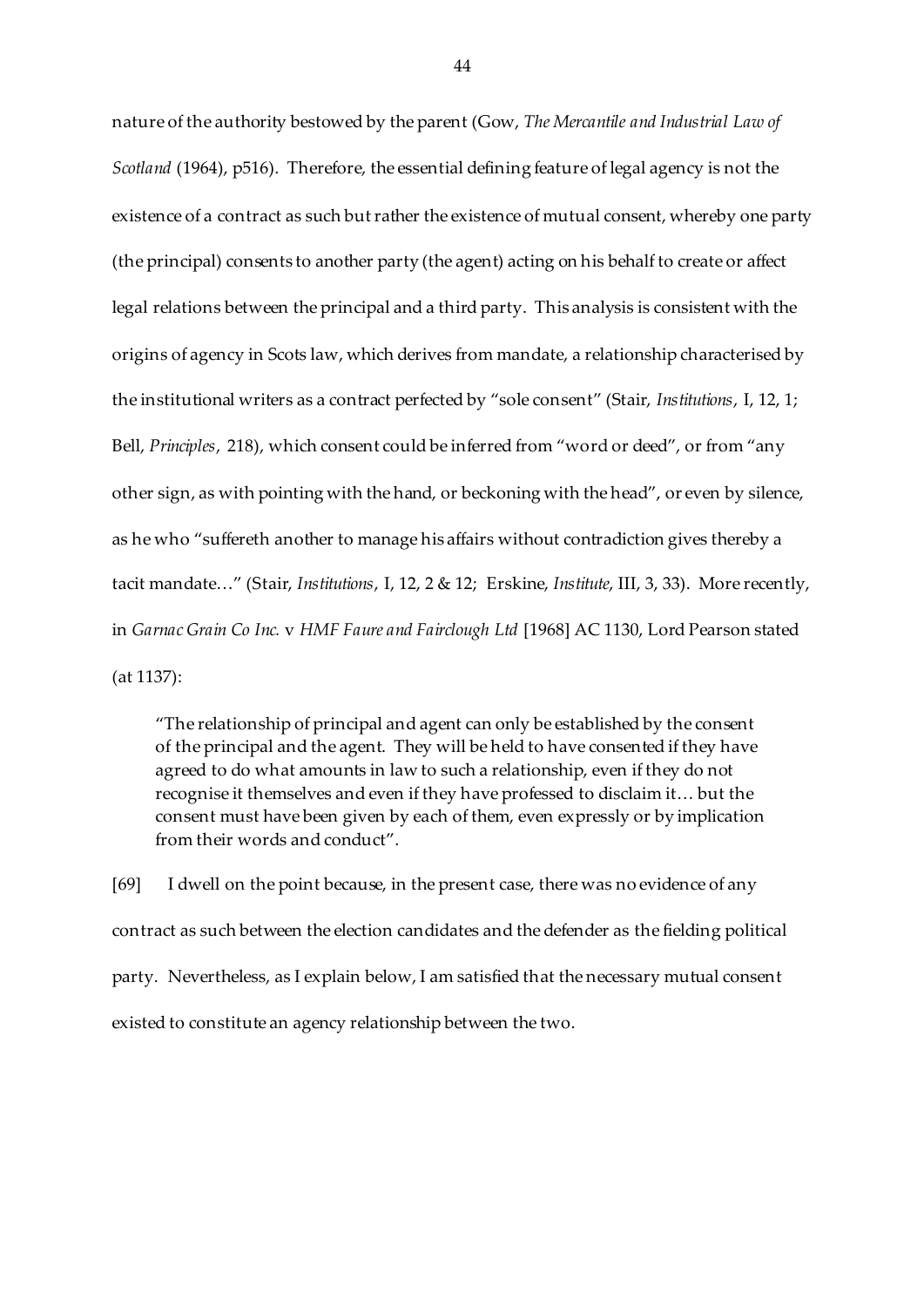*Was an agency relationship created by virtue of the candidates' nomination?*

[70] I begin by considering whether an agency relationship was constituted between The Brexit Party Limited (as principal) and its nominated candidates (as agents) by virtue of the candidate's nomination by the party.

[71] In ordinary parlance, an election candidate fielded by a political party may be said to "represent" that party, and to speak for it, and to promote its interests and manifesto. Under statute, a person may become a candidate for parliamentary election when he is nominated for election "in the name of" a registered party (Representation of the People Act 1983, section 118A). Conversely, a person who does not purport to "represent" any party is referred to as an independent candidate (Political Parties, Elections & Referendums Act 2000, section 22).

[72] This terminology is indicative of some sort of agency relationship between the two. However, in my judgment, in law there appears to be no true relationship of agency between a political party (as principal) and its fielded candidate (as agent) arising merely by virtue of the nomination of latter by the former. A key element of agency, in the legal sense, is missing, namely the grant of some sort of authority by the political party to the candidate to act on behalf of the party (as principal) to create or affect legal relationships between the principal and third parties. Distributors, concessionaires, franchisees and the like are often described as "agents" or "selling agents", but often they are not true agents in the legal sense because they merely purchase goods from a manufacturer and re-sell them on their own account to their own customers. It is not uncommon for a person to be appointed to act as an intermediary for or to "represent" another, but with no authority or power to alter the principal's legal relations with third parties. The appointee may even be described as an "agent". A classic example is the estate agent, who introduces purchasers to vendors, or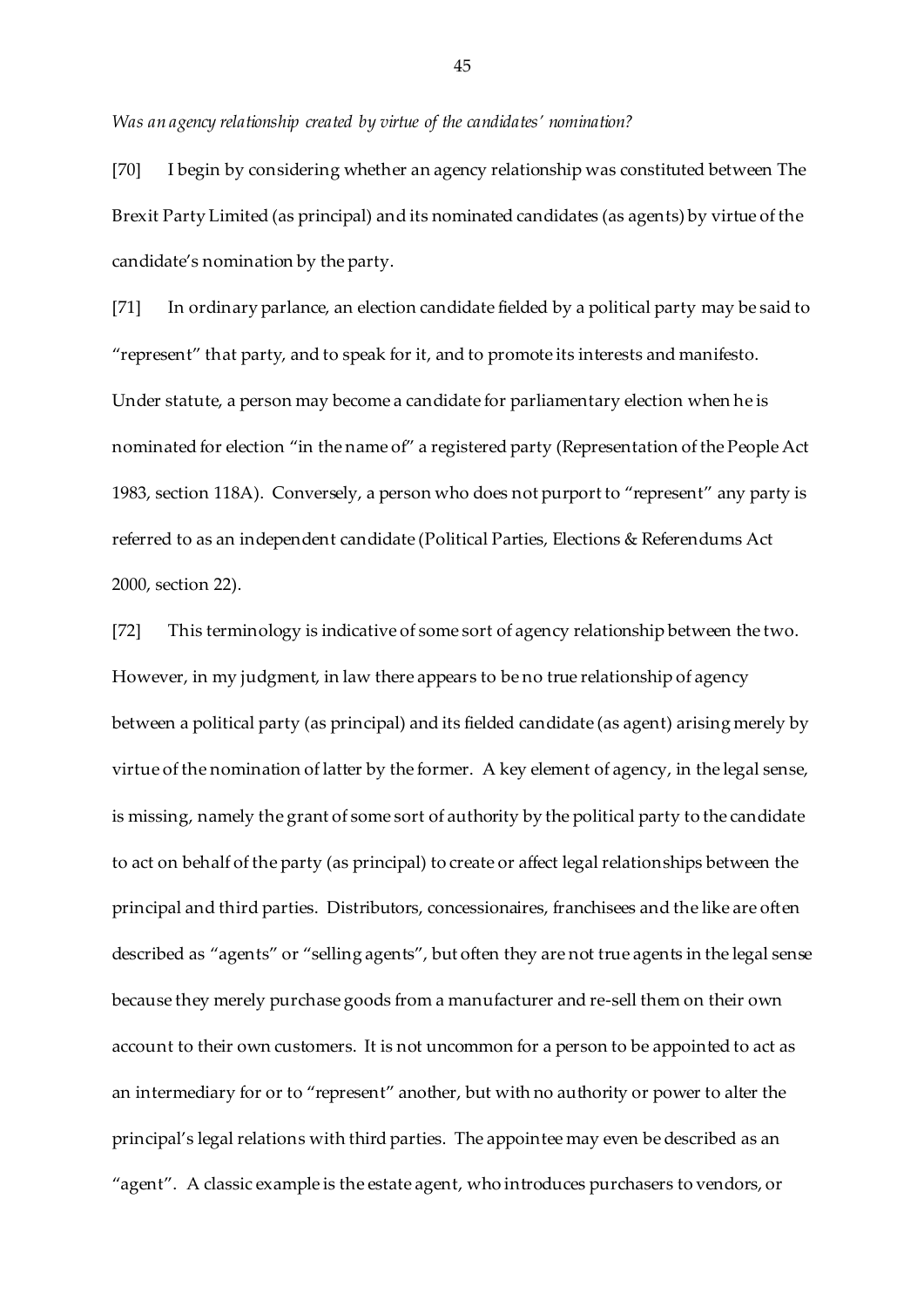tenants to landlords, or vice versa; or the canvassing or introducing agent, who is remunerated by commission on the basis of introductions made to the principal. Such "agents" sit on the fringe of true legal agency because their power to alter their principal's legal relations with third parties are at best limited. Often they have authority to receive and communicate information on their principal's behalf, and, indeed, in so doing, the potential exists to alter the principal's legal position in a broad sense. They may also act in a capacity which would involve the repose of trust and confidence and, to this extent, agency principles may apply; but they are not true agents because of the limited nature of their external powers to affect their principal's legal relationships with third parties.

[73] In law, the appointment of a person to a particular position or role or office can sometimes be sufficient to establish an agency relationship between the two parties, such as the appointment of a solicitor, or the master of a ship, or a partner, manager, mercantile agent, or warehouseman. The mere appointment would generally imply the constitution of an agency relationship, though arguments may arise as to the nature and extent of the authority thereby impliedly conferred. However, I am aware of no reported decision in which the mere nomination or fielding of an election candidate by a political party has been held to create such an agency relationship. I also heard no evidence as to the usual practices or custom in this area.

[74] For the foregoing reasons, I conclude that no true relationship of agency is constituted between a political party (as principal) and its fielded candidate (as agent) arising merely by virtue of the nomination of latter by the former, because the nomination does not *per se*involve the conferring of any authority or power upon the candidate to affect binding legal relations between the party and third parties.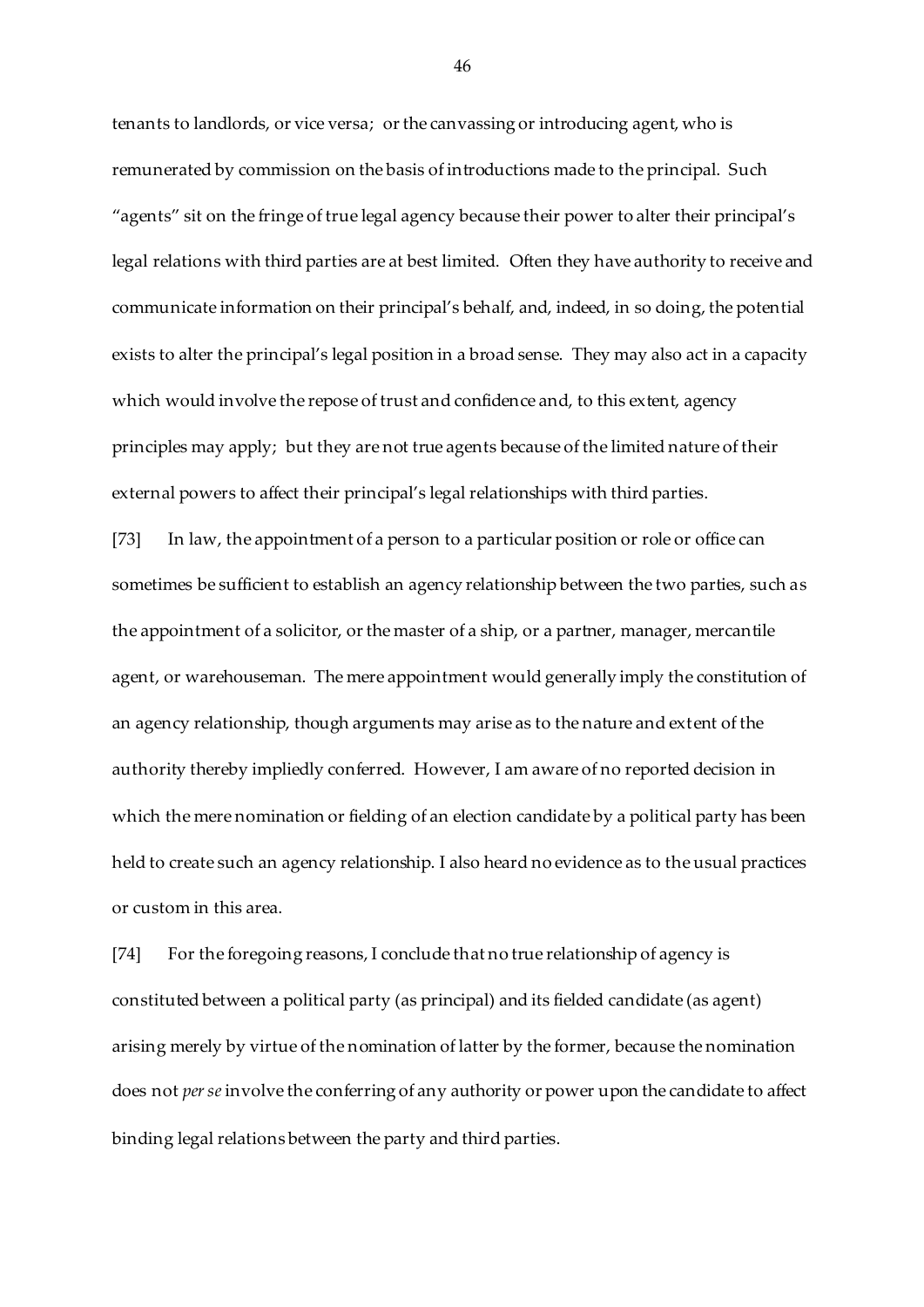[75] Before leaving this issue, it observe that in the esoteric context of election law there has been much discussion over the years of the concept of "electoral agency". It was comprehensively reviewed in the fascinating judgment of Commissioner Richard Mawrey Q.C. in *Erlam* v *Rahman* [2015] EWHC 1215 (QB), which involved a petition to set aside the result of a mayoral election in the London Borough of Tower Hamlets. However, electoral agency is different from legal agency in at least two respects: first, it attributes liability to a candidate (as principal) for the acts of a broad range of canvassers, committees and supporters (as agents), which may include the candidate's nominating political party (*Halsbury's Laws of England* (5th ed), Vol. 37 (Elections & Referendums), 249; *Taunton Case, Williams* & *Mellor* v *Cox* (1869) 1 O'M&H 181); and second, electoral agency is much wider than true legal agency.

[76] I mention this tranche of law because agency, in this expansive sense, is plainly wellrecognised in the context of electoral law but, critically, it is an agency in which the candidate is the *principal*. There is no judicial precedent for the converse proposition, that the candidate is the *agent* of the political party by dint merely of his nomination by the party.

### *Was an agency relationship created by express grant of authority?*

[77] Notwithstanding the foregoing, in my judgment an agency relationship did arise between the defender and its candidates by virtue of the grant of actual (express) authority by the defender upon its candidates to effect relations with third parties, albeit within a limited sphere.

[78] This conclusion is founded upon the two documents produced by the defender (items 6/1 & 6/2 of process) which bear to set out the process for payment of candidates'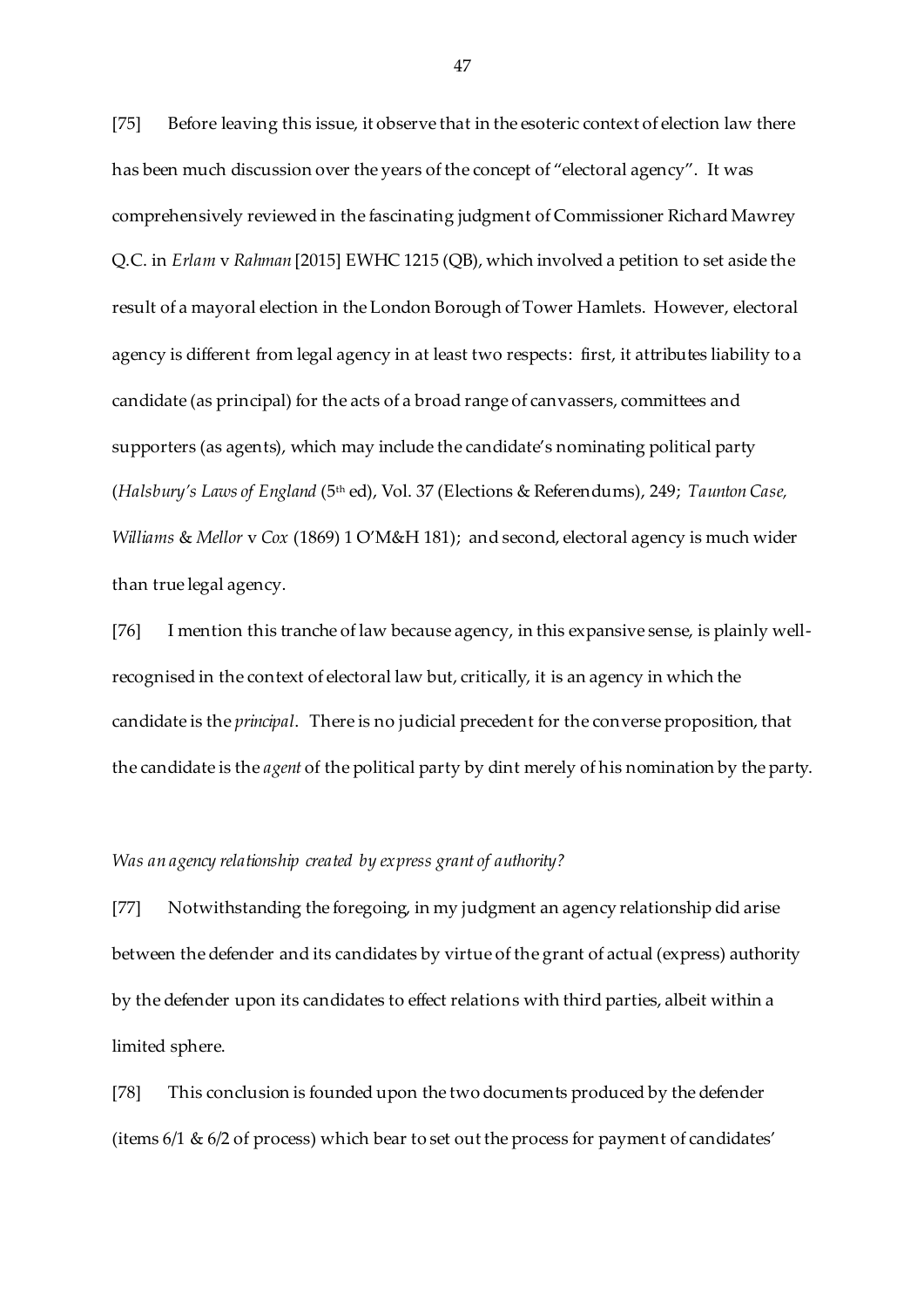campaign spending. They are in broadly similar terms. I refer to them collectively as "the Campaign Expenditure Instructions".

[79] The first document (item 6/1 of process) appears to be a candidate information sheet. Under the heading "Spending against your grid", the defender advised candidates of "the process" to "submit campaign invoices". (The "grid" was a plan that was to be drawn up by candidates in advance of the election with a "wish list" of items to be purchased to promote their campaigns, all subject to review and approval by the defender). It states:

"Many of you have now submitted your campaign budget grids and we've started to look through them with a view to getting items approved. Once we've completed that review and confirmed with you, the process for any spending will be as follows:-

- 1. You will need to submit a request detailing the item you wish to purchase and the amount t[o debs.stokes@thebrexitparty.org](mailto:debs.stokes@thebrexitparty.org). Debs will then cross check the item against the agreed budget grid and will provide a purchase order number (PO number) which any supplier will need to show on their invoice if it's to be paid.
- 2. You will then ask the supplier to provide an invoice for the item you require. This invoice should include the registered address in the 'to' field: The Brexit Party, Registered Office: 83 Victoria Street, London, SW1H 0HW. The invoice should also include the purchase order number that you were given following your initial request.
- 3. The completed invoice should then be sent to [debs.stokes@thebrexitparty.org](mailto:debs.stokes@thebrexitparty.org) for processing.

Accounts have agreed to a turnaround of 7 days from the point of receiving the invoice to payment being made…".

[80] The second document (item 6/2 of process) is in the form of an open letter written to candidates from Mr Oakden. It appears to have been issued a little later than the first document. It records that the defender has "now increased party funding to spend against your campaign to £5,000". The letter bears to "set out the process through which you [the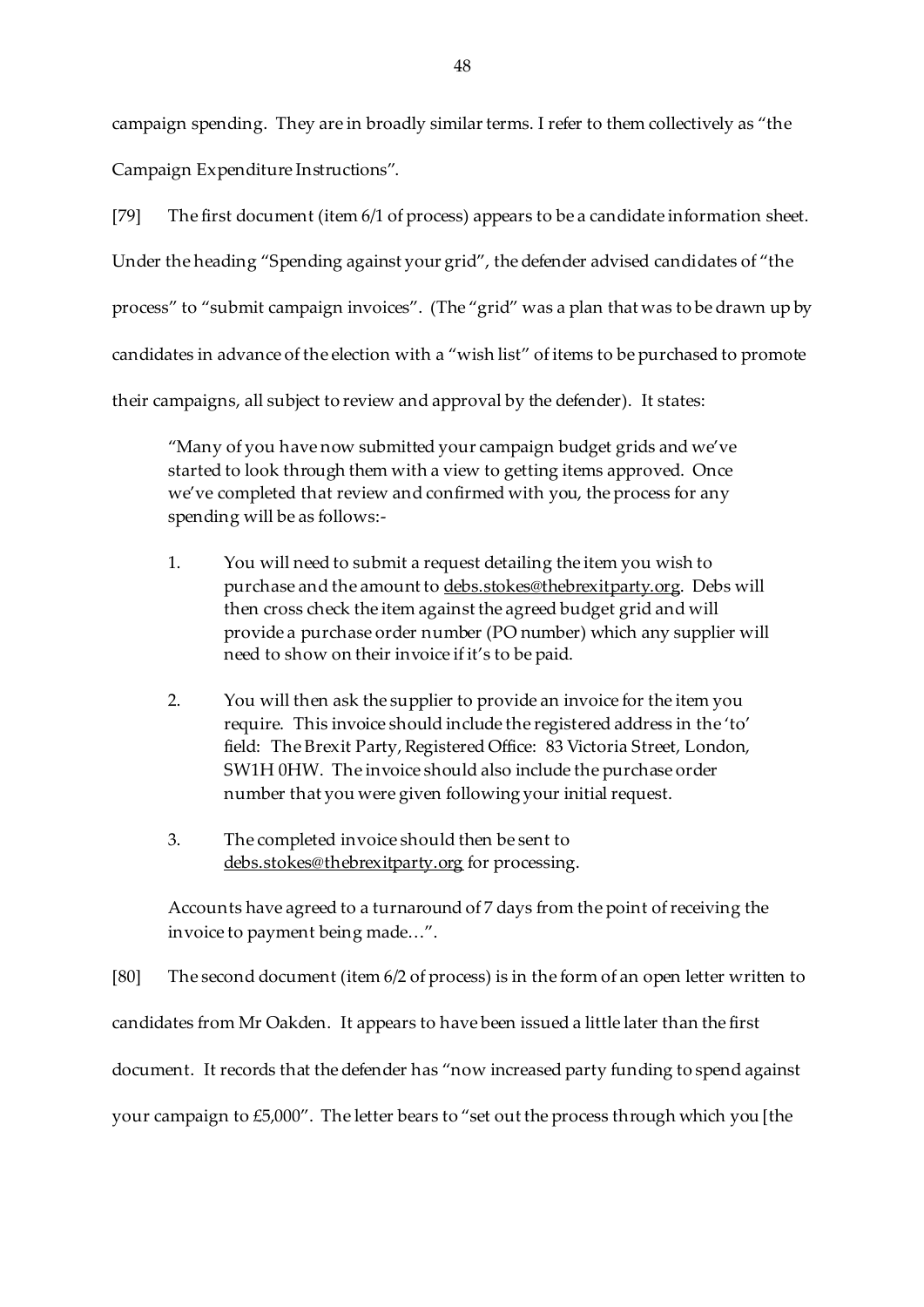candidate] can access that money and what you can spend it on". It then sets out the

"Process and Rules" by which the candidate can "get access to that £5,000". It states:

"The confirmed process for you to submit campaign invoices is as follows.

- 1. You will need to submit a request detailing the item/service you wish to purchase and the amount t[o debs.stokes@thebrexitparty.org](mailto:debs.stokes@thebrexitparty.org). This request will be assessed on its suitability by a member of the national campaign team and if approved, we will provide a purchase order number (PO number) to allocate a payment against that item. No payments can be made without a relevant PO number. Any supplier will need to show the relevant PO number on their invoice if it's to be paid.
- 2. You will then ask the supplier to provide an invoice for the item you require. This invoice should include the registered office in the 'to' field: The Brexit Party, Registered Office: 83 Victoria Street, London SW1H 0HW. The invoice should also include the purchase order number that you were given following your initial requests to purchase that item.
- 3. The completed invoice should then be sent to [debs.stokes@thebrexitparty.org](mailto:debs.stokes@thebrexitparty.org) for processing.

Accounts have agreed a turnaround of seven days from the point of receiving the invoice to payment being made".

[81] It can be seen that the "process" described in each document is broadly similar. True, the process in the later document (item 6/2 of process) is slightly tighter in certain respects than in the earlier document (item 6/1 of process): it states that the candidate will need to submit a request detailing the "item/service" that the candidate wishes to purchase (not merely the "item"); it states that the request will be "assessed on its suitability" by a member of the national campaign team (as opposed to Ms Stokes merely "cross check[ing] the item against [the candidate's] agreed budget grid"; and, more explicitly perhaps, it discloses that the PO reference will only be provided for the request "if approved". (If a requested expenditure did not feature in a previously "agreed" budget grid, then it likewise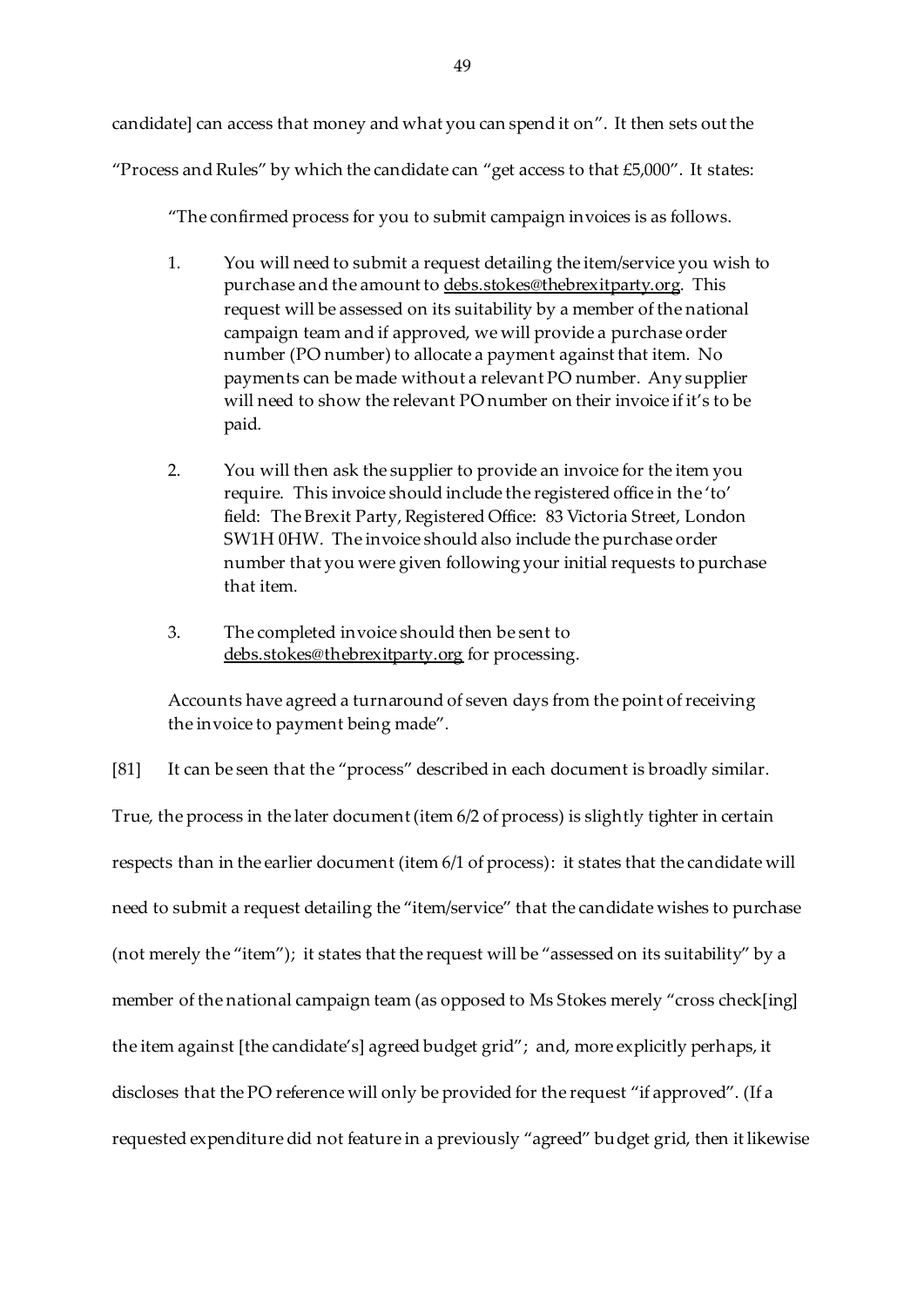could not be said to have been approved.) In my judgment, these are minor changes of emphasis.

[82] On a plain reading, the crux of the process is the same in both documents: the defender's liability to meet a "request" for a proposed purchase from a third party is subject to, and conditional upon, the defender granting prior approval to that "request".

### *The status of the Campaign Expenditure Instructions*

[83] There was some controversy as to the status of these documents. Mr Oakden testified that he communicated the content to candidates on multiple occasions both by WhatsApp messages and in face-to-face presentations at large group meetings in London of the defender's candidates. He was specific as to when, how and where had had communicated the process to candidates, though no paper trail was produced to vouch any of this. (Oddly, his written statement also makes no reference to the documents that comprise the Campaign Expenditure Instructions.) Mr Gravett, a generally unimpressive witness, insisted that candidates were aware of the defender's "clear process", but could offer no specific recollection as to how or when it was ever communicated and, indeed, disclosed no convincing familiarity with the detail of the process. Mr A'zami and Ms Stokes, both excellent witnesses, testified that the process was, respectively, "communicated to candidates on four different occasions in advance of the election being called" and "clearly outlined to candidates on a number of occasions", but neither could specify how, when, or by whom, this was done. The documents themselves give no assistance: they are undated; they are unsigned; they are not addressed to any particular person; the first document (item 6/1) has no heading or other title even to identify its purpose; the second document (item 6/2) purports to be a general circular letter from Mr Oakden to the defender's official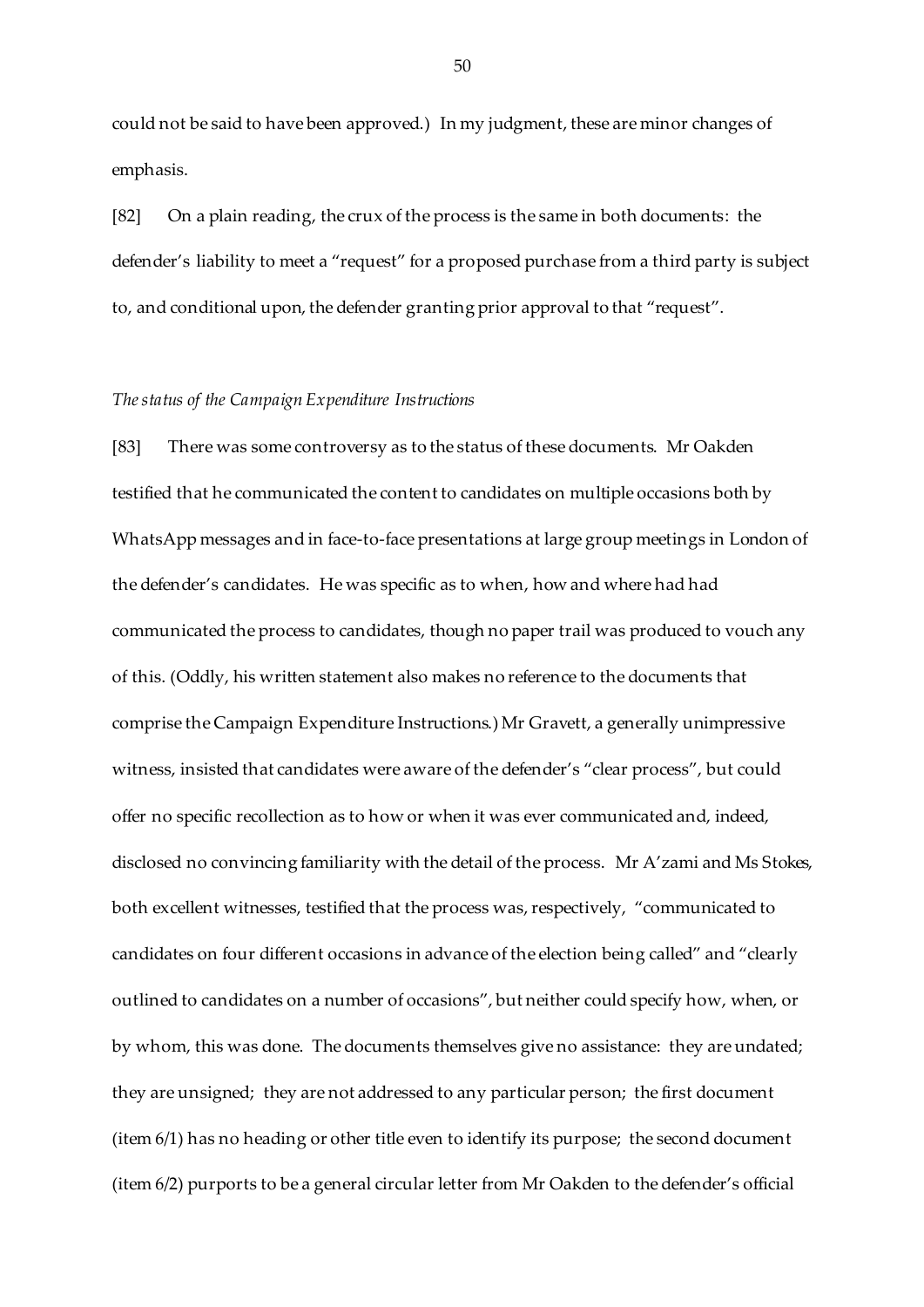parliamentary candidates (addressed "Dear Team"); and there was no paper trail to vouch whether, when, or to whom, either document was ever sent or delivered.

[84] If matters had rested there, I might have had some misgivings as to whether the defender had established the provenance and intimation of these documents to their candidates and volunteers. However, any evidential deficiency was salvaged by the fact that, in his own testimony, Mr Jones candidly acknowledged that, although he had not seen these documents personally (because they were communicated to candidates, not to campaign managers), he was aware of their content and volunteered in oral testimony that they constituted the defender's "accepted and established process" for candidates to obtain access to the defender's promised funding. He also accepted that Mr Gravett had advised him of the process for "getting [suppliers'] invoices paid by the [defender]"; that the defender's candidates were also informed of the process at "large gatherings at a hall hired by The Brexit Party HQ" during which they were given "tutorials on the process" and "how to address invoices and get them paid"; and indeed "in the beginning" he had followed the defender's process, until administrative delay and campaign pressures intervened. Further, Ms Beattie and Mr Parvin, who struck me as careful and measured witnesses, also confirmed their awareness of the defender's process and described specific instances of having themselves followed it by, among other things, seeking prior approval from Ms Stokes before committing to expenditure to third parties. (Mr Parvin did also speak to an instance where an IT supplier had provided services without Ms Stokes' prior approval and was nevertheless paid by the defender, but Mr Parvin did not seek to assert that this was in compliance with the defender's process.)

[85] In contrast, I attached no material weight to the testimony of Mr Hannam and Mr Ings. Their testimony was vague; their involvement in the electioneering appears to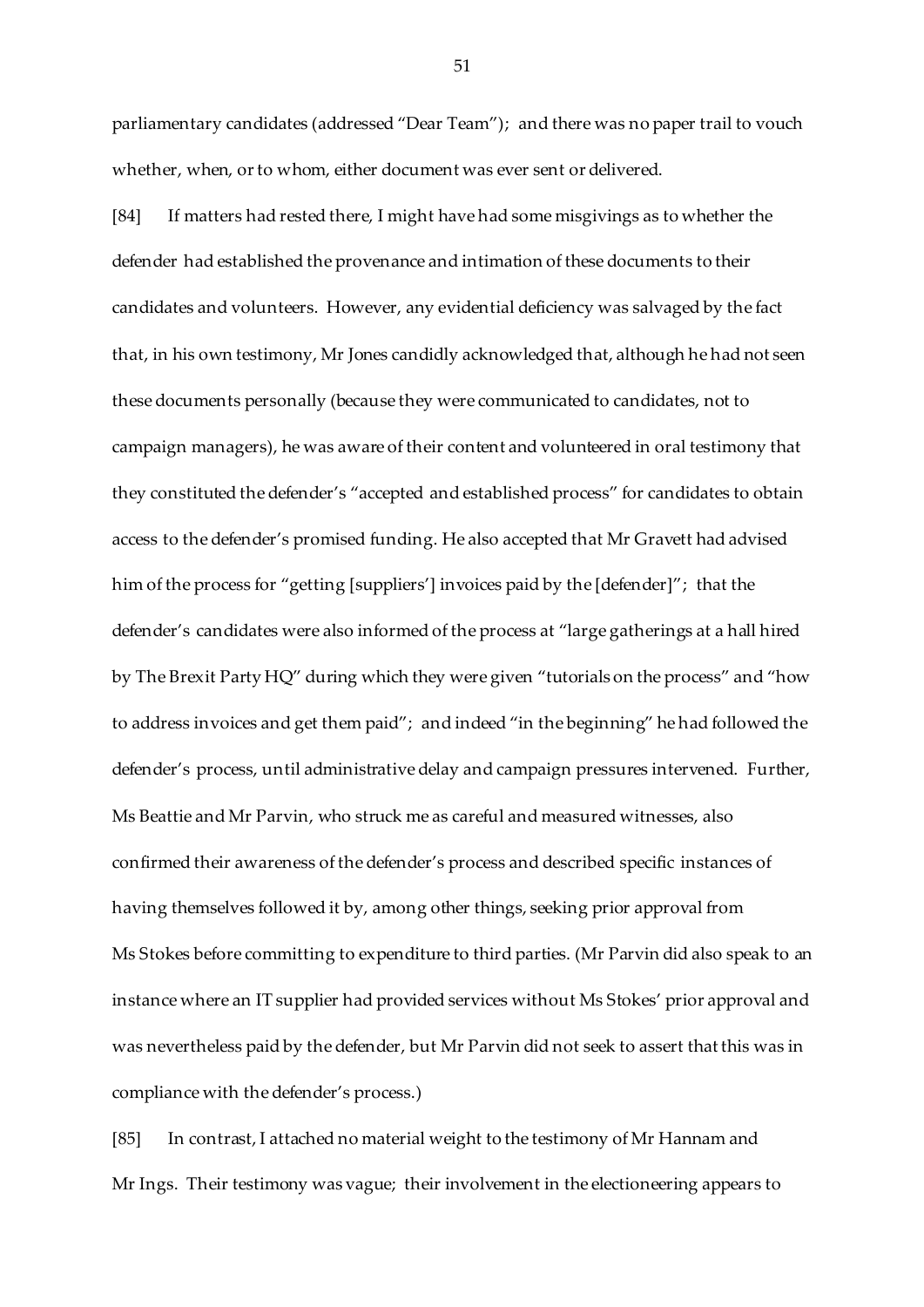have been superficial; neither displayed any detailed understanding of the relevant financial issues (such as limits on expenditure, how to access funding); and both appear to have deferred almost entirely to Mr Jones as their campaign manager in the day-to-day running of their respective campaigns including in the hiring of the pursuer's advertising vans, of which they knew next to nothing at the time.

[86] Ms Beattie summarised the position most accurately. The issue of candidates' budgets for campaign expenditure was, she said, "slightly confused". She explained that at a candidates' meeting in September 2019 (to which the constituency area managers, such as herself and Mr Jones were not invited) candidates were told that the defender would pay *all* their campaign expenses up to the limit allowed by the Electoral Commission; but at a subsequent candidates' meeting in October 2019, this position was "revised down" so that candidates were told that they had only £5,000 to spend on campaign expenditure (a misleading figure in itself, because a "charge", then estimated in the region of £1,200, was to be deducted from that budget, representing each candidate's allocated share of the cost of the "electoral address"). She could not recall "how or when exactly" she was told about the defender's process, but thought that it was at "one of the area manager meetings" in London, of which there were about eight in total. In any event, the crucial point in her testimony was that she was well aware of the substance of the Campaign Expenditure Instructions, and, it can reasonably be inferred, so too were the defender's candidates and other coordinators/district managers (notably, Mr Jones).

[87] In my judgment, the Campaign Expenditure Instructions (comprising items 6/1 & 6/2 of process) do indeed constitute a true record of the defender's process for payment of third party suppliers, the substance of which was communicated to the defender's candidates and coordinators/district managers, including Mr Jones.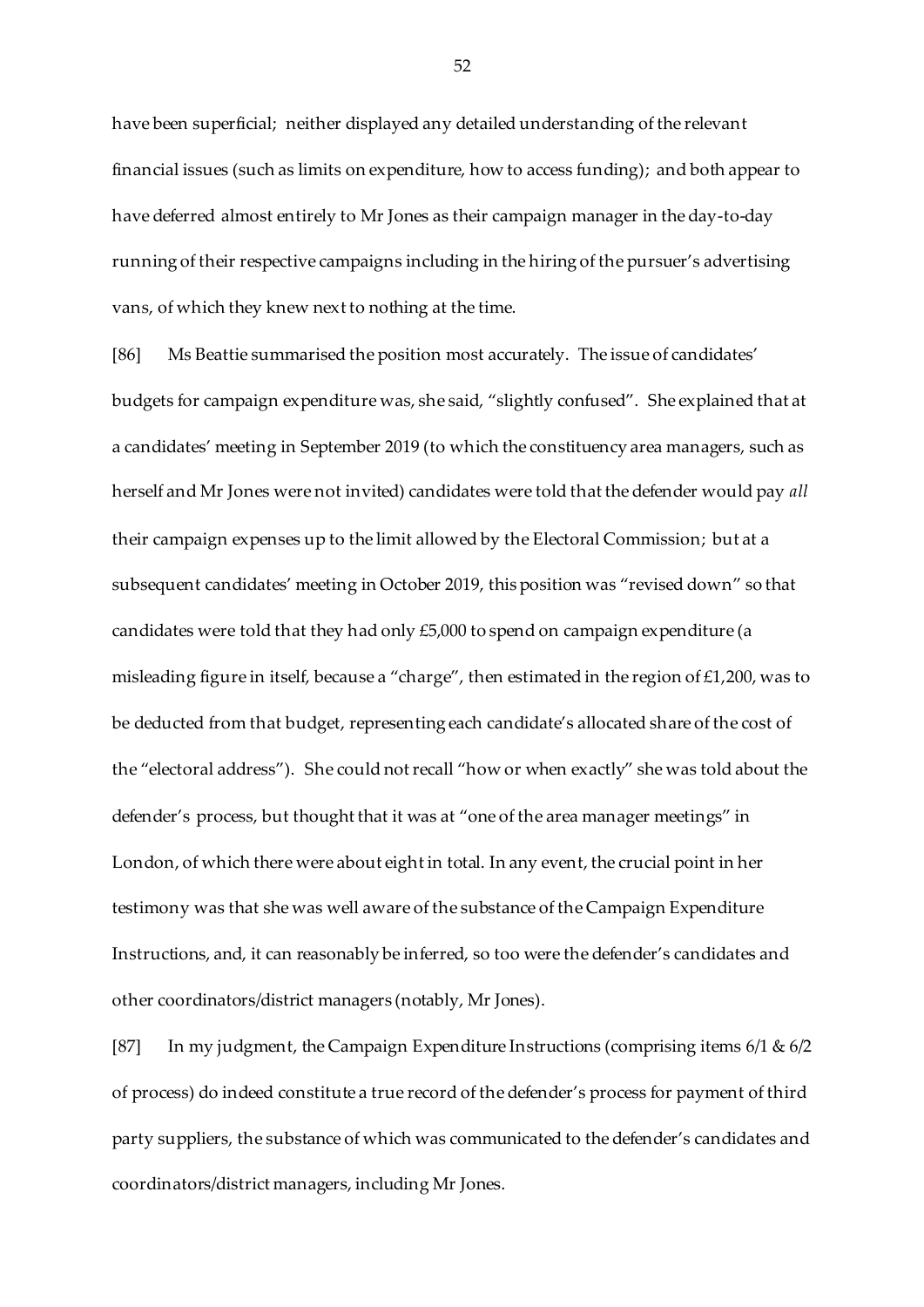### *The interpretation of the Campaign Expenditure Instructions*

[88] The next battleground that emerged at proof concerned the proper meaning of the Campaign Expenditure Instructions.

[89] For the defender, it was asserted that, on a proper reading, the Instructions required that candidates obtain prior approval from Ms Stokes *before*finally instructing the third party supplier and committing to the expenditure. For the pursuer, it was asserted that Ms Stokes' "approval" was administrative only: if the candidate had sufficient budget available to meet the expense, the defender was obliged to settle the third party invoice (provided it was addressed properly and contained the requisite PO reference). In other words, the pursuer's interpretation (based on the testimony of Mr Jones) was that the candidates could spend their allocated £5,000 budget as they saw fit in the promotion of their local campaigns, and that the defender was bound to "pick up the tab", provided the expenditure fell within that budget.

[90] I am in no doubt that the defender's interpretation is to be preferred.

[91] First, it is consistent with the plain, ordinary reading of the Campaign Expenditure Instructions. The natural meaning to be placed on the words used in the Instructions is that the defender's liability to meet a "request" for a proposed purchase from a third party is subject to, and conditional upon, the defender granting prior approval to that "request". The defender's interpretation would involve a strained construction of ordinary language, if not a wholesale re-writing of the documents.

[92] Second, it is consistent with the rationale for the Instructions. Their purpose was to allow the defender to monitor, and maintain a degree of control over, the candidates' campaign expenditure, to ensure that the defender's funds were applied appropriately and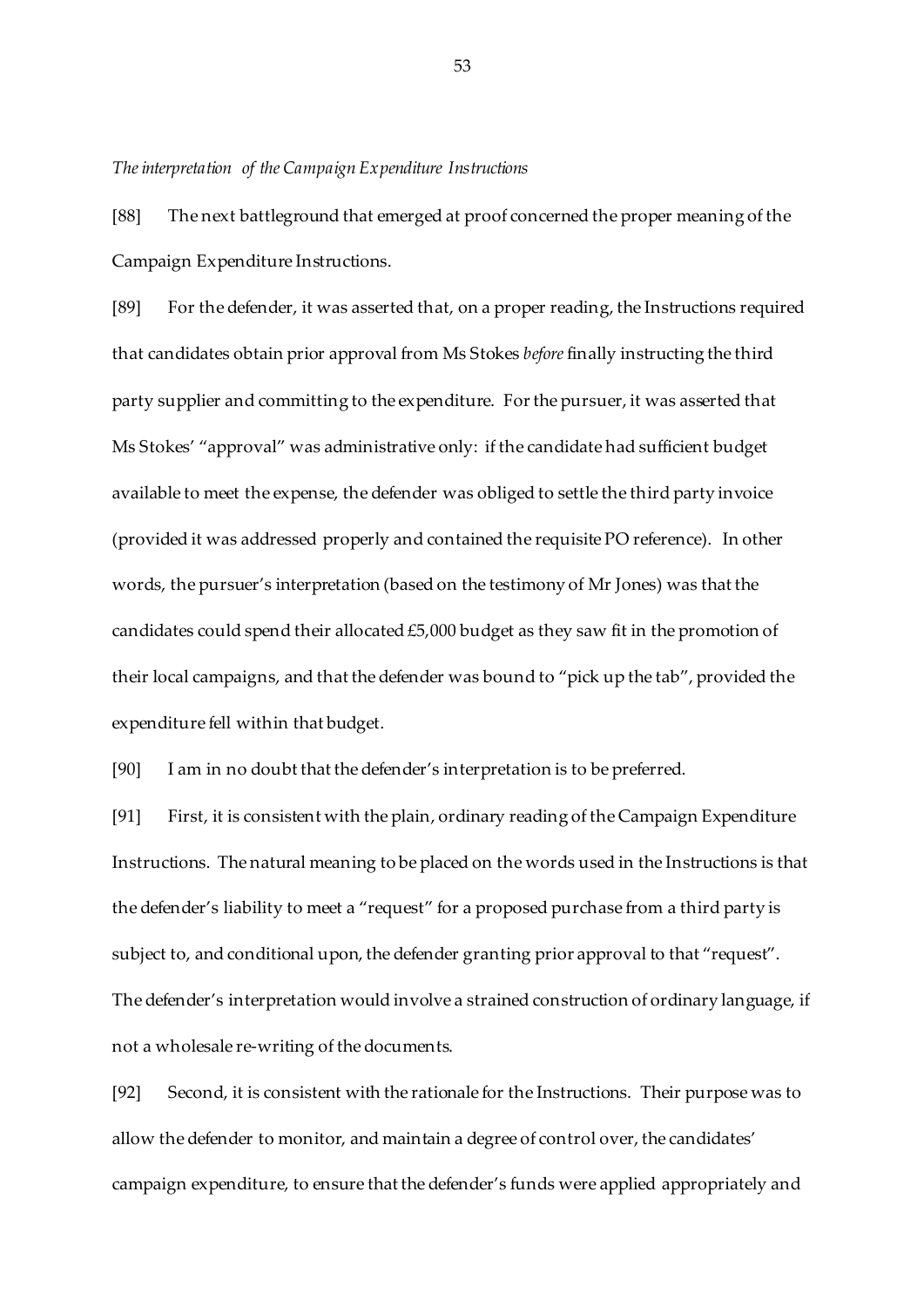to best advantage. Besides, the defender was in the best position to reach a judgment on such issues, the majority of the candidates being politically inexperienced. The pursuer's interpretation would tend to defeat the underlying logic and purpose of the Instructions, by relegating Ms Stokes' role to that of a rubber-stamp, processing payment of third party invoices with no prior opportunity to scrutinise, question or control the expenditure already incurred.

[93] Third, the pursuer's interpretation appeared to be founded solely upon Mr Jones' unilateral implementation and interpretation of the defender's process, at least at the latter stages of the campaign. No other witness followed that course of conduct or sought to justify it. Ms Beattie (who held a similar position to that of Mr Jones, and was latterly also a candidate) was clear that Ms Stokes' prior approval was required to the incurring of such expenditure, if it was to be met by the defender; and that was also the procedure followed by Mr Parvin.

[94] Besides, Mr Jones' own conduct was inconsistent. By his own admission, "in the beginning" he followed the process as advocated by the defender. By his own admission, he chose to depart from that process only at the latter stages of the campaign and to purchase services from the pursuer without awaiting prior approval from the defender. I therefore attach little weight to Mr Jones' evidence in this regard.

[95] There was, of course, a glaring weakness in the defender's process in that, while a PO reference (such as "SouthIsli" for South Islington, or "NorthLifo" for North Enfield) required to be obtained from Ms Stokes for each approved request, it was the same PO reference that was given to the first and all subsequent approved requests emanating from that constituency. In other words the PO reference was unique to the constituency, but it did not vary on each invoice referable to that constituency, with the result that, once the PO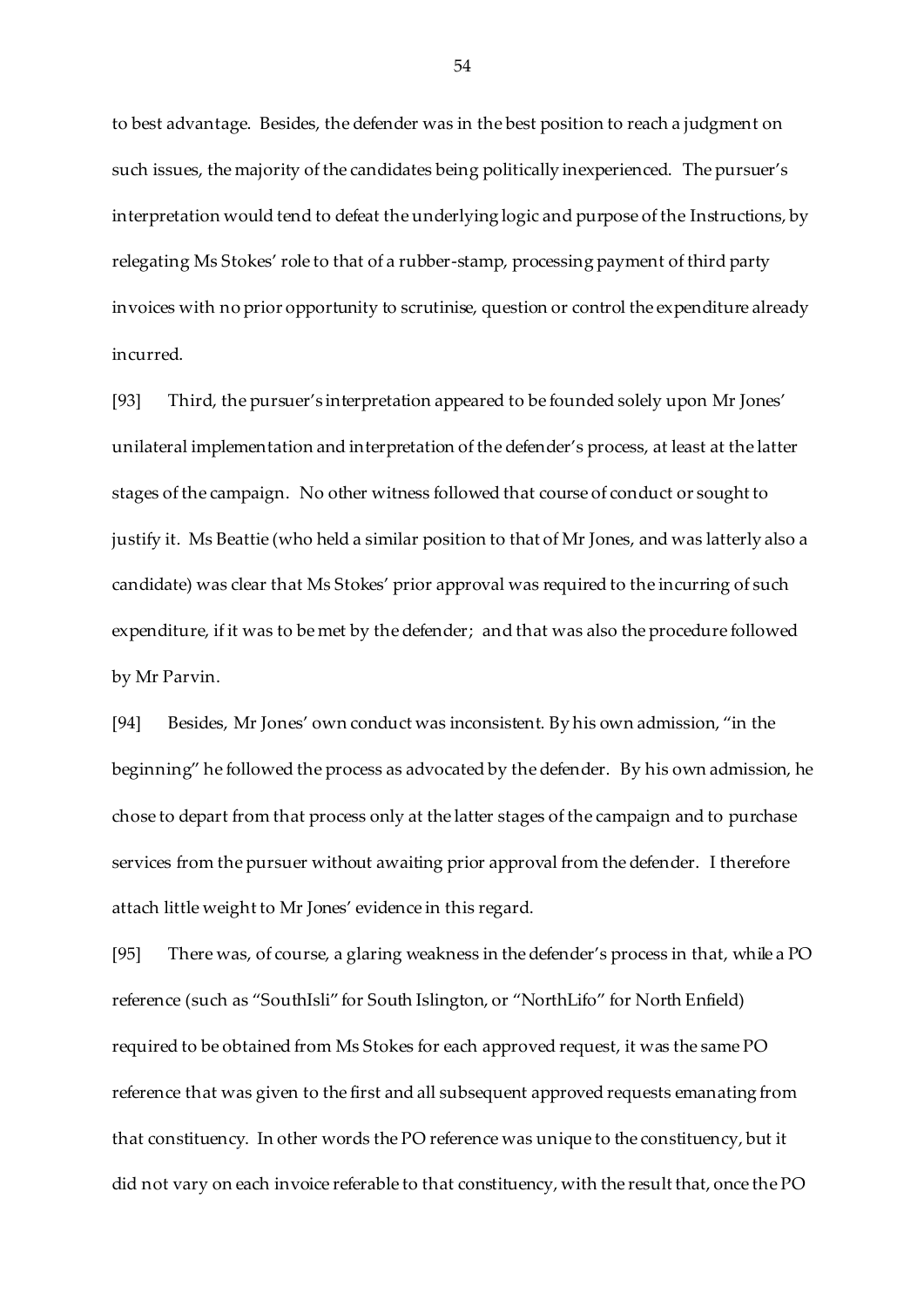reference was disclosed to the candidate (or the candidate's campaign manager) it might, in theory, be misused again and again by the candidate (or manager) on subsequent invoices without reverting to the defender for prior sanction of those further items of expenditure. In my judgment, again on a plain reading of the Instructions, such repeated use of the disclosed PO reference would have been unwarranted. Each item of expenditure required separate approval by Ms Stokes (albeit use of the same PO reference may have been sanctioned on each occasion).

# *The legal effect of the Campaign Expenditure Instructions*

[96] If I am correct in my interpretation of the Instructions, in my judgment the fundamental consequence is that an agency relationship is thereby created between the candidate (as agent) and the defender (as principal). The agency relationship arises once a candidate's request for approval of a purchase is approved by Ms Stokes (on behalf of the defender). At that point, the defender thereby confers upon the candidate an express authority to purchase the sanctioned item or service (that is, to conclude a contract with the third party) - and, critically, to do so on behalf of the defender as principal. What other meaning is to be taken from the express instruction that the candidate must procure that the third party's invoice is to be addressed to the defender at its registered office?

[97] The defender submits that it assumed nothing more than an obligation to indemnify its candidates. I disagree. With indemnity, the indemnified party has contracted with, and is primarily liable to, the third party creditor, and, by a separate contractual obligation, is entitled to seek indemnification, relief or reimbursement from the indemnifying party. The third party creditor and the indemnifying party have no direct contractual connection. In contrast, on an ordinary reading, the plain import of the Campaign Expenditure Instructions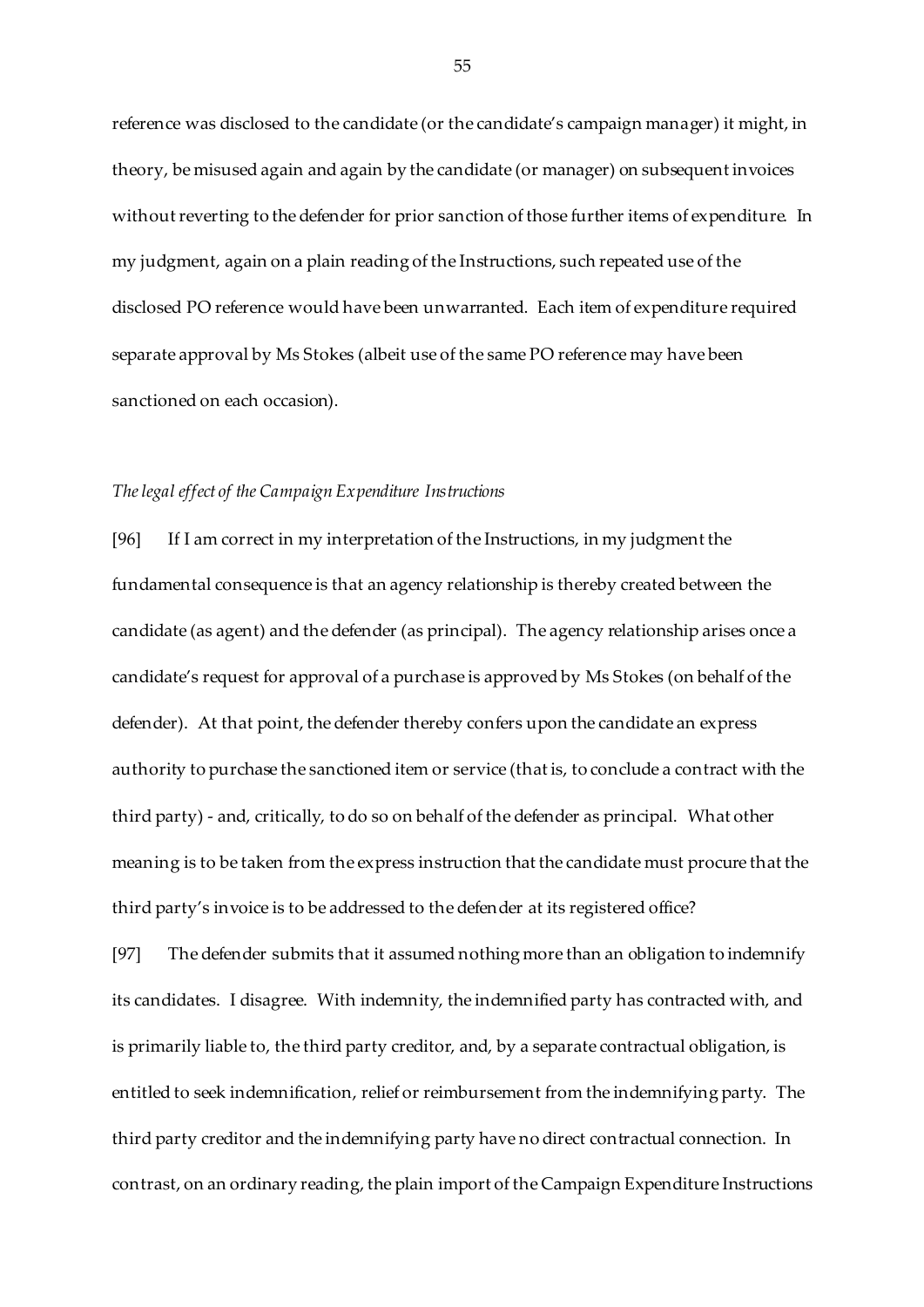is that the candidate is envisaged *never* to incur a personal liability to the third party creditor. Indeed, it is not envisaged that the candidate will ever be asked for payment by the third party (because the third party's invoice is to be addressed to and settled direct by the defender). On a proper analysis, the candidate is merely the middle-man in affecting binding legal relations between the third party and the defender, a situation more aptly characterised as agency. The agency relationship may be a limited and conditional one, but it discloses the requisite mutual consent for the candidate (as agent) to exercise an actual (express) authority to bind the political party (as principal) to legal relations with the third party.

#### *Did Mr Jones act within the candidates' actual authority?*

[98] The next question is whether the candidates (and Mr Jones as campaign manager and agent for them) acted within the scope of the actual (express) authority conferred upon those candidates, in incurring the expenditure referred to in the Unpaid Invoices. Specifically, did Mr Jones (or the candidates) seek and obtain prior approval from Ms Stokes to incur that expenditure?

[99] This question arises because, unusually perhaps, the pursuer's primary case is that, in placing the orders, the candidates (in most cases, through Mr Jones) acted within their actual authority. In addition, although MrJones sought to argue that no such prior approval was required on a proper reading of the defender's process, he nevertheless insisted in his testimony that he had indeed sought and obtained Ms Stokes' prior approval of the Unpaid Invoices. He insisted that he had sent the Unpaid Invoices to Ms Stokes prior to the work being carried out by the pursuer, that Ms Stokes had acknowledged receipt of those invoices, and that she had told him they would be "positioned for payment".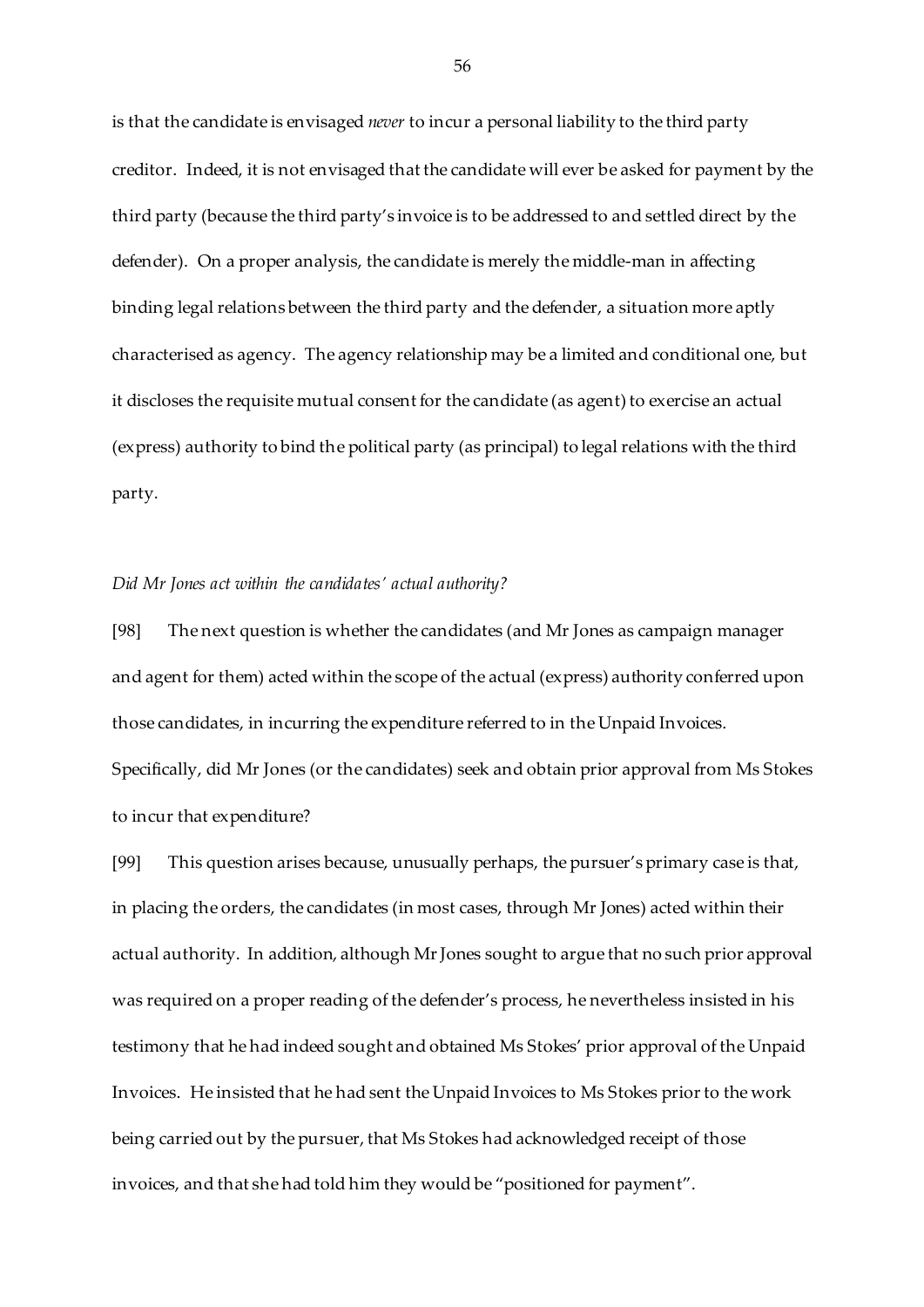[100] In my judgment, no such prior approval was ever sought or obtained. In placing the orders and incurring the expenditure to which the Unpaid Invoices relate, Mr Jones (and the candidates) acted without the defender's actual authority.

[101] Where a third party, in pursuing a putative principal, founds upon an agent's alleged actual authority, the onus lies on the third party to prove (i) the existence and extent of the agent's actual authority and (ii) that the agent has acted within that actual authority. The pursuer has failed to discharge that onus because Mr Jones' testimony on this issue is neither credible nor reliable, and falls to be rejected. With that testimony gone, there is no other evidence to support the conclusion that these orders were ever approved in advance by Ms Stokes in accordance with the Campaign Expenditure Instructions and thereby placed with the actual authority of the defender.

[102] To explain, firstly, Mr Jones' testimony (that he had requested approval for the disputed expenditure) was unvouched by any documentary trail. Not one copy email is produced from Mr Jones to Ms Stokes, sent prior to close of polling on 12 December 2019 (by which date the work had been carried out), seeking her approval of this expenditure. From 17 December 2019 onwards, it was clear that Ms Stokes queried whether the disputed expenditure had been approved by her. Mr Jones knew this. In her email dated 19 December 2019 (item 5/54 of process) she states:

"I definitely have never seen half of these invoices. I will need to take some time to check all of these off against those that have been submitted to accounts which I will do tomorrow…"

The best that Mr Jones could offer (by reply email dated 19 December 2019 to Ms Stokes) was to state: "We should check with tech as I have sent all of these to you and have the emails". At proof, Mr Jones was asked what he meant by this email. He explained that he was gently reminding Ms Stokes that she had already received (and approved) these Unpaid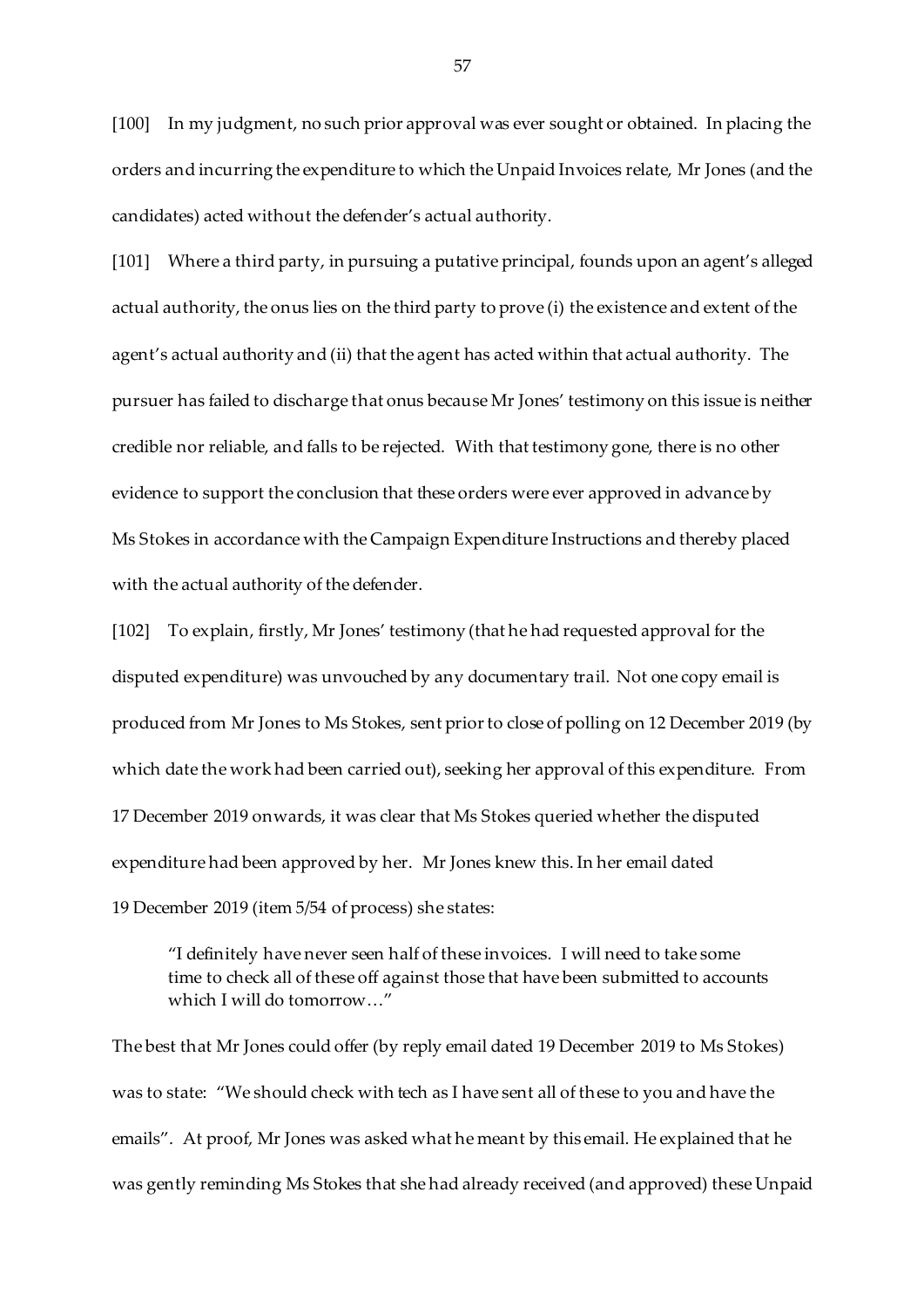Invoices and that a review of the email traffic by the defender's IT Department would be prove it to be so. That was an unsatisfactory response. If, as he stated, Mr Jones did indeed already "have the emails", it seems strange that he did not simply retrieve them and re-send them to Ms Stokes. He knew that the invoices were now being disputed. He knew Mr Shields was pressing for payment. He had full access to his email facility at that time (and well into January 2020 when the defender finally terminated his account), so he could readily have recovered the relevant communications himself. Yet, inexplicably, no such emails were ever produced. The unsatisfactory absence of documentary vouching that was said to exist, and which ought readily to have been capable of being produced, undermines my confidence in the reliability of this tranche of oral testimony.

[103] Secondly, recurring contradictions in Mr Jones' testimony undermined both its credibility and reliability. He seemed intent on riding several horses at once. On the one hand, he insisted that, on a proper interpretation of the defender's process, Ms Stokes' prior approval was not required before instructing third party suppliers; on the other hand, he claimed that he had indeed sought such prior approval in respect of the now-disputed invoices. On the one hand, his practice at the beginning of the campaign had indeed been to seek Ms Stokes' prior approval to the incurring of campaign expenditure; on the other hand, in the latter stages of the campaign he conceded that had he had not necessarily sought such prior approval as the payment process "slowed". Other nuances emerged in his testimony amounting to subtle but significant and unwarranted glosses by him on the Campaign Expenditure Instructions. When pressed in cross-examination to clarify whether the defender's "prior approval" was required before a third party supplier should be instructed to carry out any work, Mr Jones' intriguing reply was: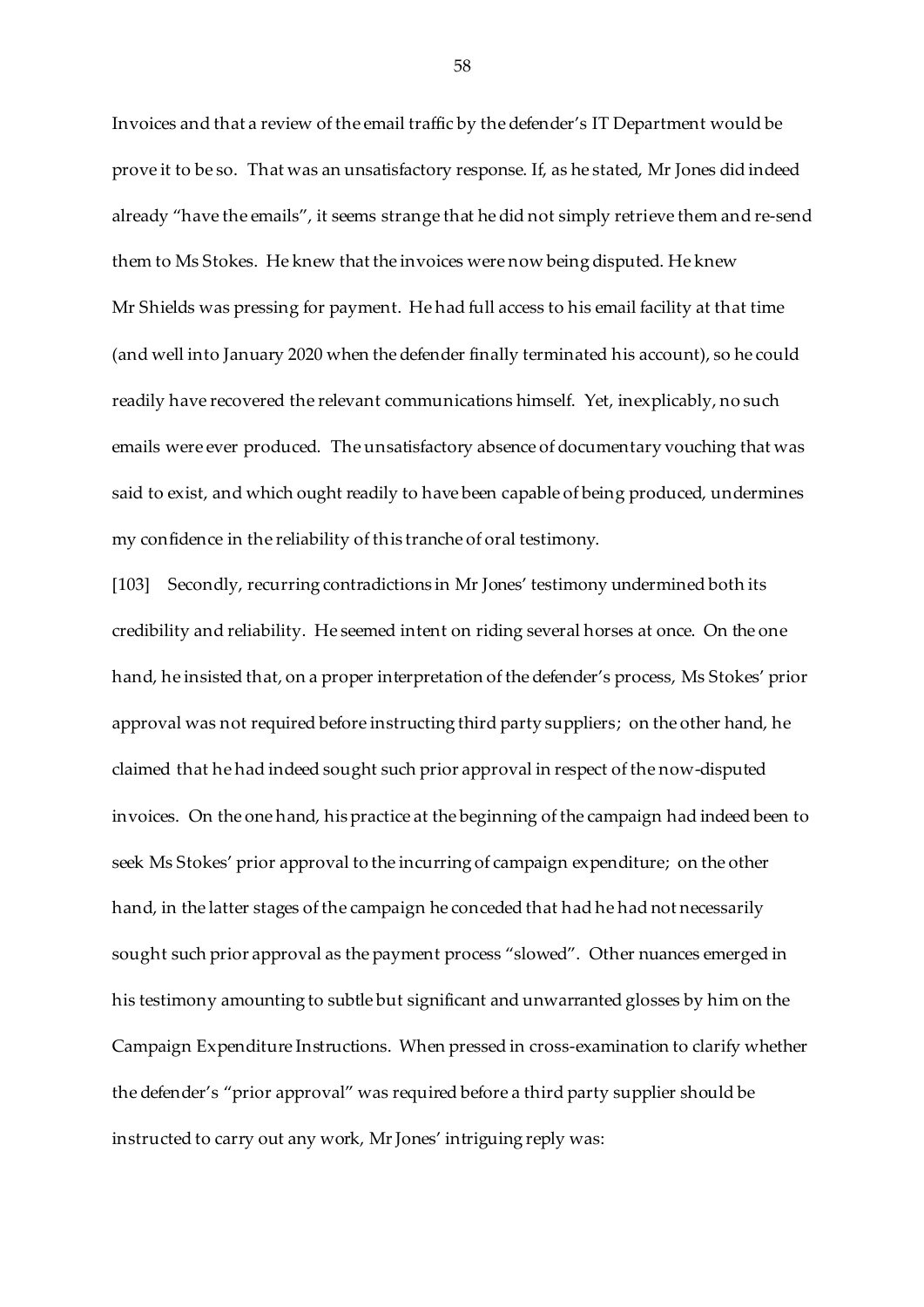"To an extent. Some suppliers needed payment in advance. But with [the pursuer] they were being used throughout London. The first few invoices were paid, so we assumed they were not a prescribed supplier".

The concept of a "prescribed supplier" finds no place in the defender's process. He was pressed on the point: was it his practice to seek prior approval from the defender before work was carried out by a third party supplier? He testified:

"In the beginning, yes. Then when the pace started going aggressively, sometimes we would send the invoices the day after because there just wasn't enough time".

Later in cross-examination he said:

"Where services were paid for before, the assumption was that it couldn't be objected to by Head Office, because it was still within budget".

[104] All this shillyshallying was unsatisfactory. Overall, the impression I gained from his testimony was that MrJones understood perfectly well that, if the defender was to pick up the tab, Ms Stokes' prior approval was required before campaign expenditure was incurred to a third party. By his own admission, "in the beginning" he followed that process. By his equally candid admission, he chose to depart from that process at the latter stages of the campaign and to purchase services from the pursuer without awaiting prior approval from the defender. He sought to justify that course of action, of course: he blamed it upon the exigencies of the situation; he blamed it upon a breakdown in the defender's internal lines of communication; he blamed it upon the defender's inadequate staffing; he blamed it upon Ms Stokes' lack of training; he blamed the defender for "walking away" from its own rules; but, in reality, it was Mr Jones who was departing from the rules (and the safe confines of his candidates' actual express authority) by choosing, on his own initiative, in the heat and smoke of the election battle, to instruct and incur expenditure to the pursuer, a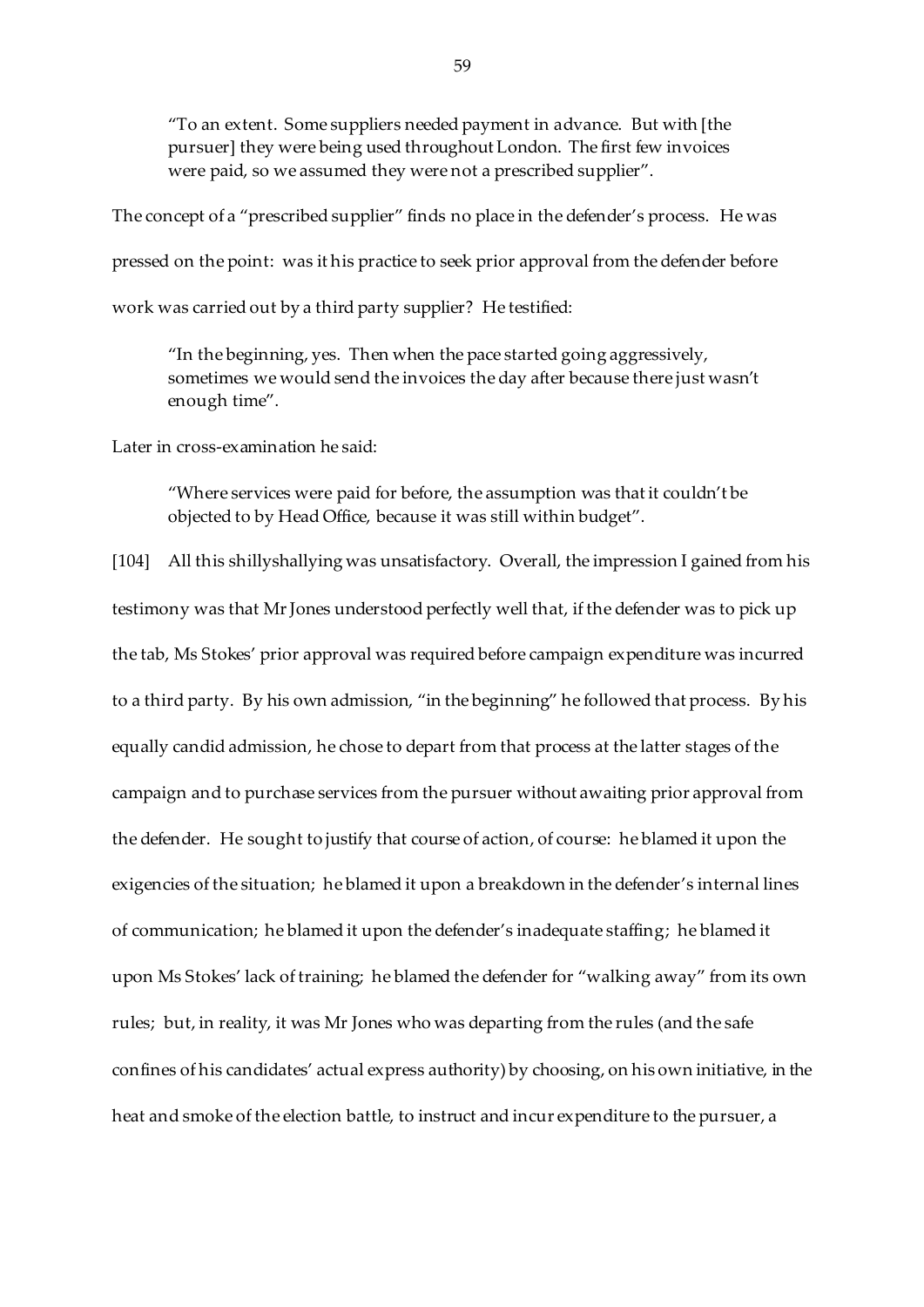third party supplier, without first seeking or awaiting approval from Ms Stokes; and he did so on the precarious "assumption" that the defender would not object.

[105] In my judgment, two conclusions are properly to be drawn from this tranche of testimony. First, Mr Jones' assertion that he sought and obtained Ms Stokes' prior approval to the incurring of the expenditure in the Unpaid Invoices falls to be rejected as neither reliable nor credible. Second, by inference from his own candid concessions in crossexamination regarding his practice at the latter stages of the campaign, I conclude that Mr Jones did not in fact seek prior approval of the expenditure in the Unpaid Invoices. I am fortified in that latter conclusion by the evidence of Ms Stokes, who testified that she had carried out an exhaustive search of her records and could find no trace of any request from Mr Jones (or any candidate) for approval of the expenditure in the Unpaid Invoices. She impressed me as a careful, straightforward and truthful witness, whose testimony could be relied upon. I also find support for the conclusion in the fact that Mr Jones did not even provide PO references to the pursuer for certain of the Unpaid Invoices until 13 December 2019 (that is, the day after the election), by which date the work had already been carried out (item 5/50 of process); and that it was only in emails dated 12 December 2019 (timed at 2.24 pm and 3.38 pm) that he first provided to the pursuer PO references for seven other invoices, by which time those advertising services would already have been underway, if not completed. What is missing, of course, is any documented communication between Mr Jones and Ms Stokes seeking and obtaining approval to the expenditure in those invoices, no doubt, I infer, because it was neither sought by Mr Jones nor granted by Ms Stokes.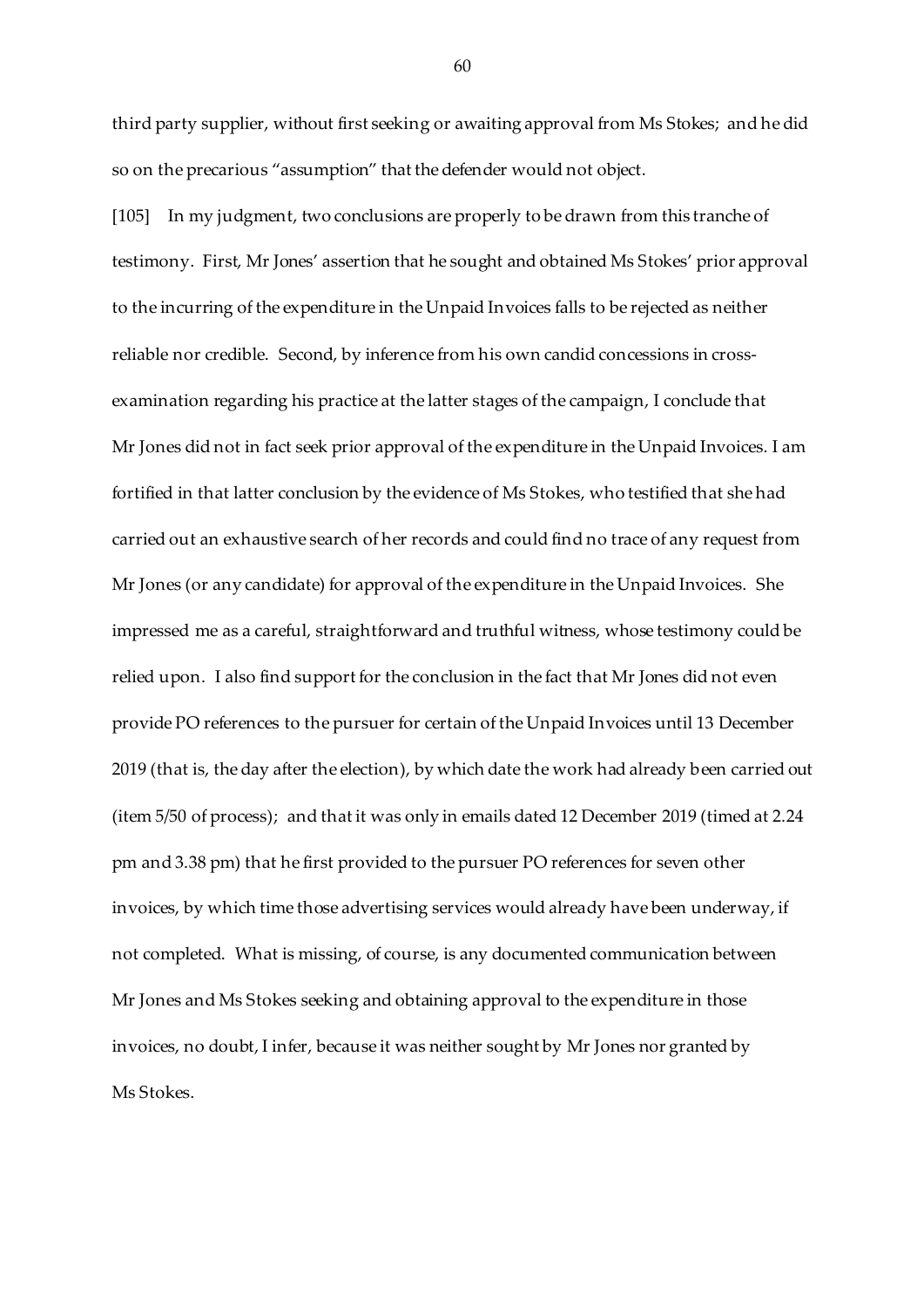[106] For these reasons, the pursuer's first ground of action fails, because it has not proved that the contracts on which it now sues were concluded within the scope of the actual (express) authority of the defender's candidates (as alleged agents for the party). [107] The focus then turns to the issue of the candidates' apparent authority.

# *Personal bar (or apparent authority)*

[108] Actual authority and apparent authority are quite independent of one another. The classic modern judicial exposition of the concept of apparent authority in agency appears in the judgment of Diplock L.J. in *Freeman & Lockyer* v *Buckhurst Park Properties (Mangal) Ltd* [1964] 2 QB 480 at 502 – 503, cited with approval in *British Bata Shoe Co Ltd* v *Double M Shah Ltd* 1980 SC 311 at 317 per Lord Jauncey; *Dornier GmbH* v *Cannon* 1991 SC 310 at 314 per Lord Hope; *Bank of Scotland, supra,* 444 per Lord Rodger; *Ben Cleuch Estates Ltd* v *Scottish Enterprise* [2006] CSOH 35 at [127] per Lord Reed; and *Gregor Homes Ltd* v *Emlick* 2012 SLT  $(Sh Ct) 5$ ).

[109] Apparent authority is a convenient term to describe the situation where a person has no actual authority (express or implied) to act as agent for a principal in dealings with a third party, but the principal is personally barred by its words or conduct from founding upon that person's lack of authority (Rankine, *A Treatise on the Law of Personal Bar in Scotland* (1921), p217; Reid & Blackie*, Personal Bar*, 13 -03). It is a misleading term because it tends to suggest that some sort of authority has been conferred upon the agent. It has not. This whole area of law is dogged by inaccurate and inconsistent terminology. The terms "apparent authority", "ostensible authority" and "holding out" are used interchangeably, and further confusion is often caused by the misuse of the terms "implied authority" and "usual authority" for what is truly "apparent authority". The critical issue is that the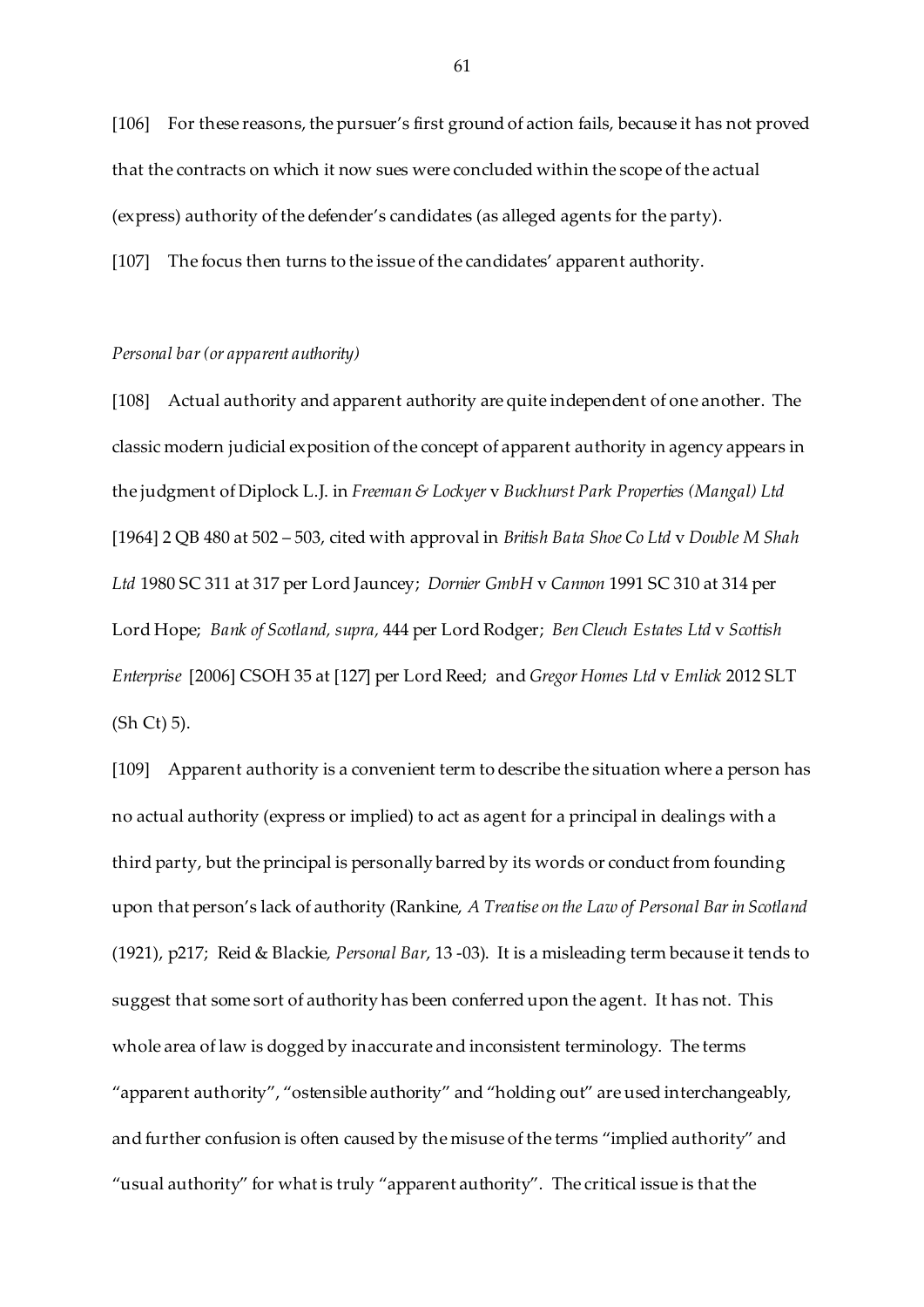concept of "apparent authority" only arises where no actual authority exists. Apparent authority is not a form of real (actual) authority at all. Rather, it is merely the appearance of authority, attributable to words, action or inaction of the principal, which gives rise to a type of personal bar against the principal, and thereby precludes the principal (in a question with the third party only) from denying the existence of authority on the part of the putative agent (Rankine, *supra*, p217; Gloag, *Contract* (2nd ed), p152; *Bank of Scotland, supra*; *Morgan Utilities Ltd v Scottish Water Solutions Ltd* [2011] CSOH 112 at [54] per Lord Hodge).

[110] Apparent authority does not constitute an agency relationship as such, where none otherwise exists. So, a supposed agent, who acts without or in excess of his actual authority, does not step into all the rights and liabilities of an agent if apparent authority is established; nor does the principal become entitled to sue upon the contract with the third party, unless the principal first ratifies the unauthorised contract. Personal bar (on which apparent authority is based) has a defensive rather than a constitutive effect (Macgregor, *The Law of Agency in Scotland*, para 11-12); it "suppresses rights, rather than creates them" (E. Reid, *"Personal Bar: Case Law in Search of Principle"* 2003 7 Edin. L.R. 340 at 341); it is an instrument by which the principal is prevented from denying the authority of the agent in a question with the third party who has been misled by the principal's words or conduct as to the existence or extent of the supposed agent's authority.

[111] To establish personal bar, in the context of apparent authority in agency, the onus lies upon the third party to prove the following (Macgregor, *supra*, 11-14 to 11-23):

(i) that a "representation" (by word, act or omission) has been made by the supposed principal to the third party that the supposed agent had authority to act for the principal in the matter in question;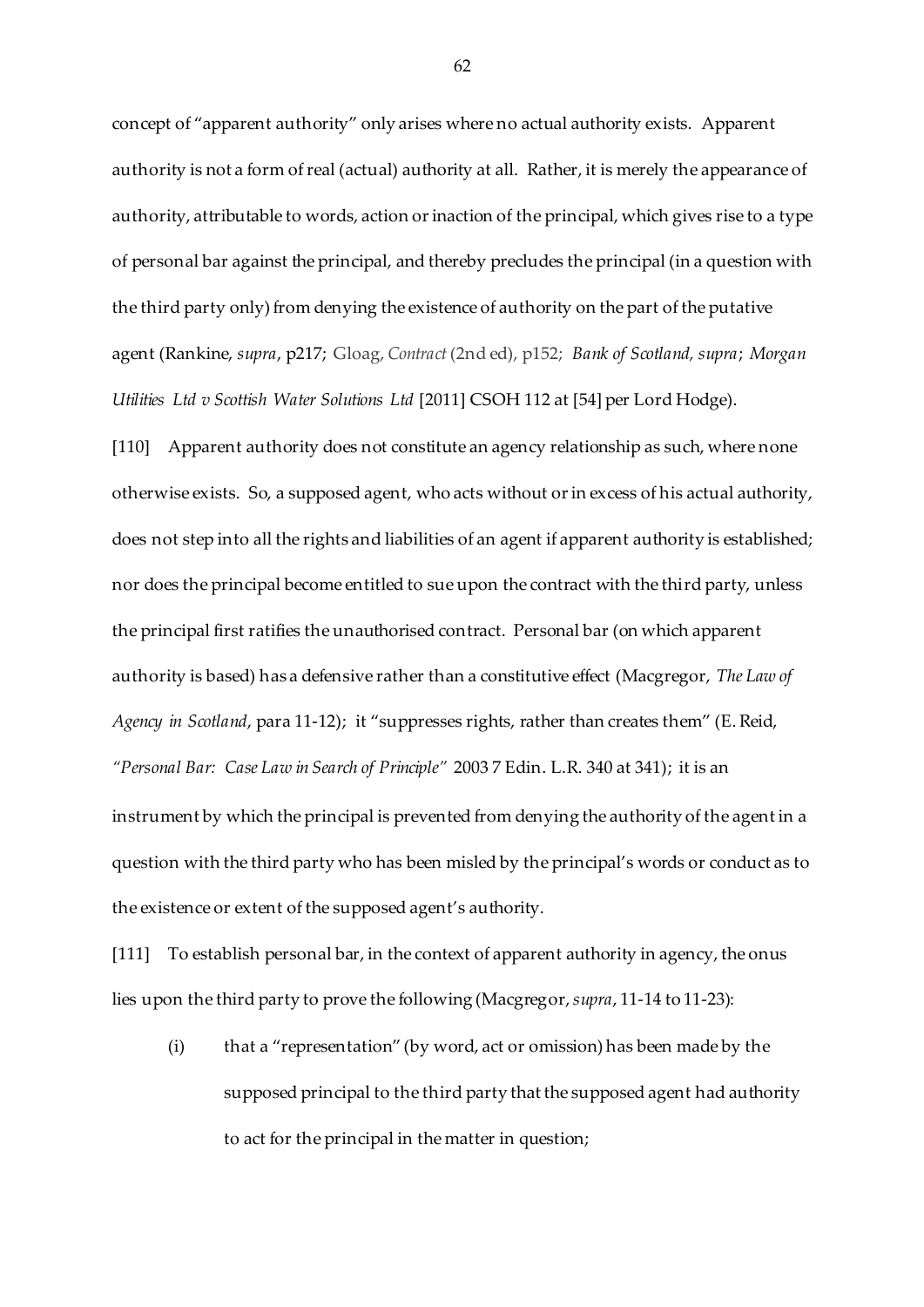- (ii) that the third party relied upon that representation in entering into the disputed transaction, or in doing, or omitting to do, the disputed act;
- (iii) that the third party acted reasonably and in good faith in so relying upon the representation;
- (iv) that the third party would suffer loss or prejudice were the principal to be permitted to now deny the agent's authority. (It is said though that the requirement of prejudice in the context of personal bar in agency is rather more diminished than in conventional personal bar, and may generally be "self-evident" (Reid & Blackie, *Personal Bar,* para 13-11; *Gregor Homes Ltd, supra,* paras. [42] & [43]).

I shall address each of these requirements in turn.

### *The two "representations"*

[112] There must be a "representation". It may be by word or conduct. Conduct can take a variety of forms, active or passive, an isolated act or a course of conduct. The most common form of representation by conduct involves "permitting the agent to act in some way in the conduct of the principal's business with other persons" (*Freeman & Lockyer, supra*, 503). Often this might be done by appointing the supposed agent to some office, post or position carrying with it a usual "actual" authority. This not such a case. As explained above, there is no evidence of any "usual" authority attaching to the position of an election candidate to affect binding relations between the fielding political party and third parties. [113] In my judgment, in the present case, two other forms of conduct by the defender constituted "representations" to the pursuer that its candidates were authorised to contract with the pursuer as agent of the Brexit Party.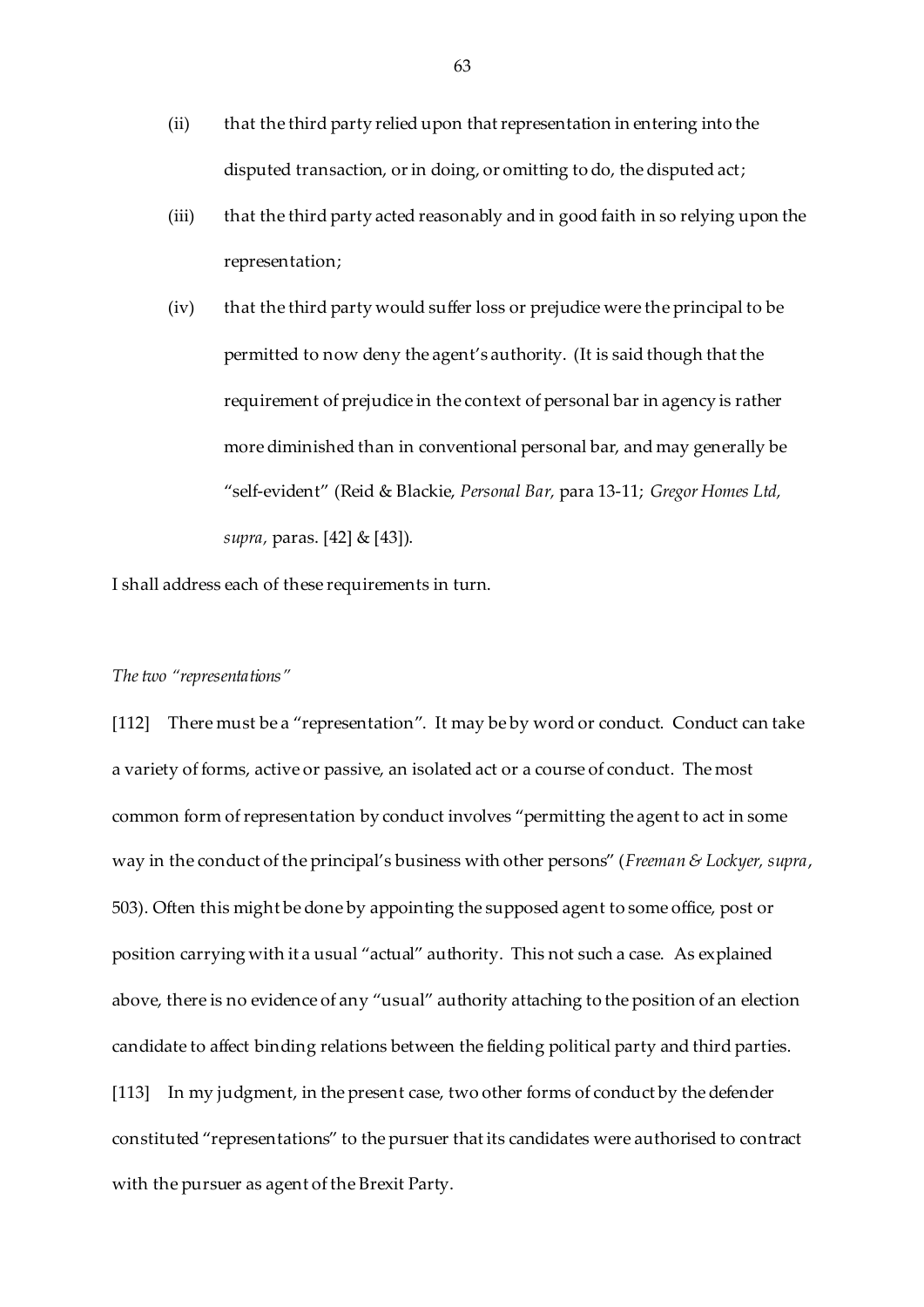[114] The first representation comprises the defender's course of conduct, between  $2 \& 5$ December 2021 in settling seven of the pursuer's Initial Invoices, promptly, in full, and without qualification. That a representation of apparent authority can be made by means of a "course of dealing" between the third party and the putative principal is well-established (*International Sponge Importers Ltd* v *Andrew Watt & Sons* 1911 SC (HL) 57; *The Ocean Frost* [1986] AC 717 at 777 per Lord Keith "Apparent authority may arise where the agent has had a course of dealing with a particular contractor in which the principal acquiesced, ordering transactions arising out of it"). The second representation comprises the silence or inaction of the defender, following an email communication from the pursuer on 5 December 2019, in circumstances where the receipt of that communication placed a duty upon the defender to "speak up" and act to correct the pursuer's disclosed mistaken belief as to the extent of the candidates' authority to bind the Party.

[115] Looking at the first representation (by course of conduct), the seven Initial Payments (detailed in finding-in-fact (27)) were all paid by the Party direct into the pursuer's bank account between 2 & 5 December 2019. They totalled £15,080, a considerable sum. As Mr Shields observed, the defender was "firing money" into the pursuer's bank account. Of course, these Initial Payments were made because, on each occasion, the candidate (or Mr Jones, as their campaign manager) had complied with the defender's internal process *inter alia* by obtaining prior sanction from Ms Stokes. But that specific limitation on the candidates' authority was not disclosed to the pursuer. Viewed objectively, from the perspective of the third party, the candidates (direct or through Mr Jones as campaign manager) were concluding contracts on behalf of the Party and instructing the issuing of invoices to the Party, all without any disclosed or evident constraint on their authority, and the defender was duly honouring those contracts by promptly settling the invoices.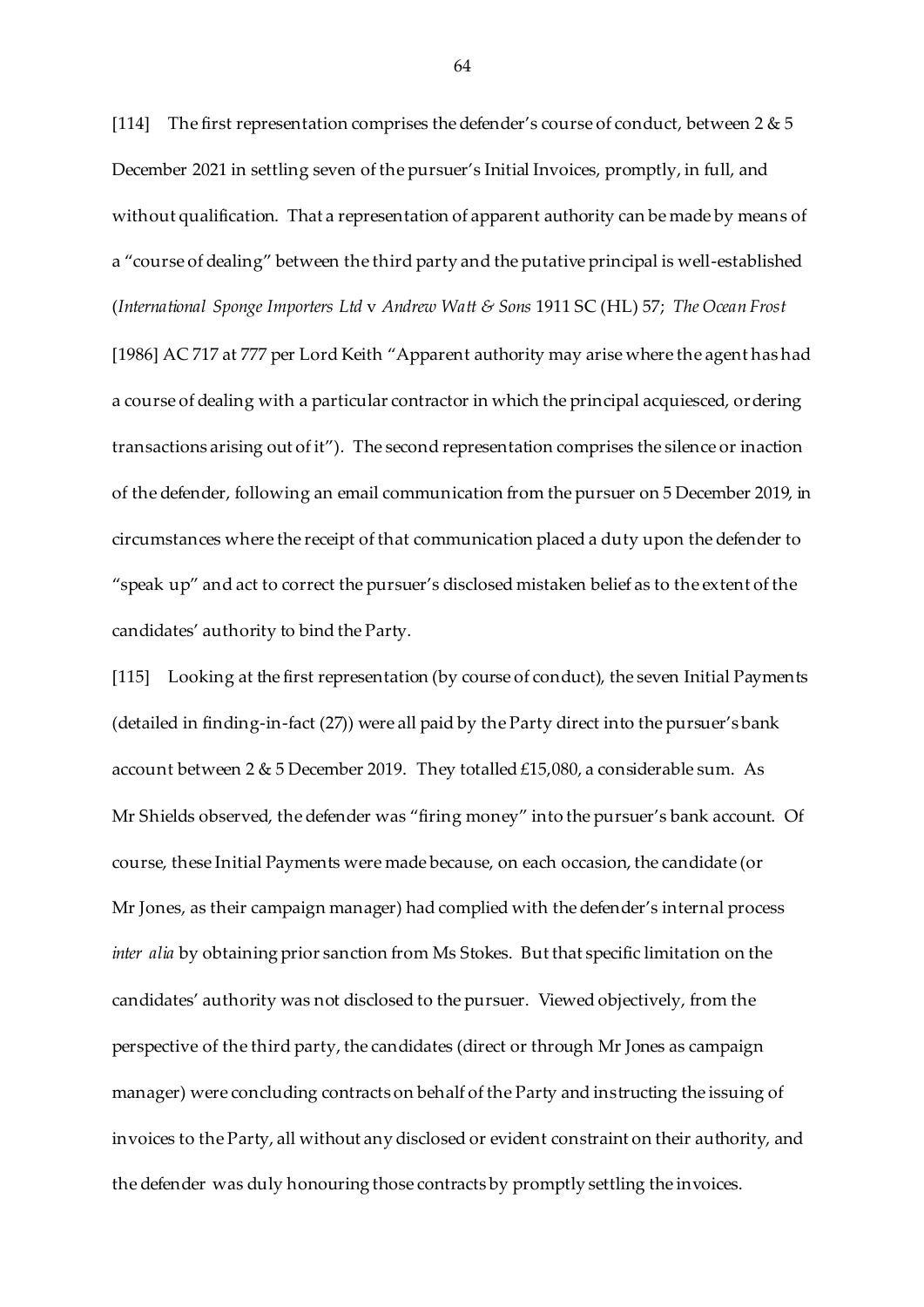[116] The reasonable, objective inference to be drawn by the pursuer from this course of conduct, comprising the seven Initial Payments, is that the candidates (directly or through their campaign manager) did indeed have authority to bind the defender to contracts of this nature with the pursuer.

[117] Where such a course of dealing with an agent and principal is established, it is reasonable for a third party to assume that the apparent authority of the agent thereby created remains constant and is continuing in nature. If, in fact, the agent's authority is terminated or limited, the principal must notify the third parties if it wishes no longer to be bound by the agent's actions, since a failure to disabuse third parties of their reasonable continuing belief in the authority of the agent is sufficient conduct to form the basis of personal bar (Reid & Blackie, *Personal Bar*, 13-08; Macgregor, *supra*, 11-15). The classic illustration is of a partner who leaves a partnership. The remaining partners are bound to notify all those who have had dealings with the firm; and if they fail to do so, those third parties are entitled to regard the former partner as still being within the firm and as having apparent authority to bind it (Partnership Act 1890, section 36).

[118] The next significant point concerns the scope of the apparent authority that was "represented" to the pursuer as the third party. Logically, the scope of the apparent authority is defined and circumscribed by the course of dealing. In this case, the course of dealing was of a general and unconditional nature, in the sense that it disclosed no specific constraint or limitation on the candidates' authority. In other words, there was nothing in the course of conduct (ie the making of the seven Initial Payments) that disclosed to the pursuer that the candidates' authority was fettered by any requirement to obtain, for example, express prior sanction from the defender or was otherwise curtailed by any particular requirement of an internal process. True, the course of conduct might be said to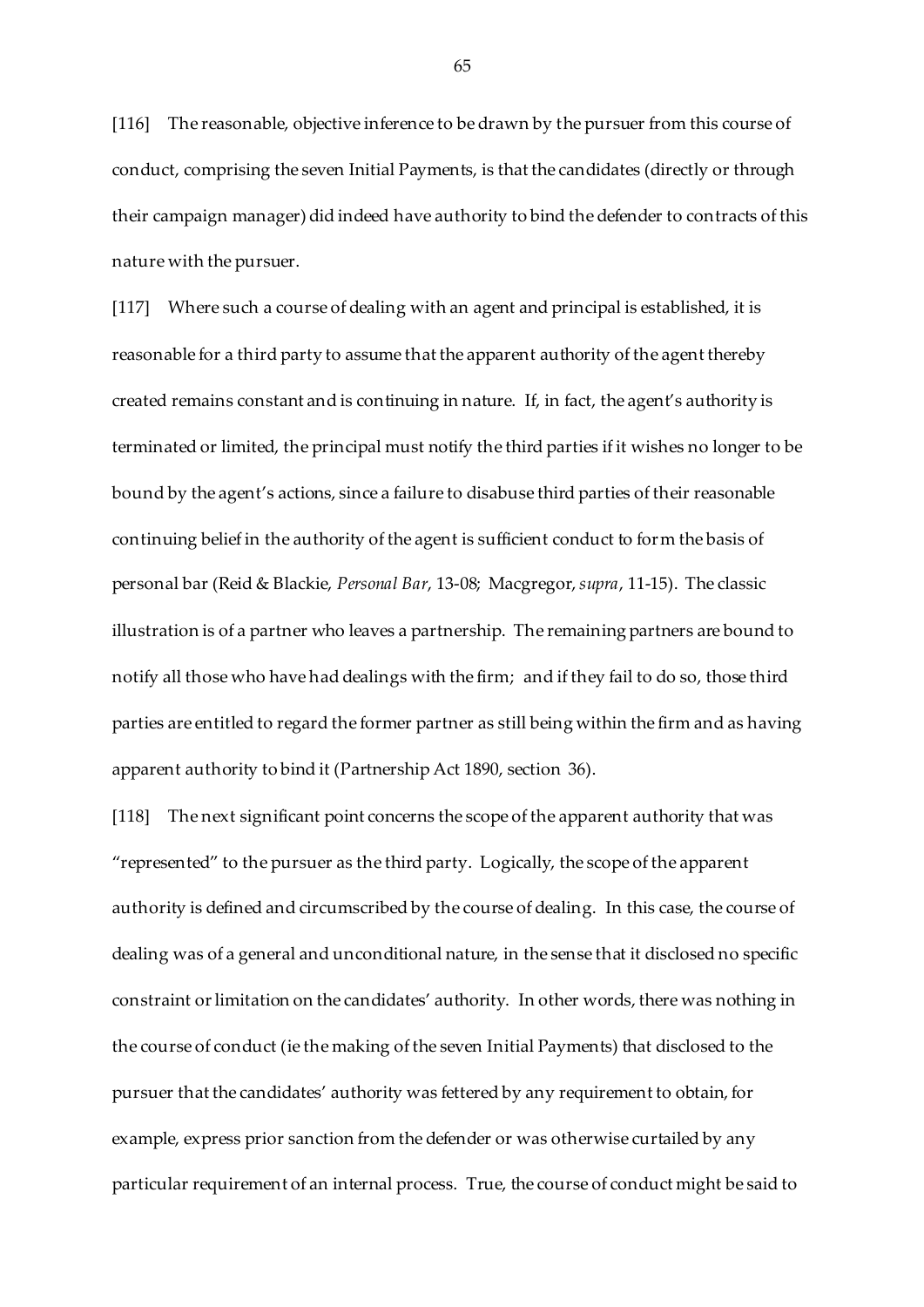have communicated certain other boundaries to the candidates' apparent authority, such as that the authority extended only to the placing of orders for services of a similar nature to the kind detailed in the seven Initial Invoices, or of a similar value, or in the same general geographical area, or placed by a similar process. A previous or future order of significantly greater value, for a different kind of service, in a different geographical area, or placed by a different process, might fall outwith the scope of the candidates' apparent authority as represented by the course of conduct in settling these seven (broadly similar) Initial Invoices. But this case does not involve such issues. Aside from those inherent parameters, the key point is that the "apparent" authority defined by the seven Initial Payments (and thereby "represented" to the pursuer) was otherwise of a general and unqualified nature – that is, it was unfettered by any specific limitation or requirement such as to obtain prior sanction from Ms Stokes.

[119] This conclusion is significant because when a "representation" is established of an apparent authority that is general or unlimited in nature, and has been relied upon by the third party (as discussed below), the onus shifts to the alleged principal to show that the third party had actual or constructive knowledge of the relevant limitation upon that apparent authority of the agent (Spencer Bower, *The Law of Reliance-Based Estoppel and Related Doctrines* (5th ed), para 9.10; Reid & Blackie, *supra*, 13-10; Macgregor, *supra*, 11-21). It is logical to treat the onus as shifting to the alleged principal in such circumstances because the principal, by its conduct, has created a situation whereby, from the perspective of the third party, the agent is clothed with an apparent authority sufficient or habile in its scope to conclude such transactions on behalf of the principal. Having created that situation, the onus should shift to the principal to establish that the third party had, or ought to have had, notice of the specific limitation on the agent's authority on which the principal now founds.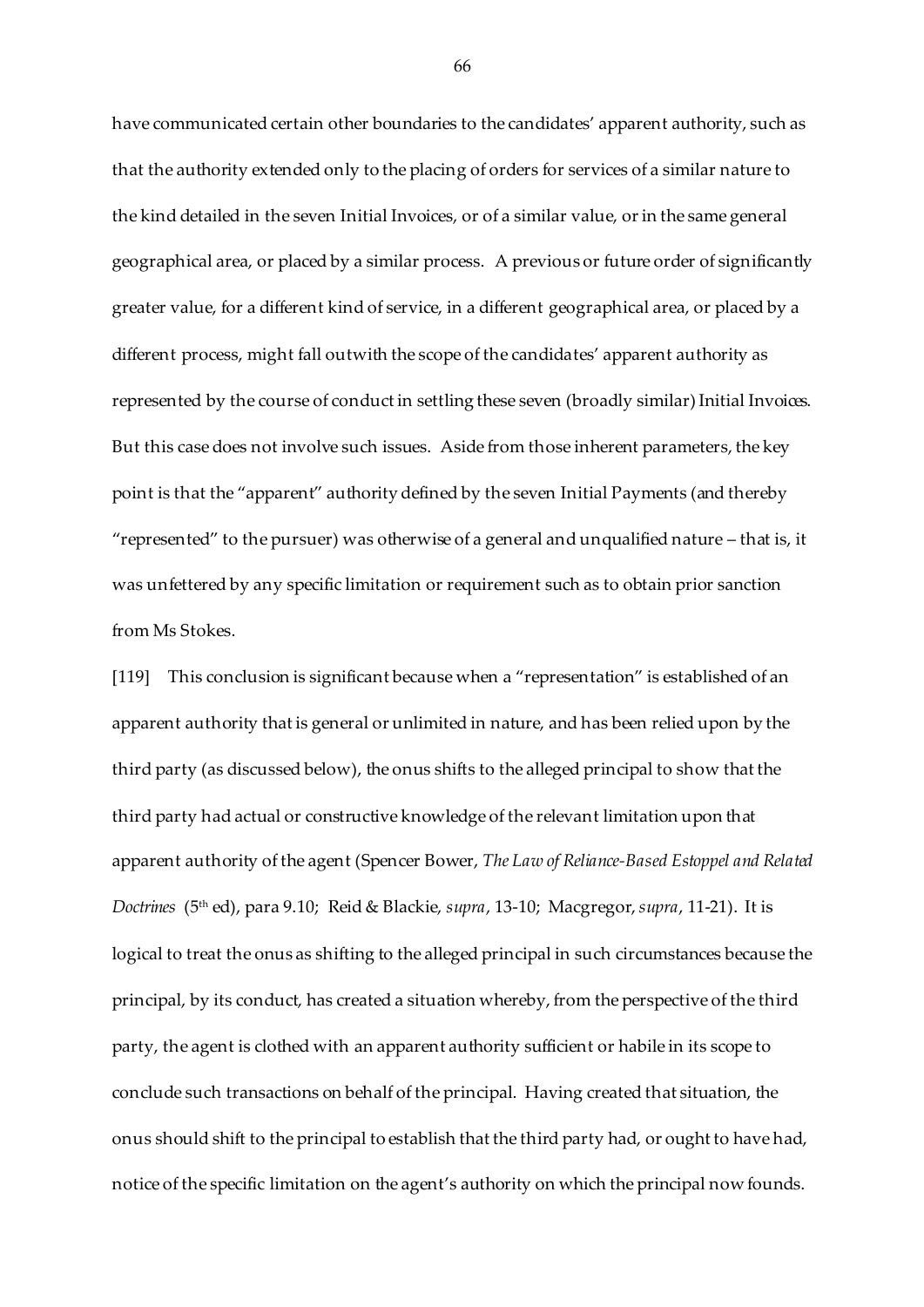[120] The issue of onus in this specific context has not received much judicial attention. In *Dornier, supra,* the Inner House acknowledged that it may arise but the matter was held over to be determined after proof in that case. The *Stair Memorial Encyclopaedia* (Vol 1, Agency*,* 76) states that where ostensible authority is in issue, the onus of proof lies on the defender (the alleged principal) to show that the agent was not authorised, but this may over-simplify the proposition. More helpfully, part of the submission advanced for the successful pursuer in *Gregor Homes Ltd, supra* (with reference to the careful analysis in Reid & Blackie, *supra*) was that, once the third party had established a representation of a general nature, then the onus shifted to the supposed principal to show that there was some limitation on the agent's authority. Sheriff Holligan accepted the proposition that:

"… once representation and reliance are established the onus of proof shifts to the defender to establish, on the balance of probabilities, that [the agent] was not authorised by [the principal] to act as he did. The defender has not discharged that onus…"

though the learned sheriff concluded, on the facts, that the issue of onus was not of particular importance (paragraph [45] I-J).

[121] Having heard the whole evidence at proof, I am satisfied that the issue of onus does indeed arise sharply in this case, that it shifted to the defender, and that the defender singularly failed to discharge it. There was no evidence that the defender had taken any steps to bring to the pursuer's attention the existence of the specific limitation on the candidates' authority upon which it now founds. It could readily have done so. Before or shortly after making the Initial Payments, it could have advised the pursuer (by standard form of wording on a payment remittance perhaps, or by email or otherwise) that, for example, its candidates had no authority to contract on behalf of the Party except with the defender's express prior sanction, or that payment of any invoice was not to be taken as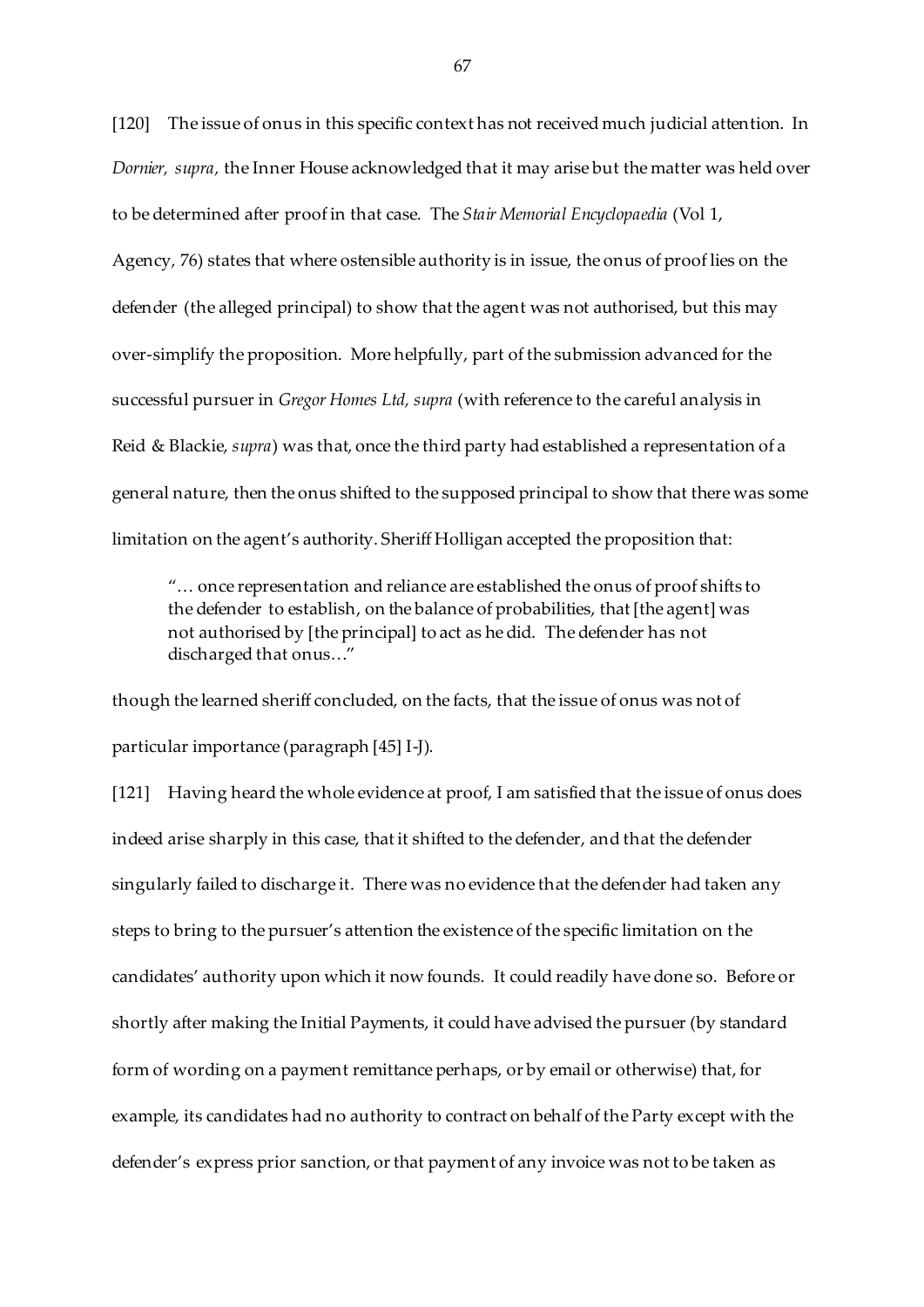constituting any continuing authority on the part of the candidates to place other orders with the supplier except with the defender's written approval, or wording of a similar nature. The defender has failed to prove that notice of any such limitation on their candidates' general apparent authority was ever conveyed to the pursuer prior to polling day. I accepted Mr Shields' testimony that he had no idea that the candidates' authority was so limited. He had no knowledge of the defender's internal process, nor frankly did he care about it. In his own words, the defender was "firing money" into the pursuer's bank account and this gave him "confidence" that the candidates had authority to so act on behalf of the Party.

[122] Turning to the second representation, silence, or an omission to act, in circumstances where there was a duty to speak up or to do something may itself constitute the requisite conduct (or "representation" of apparent authority) necessary to found a plea of personal bar in this context. Such a duty would arise, most obviously, in circumstances where a principal has knowledge that the purported agent is asserting authority sufficient in scope to bind the principal. The key issues are knowledge and acquiescence: a supposed principal who fails to speak up, or to act, when he knows that a third party is or may be under a misapprehension as to the existence or the extent of an alleged agent's authority may subsequently be personally barred from denying the existence or extent of such authority (Reid & Blackie, *supra*, 13-05; Macgregor, *supra*, 11-16). The authors of *Bowstead & Reynolds on Agency* (21<sup>st</sup> ed) state (at paragraph 2-105) that the principle is "persuasively stated" in the Australian case of *City Bank of Sydney* v *McLaughlin* (1909) 9 CLR 615 at 625:

"In general a man is not bound actively to repudiate or disaffirm an act done in his name but without his authority. But this is not the universal rule. The circumstances may be such that a man is bound by all rules of honesty not to be quiescent, but actively to dissent, when he knows that others have for his benefit put themselves in the position of disadvantage, from which, if he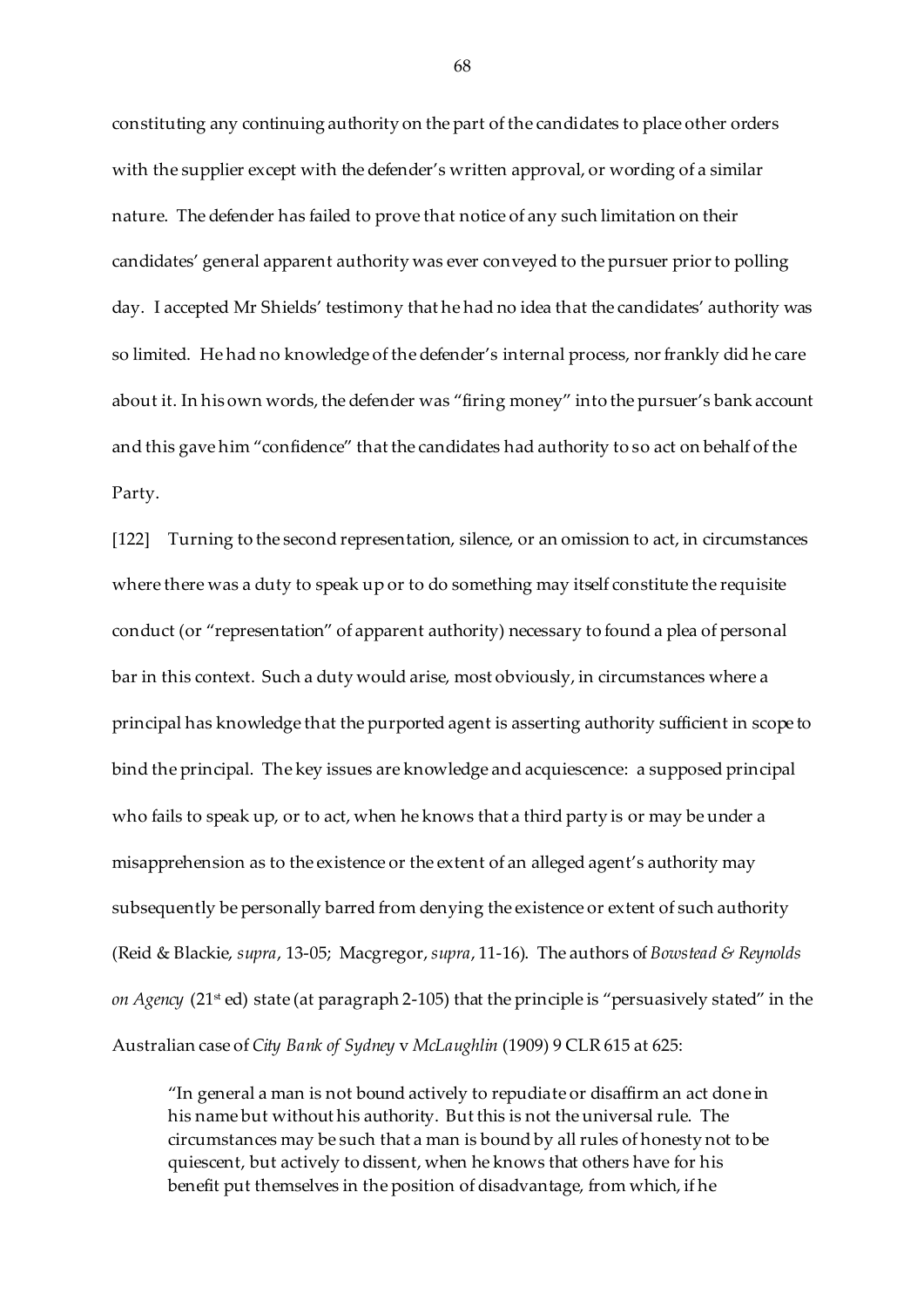speaks or acts at once, they can extricate themselves, but from which, after a lapse of time, they can no longer escape".

[123] In the present case, on 5 December 2019 (at 1.36pm), the pursuer's director, Mr Shields, sent an email to the defender's Ms Stokes (copied to Mr Jones) with copy invoices attached (item 5/51 of process) ("the Email"). In the Email, Mr Shields chased Ms Stokes for payment of those four invoices. (In fact, payments for two of those invoices appear to have already been credited to the pursuer's bank account or were in the pipeline: see excerpt of transactions from pursuer's bank statement, item 5/30 of process.) Significantly, one of the invoices referred to in the Email was invoice number 1000 dated 2 December 2019 in the sum of  $£2,280$  for advertising instructed by Mr Jones as campaign manager for the candidate for Croydon Central. Those services were due to be provided by the pursuer several days later, between 9 & 12 December 2019. Unknown to Mr Shields, Mr Jones had not complied with the Campaign Expenditure Instructions in respect of that invoice.

[124] The critical point is that, as at 5 December 2019, Ms Stokes knew or ought to have known that (in respect of invoice number 1000) the candidate (and campaign manager) had "jumped the gun" by purportedly committing the defender to expenditure without first obtaining her prior approval. In short, crucially, at that date she knew or ought to have known (i) that the defender's Croydon Central candidate (through Mr Jones as campaign manager) was asserting an unwarranted authority to bind the defender to a contract with the pursuer, (ii) that the pursuer was evidently labouring under the misapprehension as to the candidate's authority, and (iii) that the pursuer was at risk of acting on that erroneous belief to its detriment by providing its services several days later (between 9 and 12 December 2019).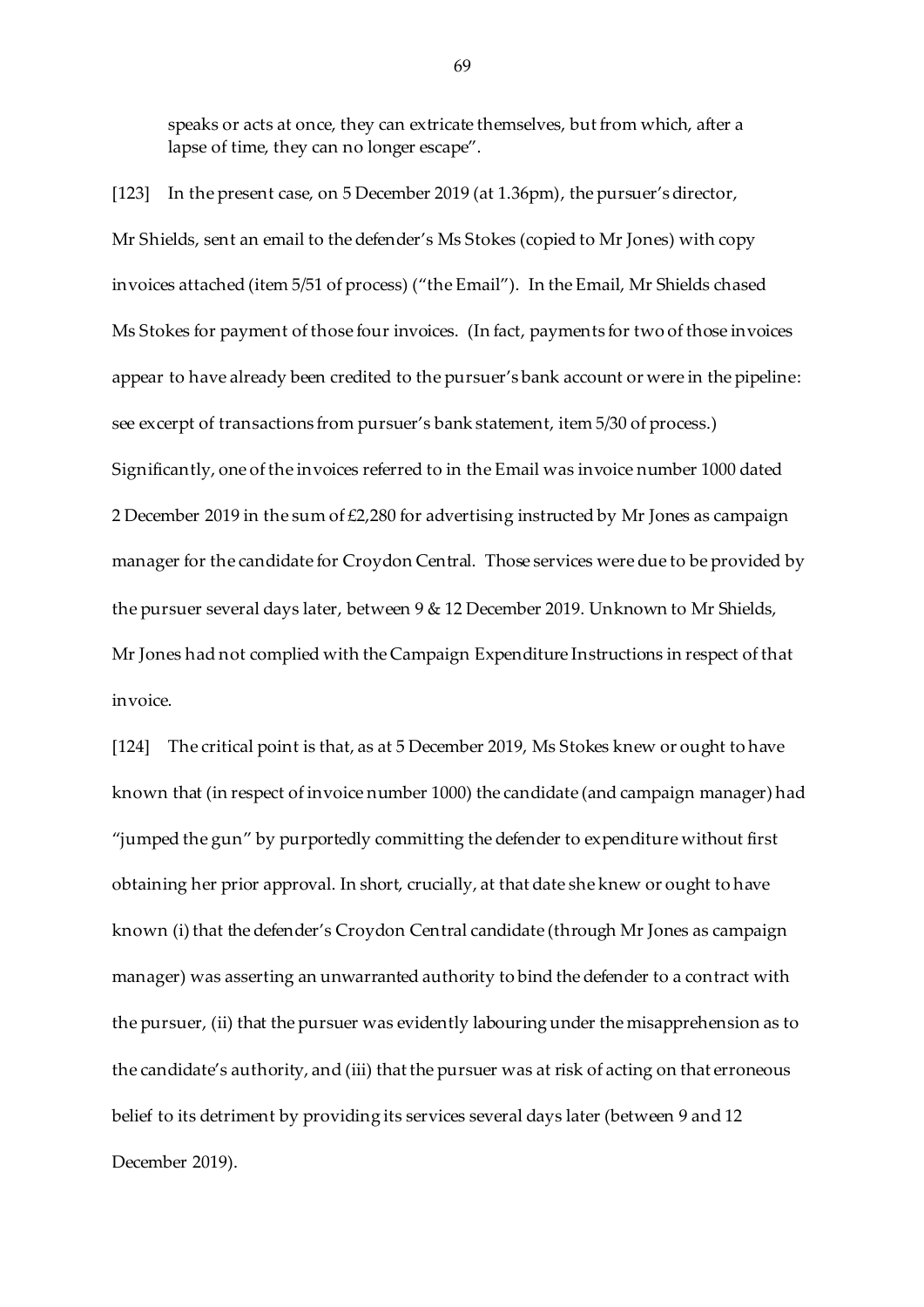[125] In those circumstances, there was a duty on the pursuer to speak up or to act. [126] In the event, the defender did nothing. It did not reply to the Email. It did not alert Mr Shields to the fact that the candidate (and Mr Jones as campaign manager) had not complied with the proper internal process, that they had not obtained Ms Stokes' prior approval to that expenditure, that they had no authority to place the order, and that the defender was not liable to meet the invoice. The only reasonable conclusion to be drawn by the pursuer from the defender's silence at that stage was that the candidate (and his campaign manager) did indeed have authority to bind the defender to the contract (to which invoice 1000 related) and to contracts of a similar nature.

[127] The defender's position at proof was not only that none of the Unpaid Invoices had been approved by it, but that none of them had been seen by Ms Stokes prior to Polling Day. The Email of 5 December 2019 scotches that argument. It refers explicitly to invoice 1000, which remains outstanding.

[128] Again, it is important to consider the scope of the apparent authority represented by the defender's omission. The second representation (by silence/inaction) was also of a general and unconditional nature, in the sense that it disclosed no specific constraint or limitation on the candidate's authority. In other words, there was nothing in the second representation (by silence and inaction) that disclosed to the pursuer that the candidate's apparent authority (to purchase the advertising referred to in invoice 1000) was fettered by any specific limitation (for example, to obtain express prior sanction from Ms Stokes, or otherwise curtailed by any other particular requirement of an internal process).

[129] Again, the result is that, once the pursuer establishes (as it has done) that it relied on that second general representation, the onus shifts to the defender, as the putative principal to show that the pursuer, as the third party, had actual or constructive knowledge of the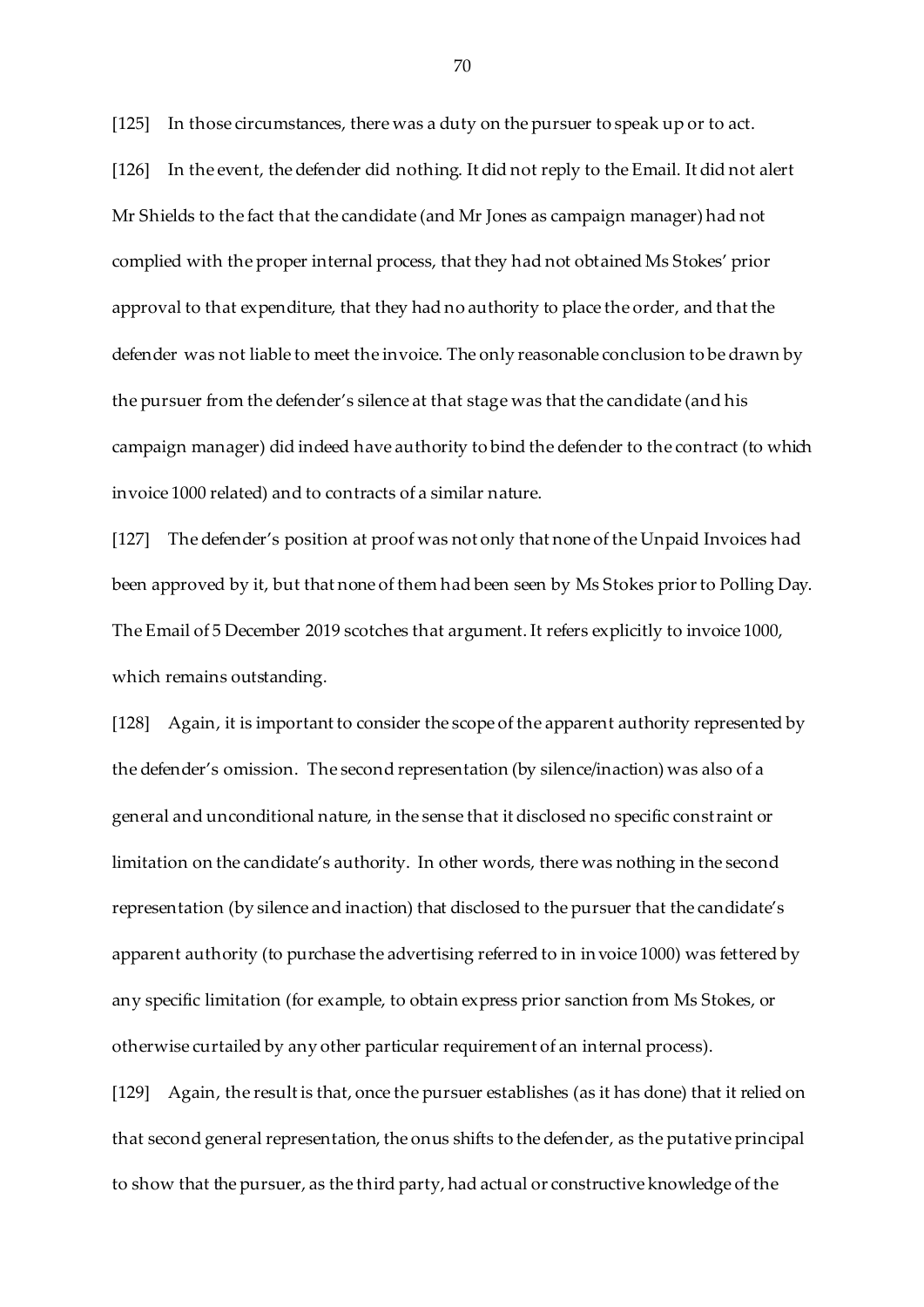relevant limitation upon the apparent authority of the agent. There being no evidence to that effect, the defender has failed to discharge that onus.

[130] In my judgment, this case has parallels with *International Sponge Importers Ltd* v *Watt* & Sons 1911 SC (HL) 57, the leading Scottish authority on apparent authority (by silence or inaction). In that case, Mr Cohen, the pursuer's travelling agent, was in the habit of calling upon Watt & Sons (a firm of saddlers) to sell packets of sponges. Payment was always by cheque made payable to the principal and sent by the customer directly to the principal (or, occasionally, handed to the agent). The agent had no authority to accept payment from customers in cash or by cheque made payable to the agent. Crucially, on one occasion in 1905, the agent persuaded the principal to make payment direct to the agent by means of a cheque drawn in favour of the agent, on the pretext that this allowed the customer the benefit of a discount. Thereafter, on three subsequent occasions (in 1906, 1907 & 1908), the agent again induced the customer to pay the agent direct, twice by cheque made payable to the agent and on a final occasion in cash. On each occasion, the agent absconded with the money. On discovering the fraud, the principal sued the customer on the basis that this method of dealing with the agent had never been authorised. The principal's claim failed.

[131] The Law Lords and the Inner House were clearly influenced by the principal's lack of objection to the first (unauthorised) method of dealing in 1905. At the time, there had been sufficient direct communication between the third party and the principal regarding this first unauthorised transaction to put the principal on notice that something was amiss. Specifically, the principal had sent a statement to the customer recording that the price for this transaction was still outstanding; the customer (no doubt slightly confused, because it had paid the agent direct) had replied in writing to the principal explaining that no invoice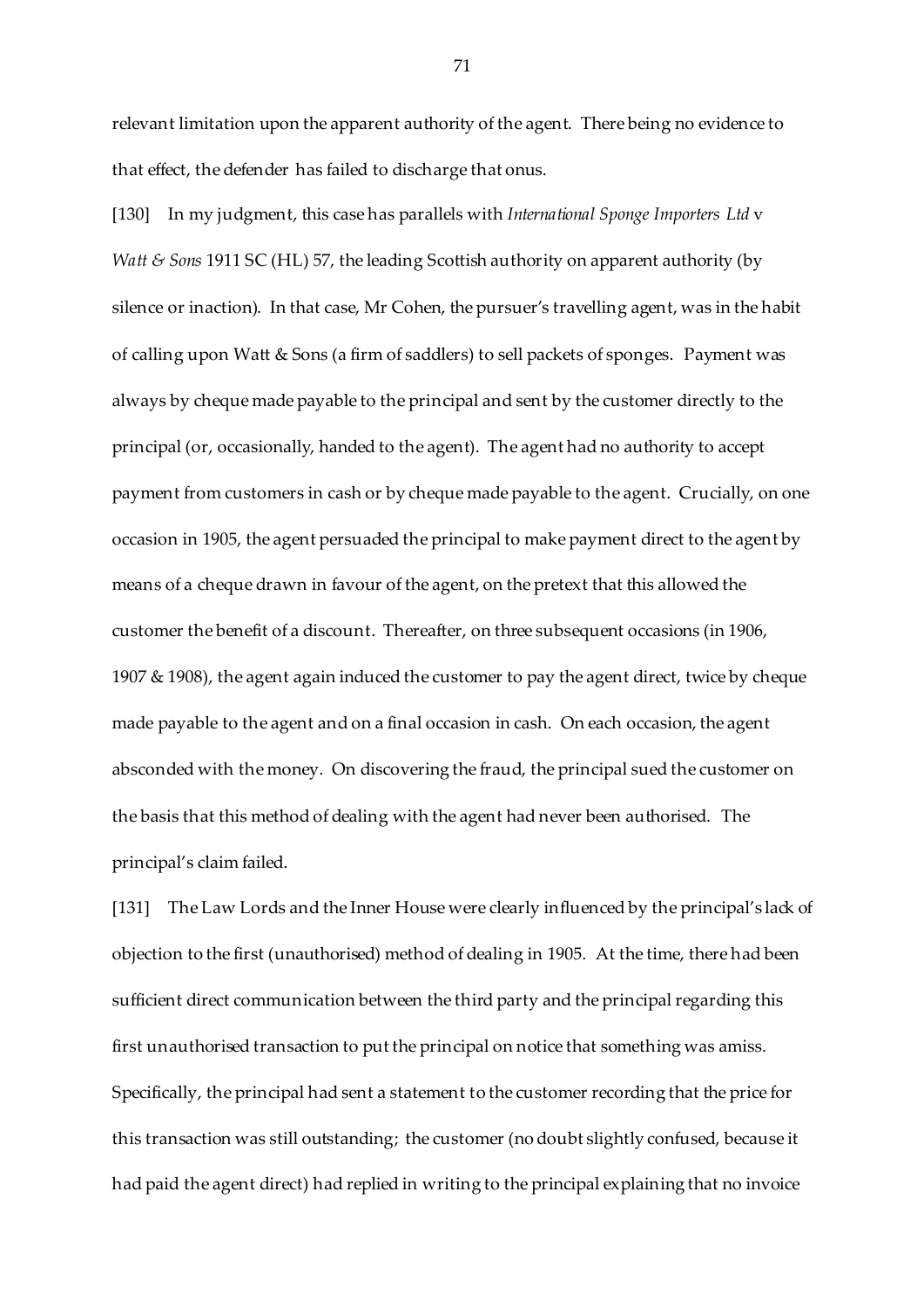had ever been received by it and requesting such an invoice; the principal did not then reply; and in the subsequent statement of account from the principal, this transaction was omitted entirely. Having failed to challenge the agent's first (unauthorised) act (of which it had, at least, sufficient knowledge to justify further enquiry), the principal was not entitled to impugn the later three "similar transactions in good faith" in 1906, 1907 & 1908 (of which it knew nothing at the time) (page 65 per Lord Low (Inner House); page 67 per the Lord Chancellor; page 69 per Lord Shaw of Dunfermline).

[132] Admittedly the legal analysis in the House of Lords is scant. The primary basis of the decision seems to be that the principal had represented to the customer that the agent had apparent authority by virtue of the agent's appointment to a particular position bringing with it a usual authority to accept payment in cash (or to negotiate better terms, including by means of cheque payments to the agent himself). However, the case also constitutes authority for the proposition that where a principal has sufficient knowledge of an agent having acted in excess of his actual authority (ie claiming an unwarranted authority), the silence or failure of the principal to act may itself constitute a representation to the third party of the agent's apparent authority to so act, and preclude the principal from subsequently disowning the agent's apparent authority, if relied upon by the customer. In *International Sponge Importers*, the "attention" of the principal had been drawn to the (unauthorised) dealing in 1905 and "a question arose about it", yet it was "allowed to stand and no objection was taken" (at 67 per the Lord Chancellor), or, as the Second Division put it, the third party customer "never got any notice that the first transaction was objected to or that anything was wrong" (per Lord Low at 64-65) and having "got no answer" to their letter to the principal in 1905, the customer was "entitled to assume" that the (unauthorised)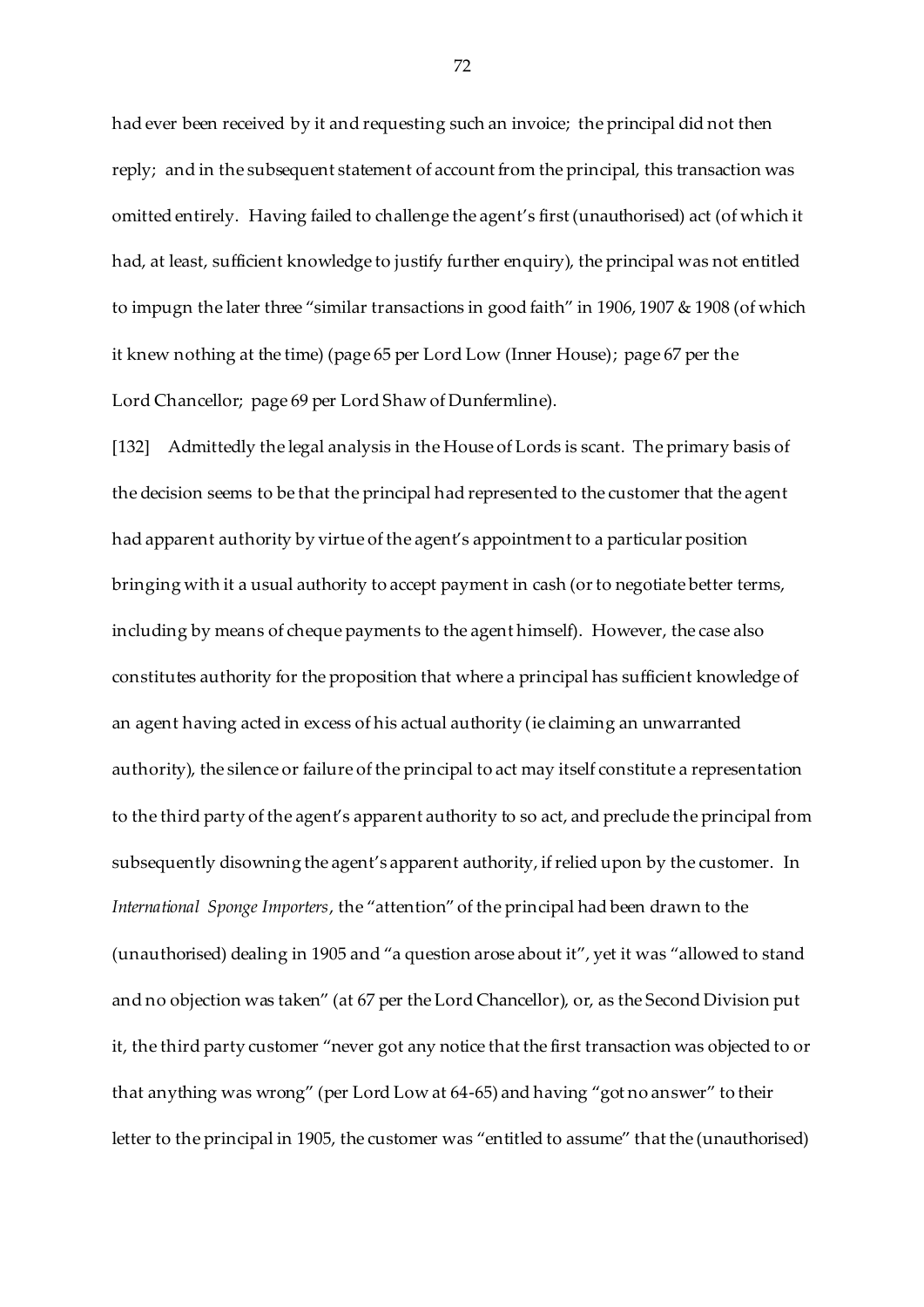transaction was in order (per the Lord Justice Clerk at 69). The parallels with the defender's failure to reply to the pursuer's Email are clear.

### *Reliance*

[133] The third party must rely upon the principal's representation of apparent authority. The requirement of actual reliance establishes the necessary causal connection between the representation and the third party's decision to enter into the purported contract through the agent. The third party cannot hold the principal liable if it did not believe that the agent had authority (*Criterion Properties plc* v *Stratford UK Properties LLC* [2004] 1 WLR 1846 at 1856 per Lord Scott). "Apparent authority loses of all its apparency when the third party knows that actual authority is lacking" (*Home Owners Loan Corporation* v *Thornburgh* 106 P.2d 511 at 512 (SC OKl., 1940), cited in *Bowstead & Reynolds on Agency* (21st ed), para 8-024).

[134] The evidence on this issue was not subject to serious challenge. In crossexamination, Mr Shields stated that the defender's conduct in "promptly" making the Initial Payments ("they were firing money into my bank", he said) gave him "confidence" that the candidates had authority to commit the Party to such expenditure. He stated:

"The first five or six [invoices] were all paid totalling  $£12,000$ , so why would I not think he [Mr Jones] had authority?"

Further, in his witness statement, he testified that Ms Stokes did not respond to his email dated 5 December 2019. When asked in cross-examination whether it was possible that Mr Jones had no authority to place some of the orders with the pursuer, Mr Shield stated: "Surely they [the defender] would have brought that to my attention sooner...", from which it can also reasonably be inferred that he placed reliance on the defender's failure to respond to the Email.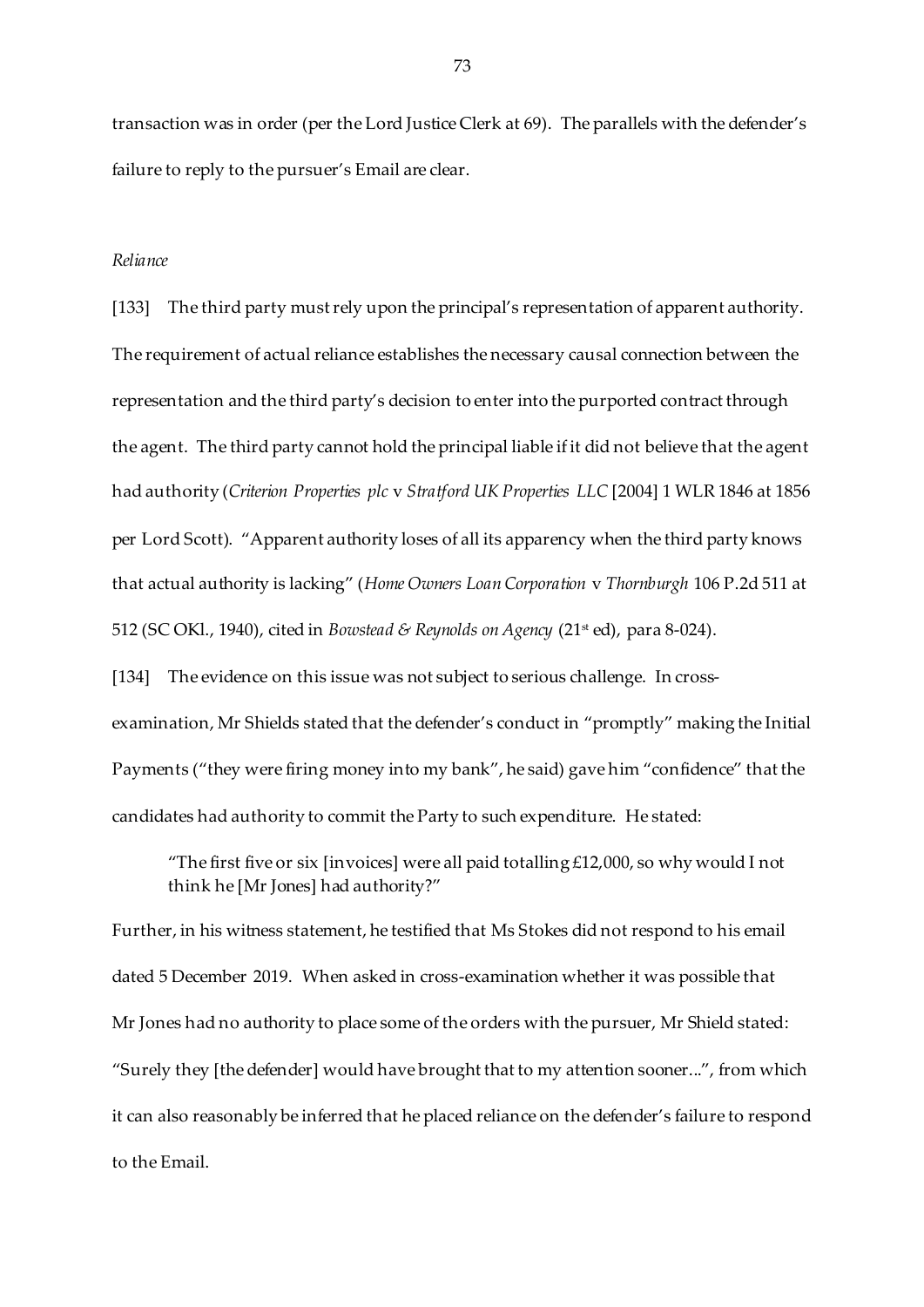# *Reasonableness and good faith*

[135] The third party must demonstrate that it acted reasonably and in good faith (Macgregor, *supra*, para 11-21; Reid & Blackie, *supra,* para 13-10). Much will turn on the facts of the particular case.

[136] This third requirement probably best explains those cases in which the existence of suspicious circumstances has been held to place a duty of enquiry on the third party to ascertain the extent of the agent's authority. The third party's failure to discharge that duty precludes reliance upon the agent's apparent authority (*Thomas Hayman & Sons* v *The American Cotton Oil Company* (1907) 45 SLR 207). When might circumstances be "suspicious"? The "more extraordinary" the transaction, the less likely it is that the agent has authority to enter into it (*Dornier GmbH* v *Cannon* 1991 SC 310 at 315 per Lord Hope). Likewise, the further a transaction strays from normal business practice, or from the commercial interests of the principal, the more difficult it is for the third party to prove that he acted reasonably in believing the agent to be authorised (*British Bata Shoe Co Ltd* v *Double M Shah Ltd* 1980 SC 311; *Criterion Properties plc, supra,* p1856). So, when a third party was asked to send cheques to an employee of the principal with the payee's name left blank, sometimes at short notice with no explanation for the urgency, sometimes by rail rather than by post, the circumstances were inherently abnormal and suspicious. This was not "a normal method of dealing", it was "unusual", "odd", not "common practice", and "of such an unusual nature that any reasonable person would have been put upon his enquiry" (*British Bata Shoe Co Ltd, supra,* 318 per Lord Jauncey). Where a partner, in excess of his actual authority, purported to grant promissory notes in favour of a moneylender at an extraordinarily high interest rate (40%), the Inner House concluded that by reason of the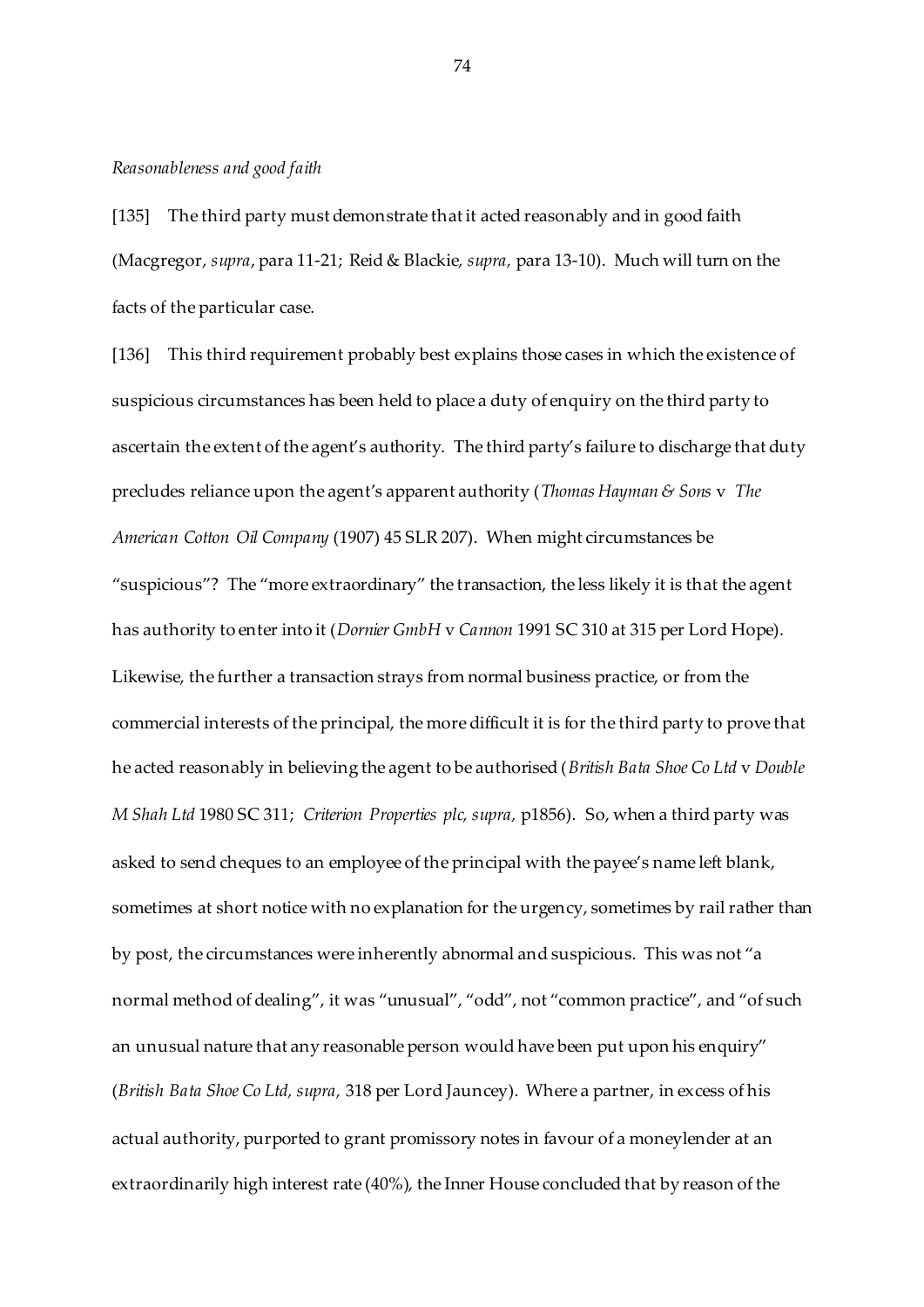nature of the transaction itself the third party "must have had suspicions aroused that things were not alright", that the third party had it in his power "to ascertain whether [the agent] was dealing fairly by him and with his co-partners" and whether he had authority to act, but that the third party had chosen to "abstain from enquiry of any kind". The third party's claim against the firm failed.

[137] On the evidence, I can discern no circumstances that ought to have raised suspicions on the part of the pursuer, still less circumstances sufficient to place a duty of enquiry upon the pursuer to investigate the existence or extent of the candidates' authority. All of the contracts to which the Unpaid Invoices relate were of a similar nature; all of them were of similar value; all were in the same geographical area (in central London); all were concluded in the same general manner with direct communication from the candidate (or Mr Jones as campaign manager), and the provision by the candidate (or Mr Jones) of a PO reference and instructions to address the invoice to the defender, all in like manner to the seven Initial Invoices that were promptly paid by the defender in full and without qualification. From the perspective of the third party, all of the transactions followed the same basic format; none of the transactions was peculiar or "extraordinary" (per *Dornier*), or strayed beyond the bounds of either normal business practice, or of the confines of this particular course of dealing between the parties. Nor did any of the transactions bear to be adverse to the commercial interests of the defender as the supposed principal. On the contrary, all of the transactions appeared, in similar manner, to be advancing the interests of the defender by promoting its agenda and the election prospects of its candidates.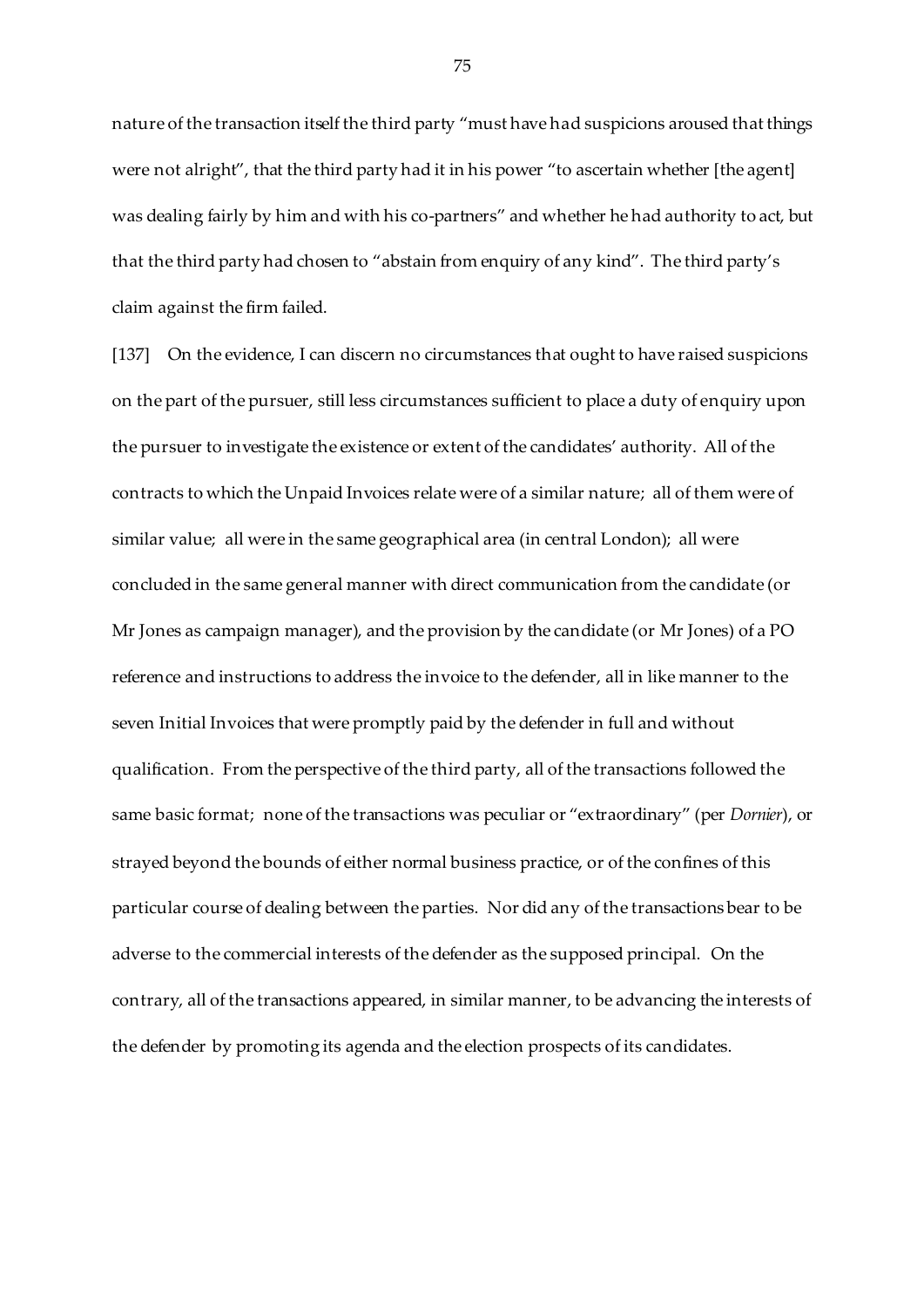### *The relevance of the email addresses*

[138] The pursuer submitted that by permitting the candidates (and Mr Jones) to use email addresses bearing to emanate from the defender such conduct itself constituted a "representation" of the candidates' apparent authority to conclude the contracts in question on behalf of the Party. (Mr Jones communicated with the pursuer using the email address "[central.london@thebrexitparty.co.uk](mailto:central.london@thebrexitparty.co.uk)" and the candidates communicated using similar though personalised addresses in the form "[name of candidate]@thebrexitparty.co.uk".) [139] The ubiquity of letter-headed notepaper, physical or electronic, within most businesses probably means that it would normally be unsafe to rely on the use of letterheading alone as a "representation" that the writer has authority to bind the principal whose letterhead is used (*Bowstead & Reynolds on Agency*, 8-018). By extension, the same logic would apply to the use of the principal's email address. The most that can be inferred from the common-place permitted provision and use of such an email address or headed paper is that the writer is authorised to *communicate* with third parties on behalf of the principal using such stationery or electronic facilities, but not to *bind* the principal in legal relations with third parties. There is some Commonwealth authority to support that conclusion: *Harvey* v *State of New South Wales* [2006] NSWSC 1436, [176], where the supposed agent made use of government stationery; *Quikfund (Australia) Pty Ltd* v *Chatswood Appliance Spare Parts Pty Ltd* [2013] NSWSC 646, where the agent had possession of a lender's blank loan forms. A similar conclusion may arise from the mere permitted use of a principal's liveried or branded vehicles or equipment.

[140] However, the use (or non-use) of such letter-heading, or email addresses, or branded equipment, may at least be a factor, of varying weight, to be taken into consideration in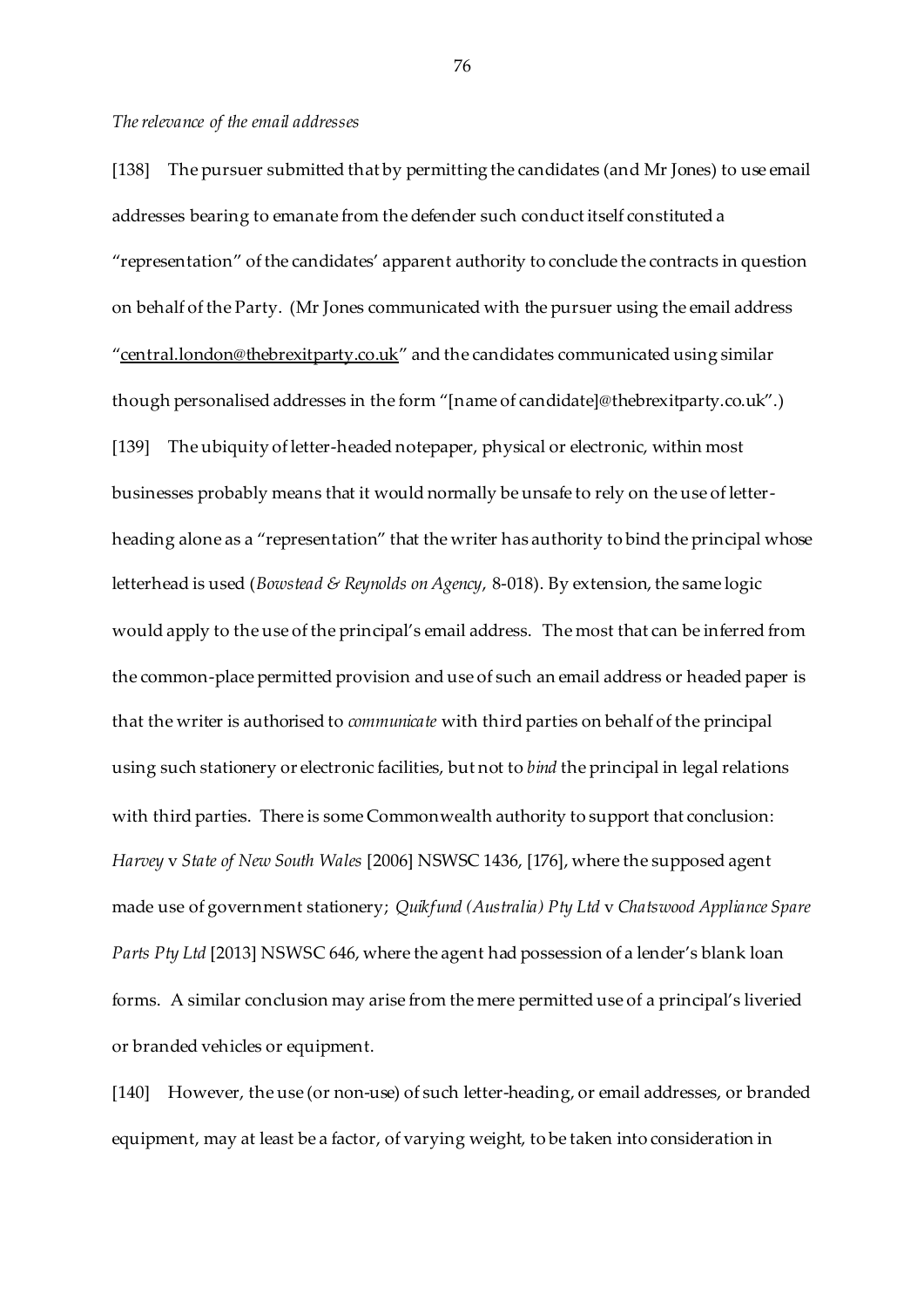deciding whether the third party came under a duty to make further enquiry as to the agent's actual authority.

[141] In my judgment, the permitted use by the candidates (and Mr Jones) of an email address bearing the defender's name did not, of itself, amount to a "representation" by the defender of the candidates' (or campaign manger's) apparent authority to bind the defender to contracts with the pursuer. However, that does not mean that the use of such an electronic correspondence facility is irrelevant. Rather, it seems to me that it represents a further *indicium* of authority, permitted by the defender, which is relevant to the reasonableness of the pursuer's reliance upon the defender's two representations of apparent authority. It contributed to the absence of grounds for suspecting that anything was amiss. If the communications from the candidates (or Mr Jones) had come from some personal or otherwise entirely unconnected email address (not bearing to have any link with the defender), that might have been a circumstance which would have put the pursuer under a duty of further enquiry; and if no such enquiry was made, the pursuer's reliance on the other representations may not have been reasonable. That was not the case here.

# *Prejudice*

[142] The fourth requirement is that the party founding upon the alleged apparent authority has suffered prejudice by relying upon the impugned acts, words or deeds. [143] In the context of personal bar arising from apparent authority, this final requirement is fulfilled relatively easily. Reid & Blackie, *Personal Bar*, para 13-11 state:

"In most cases it is self-evident that the third party would suffer prejudice were the principal to be permitted to deny the agent's authority, and therefore the issue of prejudice does not require to be addressed".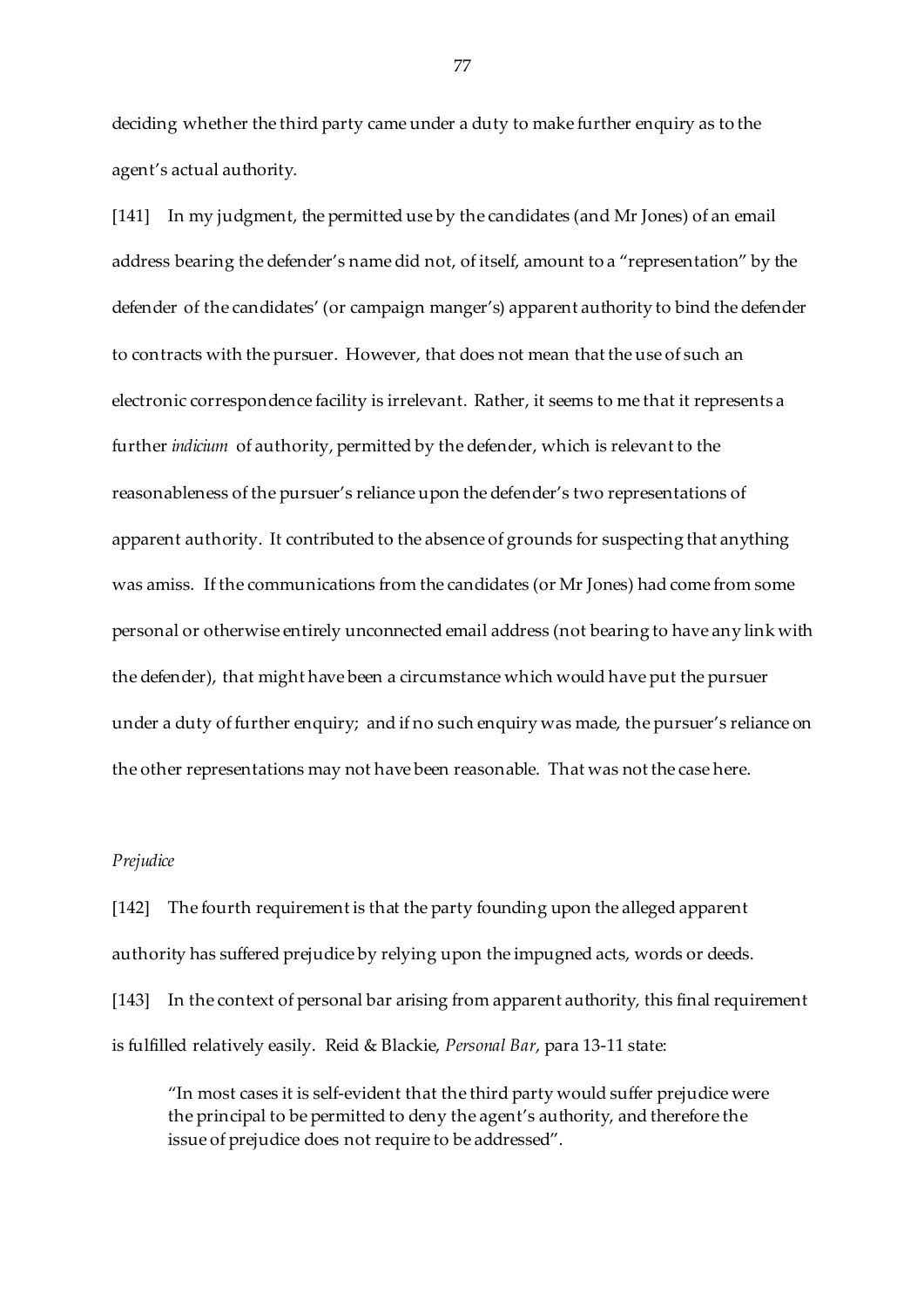In *Gregor Homes* v *Emlick, supra* (paragraphs [41] & [43]), the learned sheriff agreed that the full rigour of the concept of personal bar does not apply to this "particular formulation of personal bar" involving ostensible authority.

[144] I am also attracted to the analysis advanced by Reid & Blackie in *Personal Bar, supra*, that, once the third party has established a representation and reasonable reliance thereon, the onus of proof shifts to the principal to prove that no prejudice or loss is or will be suffered by the third party if the principal were to assert its right to disown the purported agent or the purported agent's unwarranted act. There was no such evidence in the present case.

[145] Besides it is self-evident that the pursuer would suffer prejudice if the defender were now to be permitted to deny its candidates' (and Mr Jones') authority, leaving the pursuer to pursue payment from a series of individuals whose means and whereabouts may be unknown. That apart, though not strictly necessary for this purpose, it can readily be inferred from the evidence that between 5 & 12 December 2019, the pursuer, reasonably and in good faith, relied upon the defender's representations of a general apparent authority, and changed its position to its detriment (i) by accepting further instructions from the defender's candidates (and their campaign manager) to provide yet more advertising services in terms of the Subsequent Invoices, and (ii) by then supplying those further (and some previously instructed) services right up to Polling Day. Mr Shields also testified that the pursuer had incurred out-of-pocket expense to sub-contractors in doing so, in respect of which he was compelled to sell equipment to meet the debt.

[146] For the foregoing reasons, I concluded that the defender is personally barred from denying that its candidates (and Mr Jones as campaign manager therefor) had authority to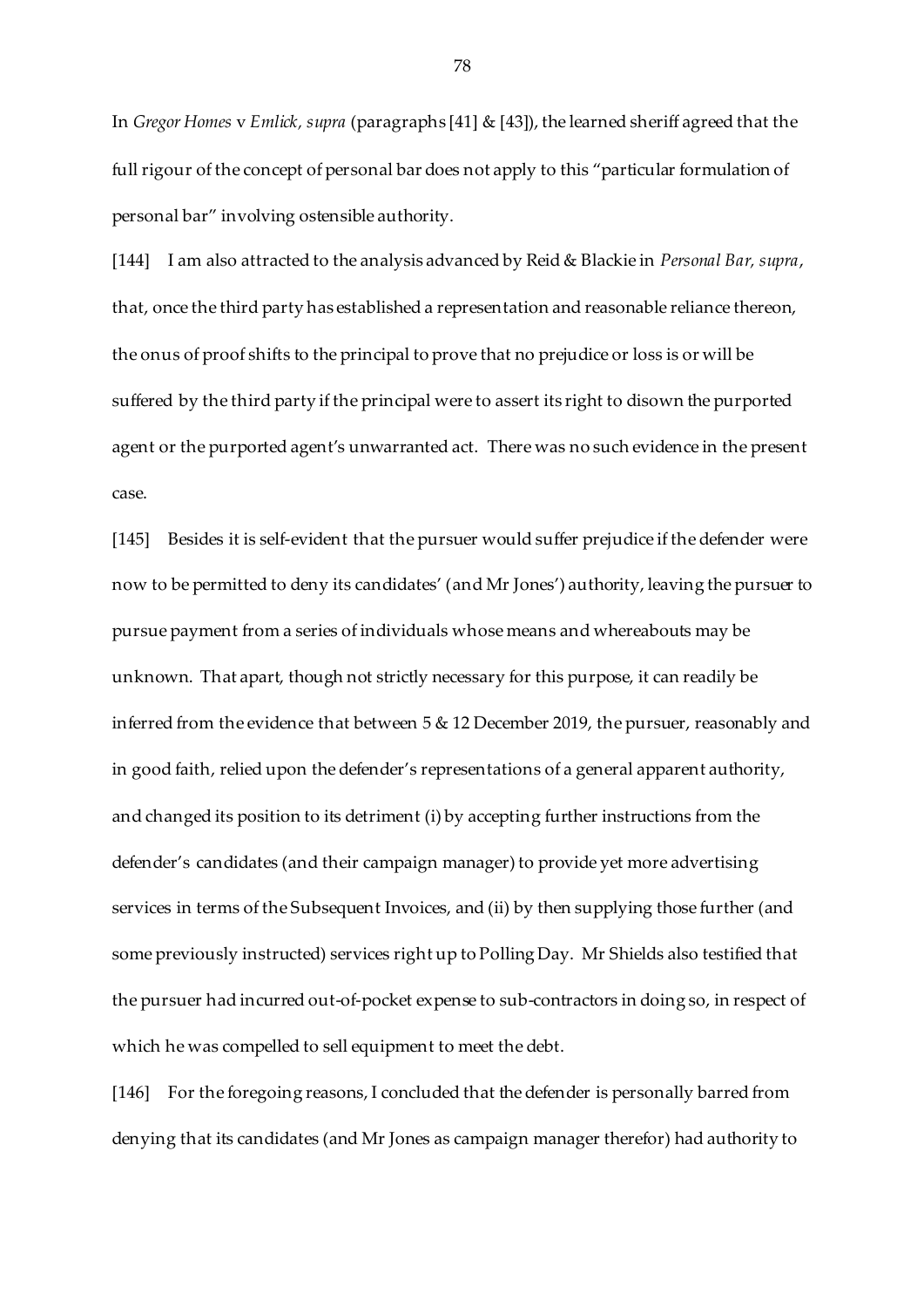contract with the pursuer on behalf of the defender for the supply of the advertising services referred to in the Unpaid Invoices.

## *Illegality*

[147] Illegality forms a separate plank of the defence. It arises in three ways.

[148] First, in terms of section 75 of the Political Parties, Elections & Referendums Act 2000 ("the 2000 Act"), no campaign expenditure shall be incurred by or on behalf of a registered political party unless it is incurred with the authority of the party treasurer, deputy treasurer or a person authorised in writing by either of them. A person commits a criminal offence if, without reasonable excuse, he incurs any expense in breach of that rule. Accordingly, as Mr Jones had acted on "a frolic of his own" and had "completely by-passed" the defender's internal process, it was said that the contracts with the pursuer, being expressly or impliedly prohibited by statute, were void by reason of illegality (defender's written closing submissions, paras. 29, 34 & 39–42). Reference was made to *Whiteman* v *Sadler* 105 ER 707, *Cope* v *Rowlands* (1836) 2 M&W 149 and *Ashbury Railway Carriage & Iron Company Ltd* v *Riche* (1874) 75 LR 7 (HL) 653.

[149] Second, no payment may be made in respect of campaign expenditure incurred by or on behalf of a registered political party during any relevant campaign period unless it is sent to the party treasurer, deputy treasurer or a person authorised in writing by either of them not later than 30 days after the end of the relevant campaign period (2000 Act, section 77). Payment in breach of this statutory restriction constitutes a criminal offence. It was averred that the pursuer's claim had not been submitted timeously and that, accordingly, payment was statute-barred and illegal. The defender averred that a separate application to the High Court or county court (in England & Wales) or to the Court of Session or sheriff court (in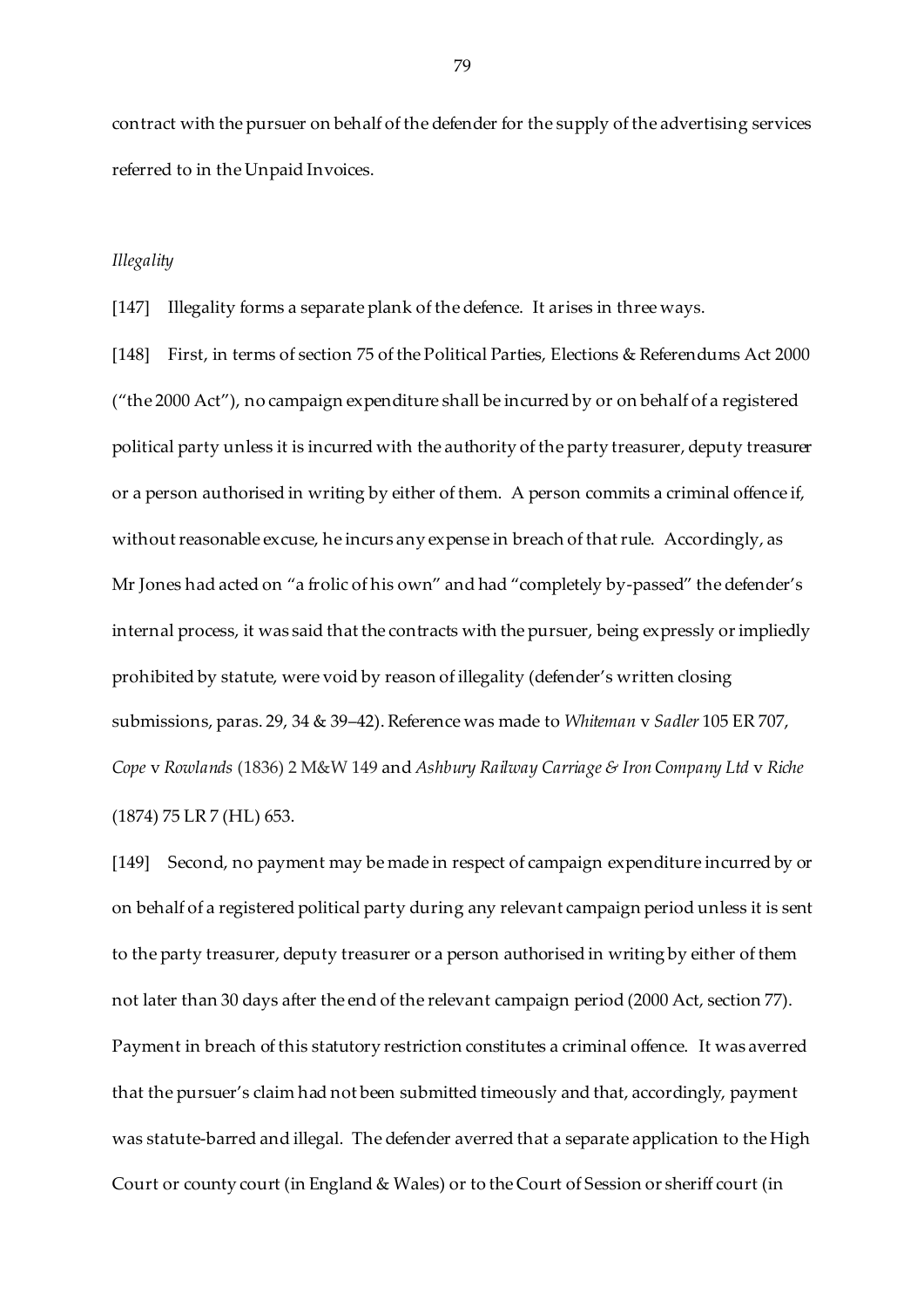Scotland) would be necessary for leave to settle the claim late, provided "special reason" could be shown that it was "appropriate" to do so.

[150] Third, in an argument that emerged only in the defender's closing submissions, it was submitted that two of the invoices (relating to Mr Hannam and Mr Ings), for which the pursuer sought payment, did not comprise the Party's "campaign expenditure" at all, within the meaning of section 72 of the 2000 Act. According to their testimony, the expenditure formed part of the candidates' individual election returns.

[151] The issue of illegality can, I think, be dealt with briefly.

[152] Notwithstanding the illegality of incurring and paying campaign expenditure in circumstances falling foul of sections 75 & 77, section 114 of the 2000 Act expressly provides that the rights of third party creditors are unaffected. Section 114 was not referred to in averment or submission, but it would seem to be an absolute answer to the defender's primary argument in this respect. The pursuer, as a third party creditor, is entitled to enforce the contracts. That is the end of the matter.

[153] Even if section 114 did not determine the issue, I would have concluded that the penal provisions in sections 75 & 77 of the 2000 Act do not prevent the pursuer from suing for payment under the contracts. This is a question of statutory interpretation. The statute makes no express provision for the invalidity or unenforceability of contractual rights and obligations undertaken in breach of sections 75 or 77. Absent express provision, it is necessary to determine whether the statute, by implication, forbids or invalidates such contracts (McBryde, *The Law of Contract in Scotland*, para 19-34; *Whiteman* v *Sadler*[1910] AC 514; *B* v *D* 2018 SLT (Sh Ct) 70). In my judgment, it does not. Formerly, the courts took a more rigid approach to the invalidity of contracts tainted by any sort of illegality. The modern trend of authority is more nuanced, as exemplified in *Patel* v *Mirza* [2017] AC 467, in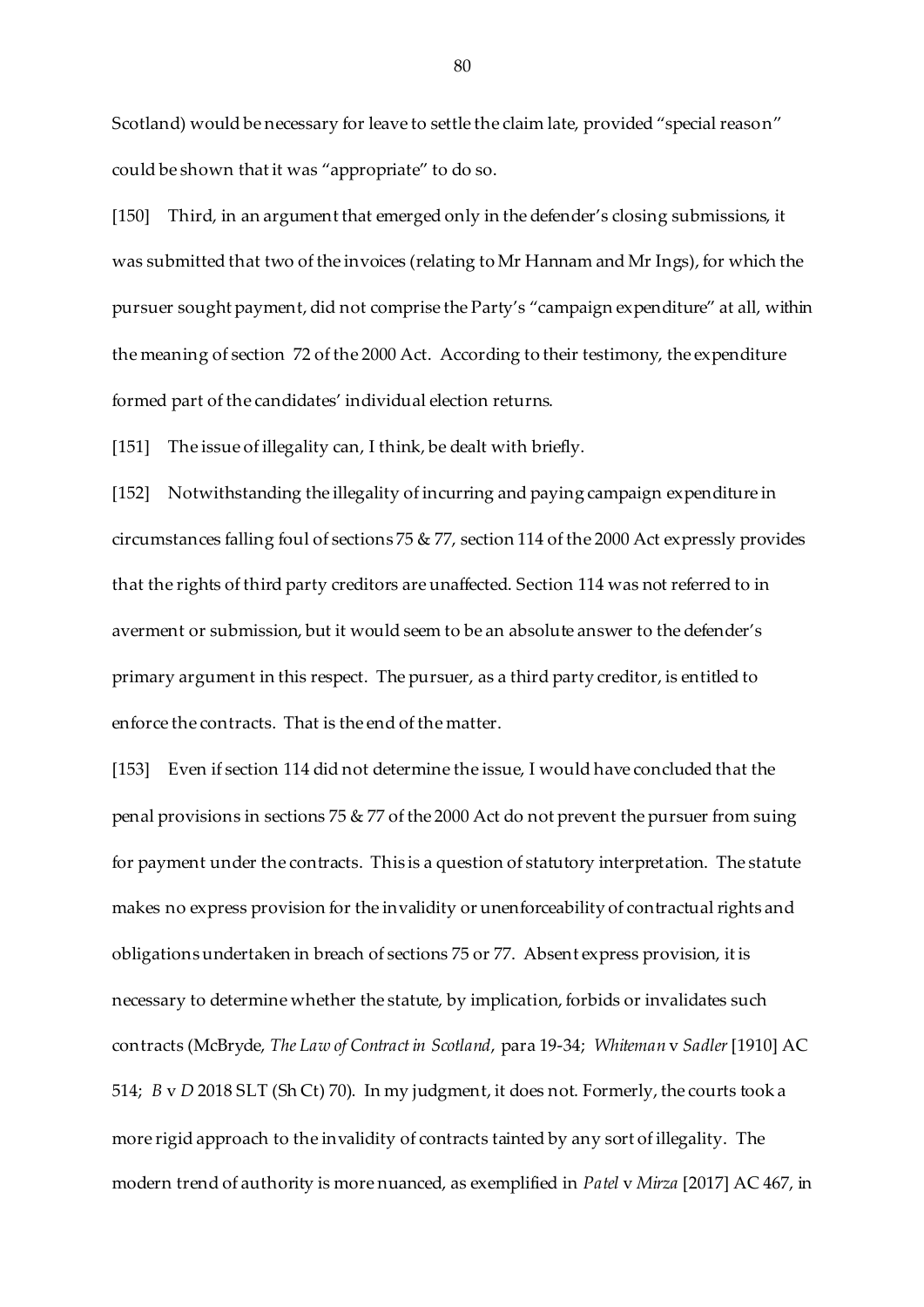which a majority of the Supreme Court finally sought to place the unruly doctrine of illegality on a new and principled footing under English law. Applying the principles in *Patel*, I conclude that the purpose of sections 75 & 77 of the 2000 Act is merely to criminalise the stated conduct and perhaps to trigger additional potential consequences under electoral law, all with a view to ensuring a fair election. Its purpose is not to interfere with or regulate private civil rights or obligations arising between contracting parties (specifically with bona fide third party creditors), or to divest legal persons of contractual capacity. [154] Separately, in his testimony under cross-examination and re-examination, Mr Oakden conceded that the Unpaid Invoices had indeed been submitted to the defender prior to expiry of the relevant campaign period. This stymied the defence under section 77 of the 2000 Act.

[155] Lastly, the defender's belated argument concerning the nature of the expenditure incurred by Mr Hannam and Mr Ings failed because I attached no weight to the testimony of those witnesses on what was, or was not, included in their electoral returns. On this issue, their testimony was vague and unreliable. They displayed no real depth of understanding of the legal or financial issues relevant to their campaigns. Both deferred to Mr Jones in the completion and submission of their electoral returns. Copies of the returns were not lodged.

## **Conclusion**

[156] For the foregoing reasons, *quoad* crave one, I granted decree against the defender for payment to the pursuer of the sum of £22,020 with interest thereon from the date of citation (26 February 2020) until payment.

[157] The sum first craved is a little less than my calculation of the aggregate value of the Unpaid Invoices. There was no motion to amend to increase the sum sued for. (The